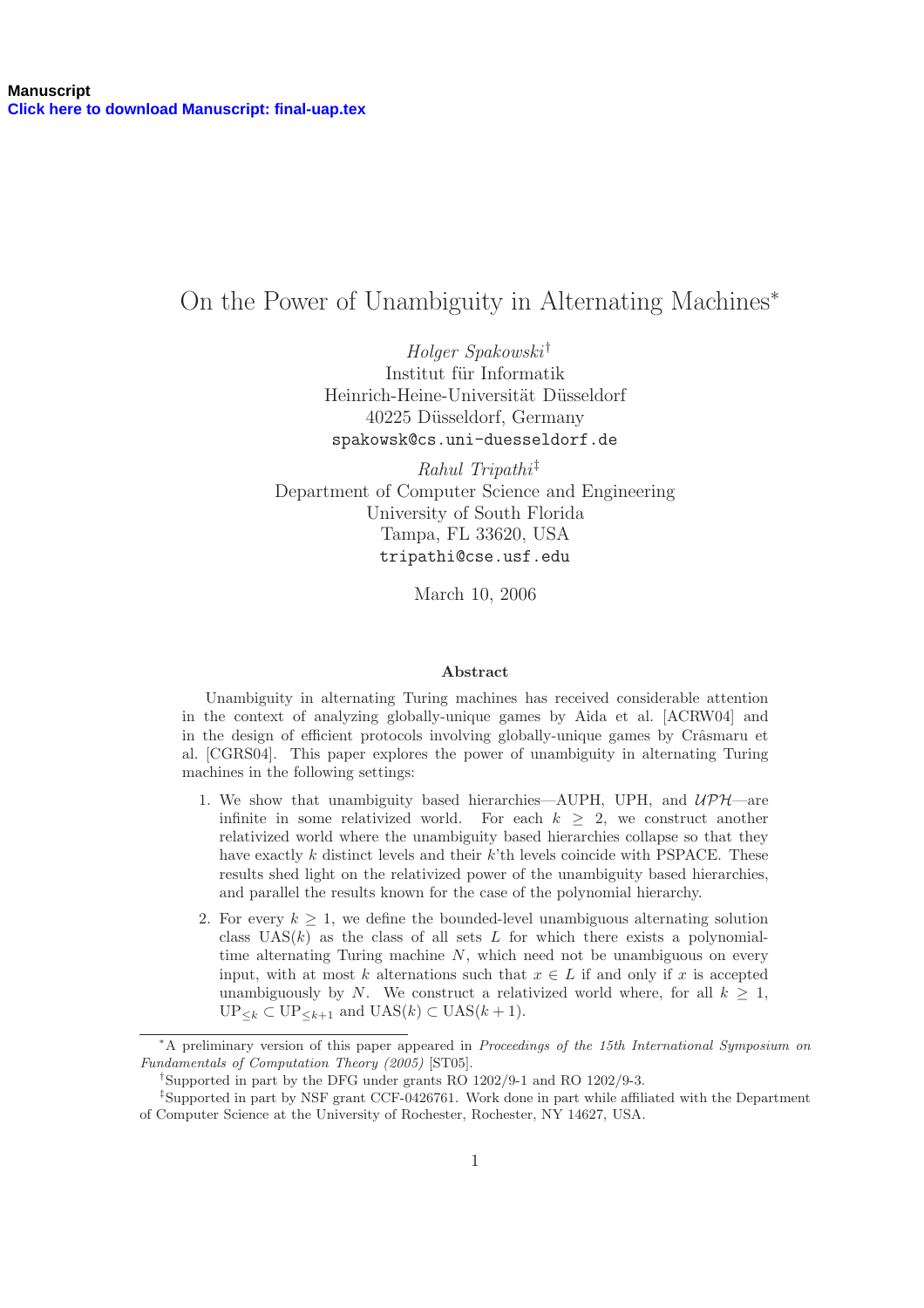3. Finally, we show that robustly k-level unambiguous alternating polynomial-time Turing machines, i.e. polynomial-time alternating Turing machines that for every oracle have  $k$  alternating levels and are unambiguous, accept languages that are computable in  $P^{\sum_k^p \oplus A}$ , for every oracle A. This generalizes a result of Hartmanis and Hemachandra [HH90].

Keywords: structural complexity, unambiguous computation, alternation, relativization.

### 1 Introduction

Chandra, Kozen, and Stockmeyer [CKS81] introduced the notion of alternation as a generalization of nondeterminism: Alternation allows switching of existential and universal quantifiers, whereas nondeterminism allows only existential quantifiers throughout the computation. Alternation has proved to be a central notion in complexity theory. For instance, the polynomial hierarchy has a characterization in terms of bounded-level alternation [Sto76,CKS81], the complexity class PSPACE can be characterized in terms of polynomial length-bounded alternation [CKS81], and many important classes have characterizations based on variants of alternation (see Chapter 19 of [Pap94]).

Unambiguity in nondeterministic computation is related to issues such as worstcase cryptography and the closure properties of  $\#P$  (the class of functions that count the number of accepting paths of NP machines). The complexity class UP captures the notion of unambiguity in nondeterministic polynomial-time Turing machines. It is known that worst-case one-to-one one-way functions exist if and only if  $P \neq UP$  [Ko85, GS88] and that UP equals probabilistic polynomial-time if and only if  $\#P$  is closed under every polynomial-time computable operation [OH93]. Factoring, a natural problem with cryptographic applications, belongs to UP  $\cap$  coUP and is not known to belong to a subclass of  $UP \cap coUP$  nontrivially.

This paper studies the power of unambiguity in alternating computations. Niedermeier and Rossmanith [NR98] gave the following definition of unambiguity in alternating Turing machines: An alternating Turing machine is unambiguous if every accepting existential configuration has exactly one move to an accepting configuration and every rejecting universal configuration has exactly one move to a rejecting configuration. They introduced a natural analog UAP (unambiguous alternating polynomial-time) of UP for alternating Turing machines. Lange and Rossmanith [LR94] proposed three different approaches to define a hierarchy for unambiguous computations: The alternating unambiguous polynomial hierarchy AUPH, the unambiguous polynomial hierarchy UPH, and the promise unambiguous polynomial hierarchy  $\mathcal{UPH}$ . Though it is known that Few  $\subseteq$  UAP  $\subseteq$  SPP [LR94,NR98] and AUPH  $\subseteq$  UPH  $\subseteq$  UPH  $\subseteq$  UAP [LR94, GGRS04], a number of questions—such as, whether UAP is contained in the polynomial hierarchy, whether the unambiguity based hierarchies intertwine, whether these hierarchies are infinite, or whether some hierarchy is contained in a fixed level of the other hierarchy—related to these hierarchies have remained open [LR94]. Relatedly, Hemaspaandra and Rothe [HR97] showed that the existence of a sparse Turing complete set for UP has consequences on the structure of unambiguity based hierarchies. They proved that if UP has sparse Turing complete sets, then for each  $k \geq 3$ , the k'th level  $\mathrm{U}\Sigma_k^p$  of the unambiguous polynomial hierarchy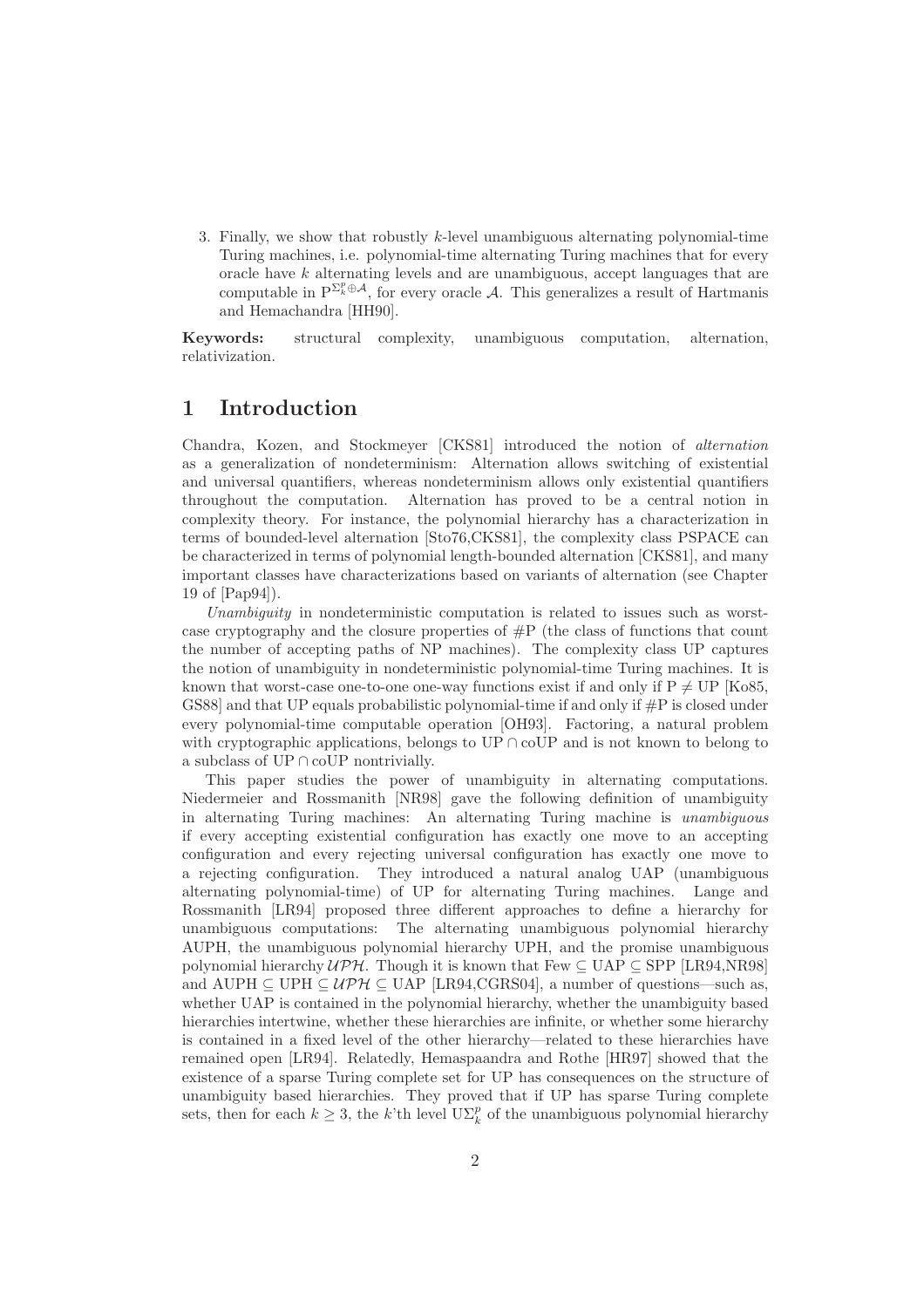(UPH) is contained in the  $(k-1)$ 'st level  $\mathcal{U}\Sigma_{k-1}^p$  of the promise unambiguous polynomial hierarchy.

Recently, Aida et al. [ACRW04] introduced "uniqueness" properties for two-player games of perfect information such as Checker, Chess, and Go. A two-person perfect information game has global uniqueness property if every winning position of player 1 has a unique move to win and every mis-step by player 1 is punishable by a unique winning reply by player 2 throughout the course of the game. Aida et al. [ACRW04] showed that the class of languages that reduce to globally-unique games, i.e. games with global uniqueness property, is the same as the class UAP. In another recent paper, Crâsmaru et al. [CGRS04] designed a protocol by which a series of globallyunique games can be combined into a single globally-unique game, even under the condition that the result of the new game is a non-monotone function of the results of the individual games that are unknown to the players. In complexity theoretic terms, they showed that the class UAP is self-low, i.e.  $\text{UAP}^{\text{UAP}} = \text{UAP}$ . They also observed that the graph isomorphism problem, whose membership in SPP was shown by Arvind and Kurur [AK02], in fact belongs to the subclass UAP of SPP.

In this paper, we investigate the power of unambiguity based alternating computation in three different settings. First, we study the relativized power of the unambiguity based hierarchies and the class UAP. We construct a relativized world in which the unambiguity based hierarchies—AUPH, UPH, and  $\mathcal{UPH}$ —are infinite. We construct another relativized world where UAP is not contained in the polynomial hierarchy. This latter oracle result strengthens a result (relative to an oracle, UAP differs from the second level of  $\mathcal{UPH}$ ) of Crâsmaru et al. [CGRS04]. For each  $k \geq 2$ . we construct a relativized world where the unambiguity based hierarchies and the polynomial hierarchy have exactly  $k$  distinct levels and their  $k$ 'th levels collapse to PSPACE. Our results show that proving that any of the unambiguity based hierarchies is finite or that UAP is contained in the polynomial hierarchy, or that any of the unambiguity based hierarchies have at least k distinct levels, for any  $k \geq 3$  (the case for  $k = 2$  is trivial), is impossible by relativizable proof techniques. We mention that the structure of relativized hierarchies of classes has been investigated extensively in complexity theory (see, for instance  $[Ya\omega85,H\ddot{a}887,CGH^+89,K\omega89,K\omega91]$ ) and our investigation is a work in this direction.

Second, for every  $k \geq 1$ , we define the bounded-level unambiguous alternating solution class  $UAS(k)$  as the class of all sets L for which there exists a polynomial-time alternating Turing machine  $N$ , which need not be unambiguous on every input, with at most k alternations such that  $x \in L$  if and only if x is accepted unambiguously by N. A variant of this class (denoted by UAS in this paper), where the number of alternations is allowed to be unbounded, was studied by Wagner [Wag92] as the class ∇P of all sets that can be accepted by polynomial-time alternating Turing machines using partially defined AND and OR functions.<sup>1</sup> Beigel [Bei89] defined the class  $UP_{\leq k(n)}$  as the class of sets in NP that are accepted by nondeterministic polynomial-time Turing machines with at most  $k(n)$  accepting paths on each input of length n. Beigel [Bei89] constructed an oracle A such that  $P^{\mathcal{A}} \subset UP^{\mathcal{A}} \subset UP^{\mathcal{A}}_{\leq k(n)} \subset UP^{\mathcal{A}}_{\leq k(n)+1} \subset \text{FewP}^{\mathcal{A}} \subset NP^{\mathcal{A}}$ , for every polynomial  $k(n) \geq 2$ . We show that there is a relativized world  $\mathcal{B}$  such that, for all

<sup>&</sup>lt;sup>1</sup>The partial counterparts AND<sup>∗</sup> and OR<sup>∗</sup> differ from boolean functions AND and OR, respectively, as follows: AND<sup>∗</sup> is undefined for input  $(0,0)$  and OR<sup>∗</sup> is undefined for input  $(1,1)$ . Thus, these partially defined boolean functions are the unambiguous counterparts of boolean AND and OR functions, respectively.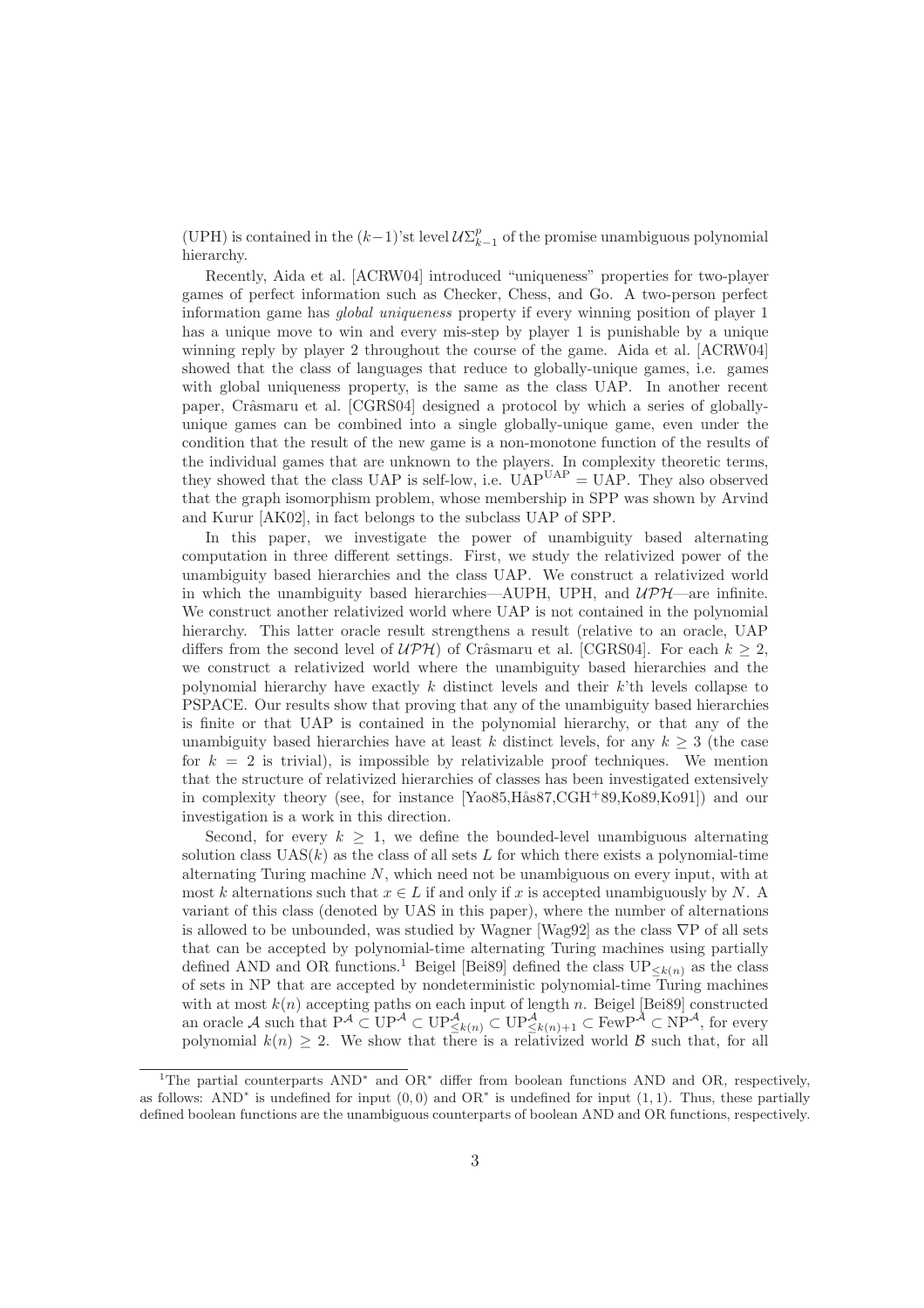$k \geq 1$ ,  $\mathbf{UP}_{\leq k}^{\mathcal{B}} \subset \mathbf{UP}_{\leq k+1}^{\mathcal{B}}, \ \mathbf{UAS}(k)^{\mathcal{B}} \subset \mathbf{UAS}(k+1)^{\mathcal{B}}, \ \text{and relative to } \mathcal{B}, \ \text{the second level}$ of  $\mathcal{UPH}$  is not contained in any level of AUPH.

Finally, we investigate the power of polynomial-time alternating Turing machines that preserve the bounded-level unambiguity property for every oracle. We show that a polynomial-time alternating Turing machine, which for every oracle has  $k$  alternating levels and is unambiguous, requires only weak oracle access in every relativized world. That is, for every oracle A, the language of such a machine can be computed in  $P^{\Sigma_k^p \oplus A}$ . This is a generalization of a result of Hartmanis and Hemachandra [HH90], which states that if a nondeterministic polynomial-time Turing machine is robustly categorical (i.e. for no oracle and for no input, the machine has more than one accepting path), then for every oracle A, the machine accepts a language in  $P^{NP\oplus A}$ .

### 2 Preliminaries

#### 2.1 Notations

Let  $\mathbb N$  and  $\mathbb N^+$  denote the set of nonnegative integers and positive integers, respectively. Our alphabet  $\Sigma$  is  $\{0, 1\}$ . For any deterministic or nondeterministic, or alternating Turing machine N,  $A \subseteq \Sigma^*$ , and  $x \in \Sigma^*$ , we use a shorthand  $N^A(x)$  for "the computation of  $N$  with oracle  $A$  on input  $x$ ." The word NPTM stands for "nondeterministic polynomial-time Turing machine." Let  $\langle \cdot, \cdots, \cdot \rangle$  denote a standard, fixed, easily computable, invertible, one-to-one, multiarity pairing function.

For every integer  $m \in \mathbb{N}$  and variable y, let  $(\exists^m y)$  be a shorthand for " $(\exists y \in \Sigma^*$ :  $|y| \leq m$ )" and  $(\forall^m y)$  be a shorthand for " $(\forall y \in \Sigma^* : |y| \leq m)$ ." For every polynomial p(.) and for every predicate  $R(x, y, z)$  of variables  $x, y, z$ , we use  $(\exists^p!y)(\forall^p!z)R(x, y, z)$ to indicate that there exists a unique value  $y_1$  for the y variable with  $|y_1| \leq p(|x|)$ , such that for all values  $z_1$  for the z variable with  $|z_1| \leq p(|x|)$ ,  $R(x, y_1, z_1)$  is true, and for all values  $y_2 \neq y_1$  for the y variable with  $|y_2| \leq p(|x|)$ , there exists a unique value  $z(y_2)$  for the z variable with  $|z(y_2)| \leq p(|x|)$  such that  $\neg R(x, y_2, z(y_2))$  is true. We use  $(\forall^p! y)(\exists^p! z)\neg R(x,y,z)$  to indicate that for all values  $y_1$  for the y variable with  $|y_1|\leq$  $p(|x|)$ , there exists a unique value  $z(y_1)$  for the z variable with  $|z(y_1)| \leq p(|x|)$  such that  $\neg R(x, y_1, z(y_1))$  is true, and for all values  $z_2 \neq z(y_1)$ ,  $R(x, y_1, z_2)$  is true. In the same way, we interpret expressions, such as  $(\exists^p!y_1)(\forall^p!y_2)(\exists^p!y_3)...R(x,y_1,y_2,y_3,...)$  and  $(\forall^p! y_1)(\exists^p! y_2)(\forall^p! y_3)\ldots \neg R(x, y_1, y_2, y_3, \ldots)$ , with bounded number of unambiguous alternations.

#### 2.2 Alternating Computation

We assume that a *computation path* of an oracle alternating Turing machine (or, ATM in short)  $N$  encodes a complete valid computation of  $N$  relative to some oracle, i.e. is a sequence of configurations including query strings and answers from the oracle. A *node* of an ATM  $N$  is defined by a configuration of  $N$  together with a valid computation path leading to this configuration. Hence, two nodes  $\nu_1$  and  $\nu_2$  of an oracle ATM are equal if and only if the configuration sequences, oracles queries, and oracles answers are the same for the computation paths leading to  $\nu_1$  and  $\nu_2$ . For any node  $\nu$  of an oracle ATM N, let  $Q_N(\nu)$  denote the set of queries along the path from the root to  $\nu$  in  $N^{(\cdot)}$ , i.e. N with some oracle A.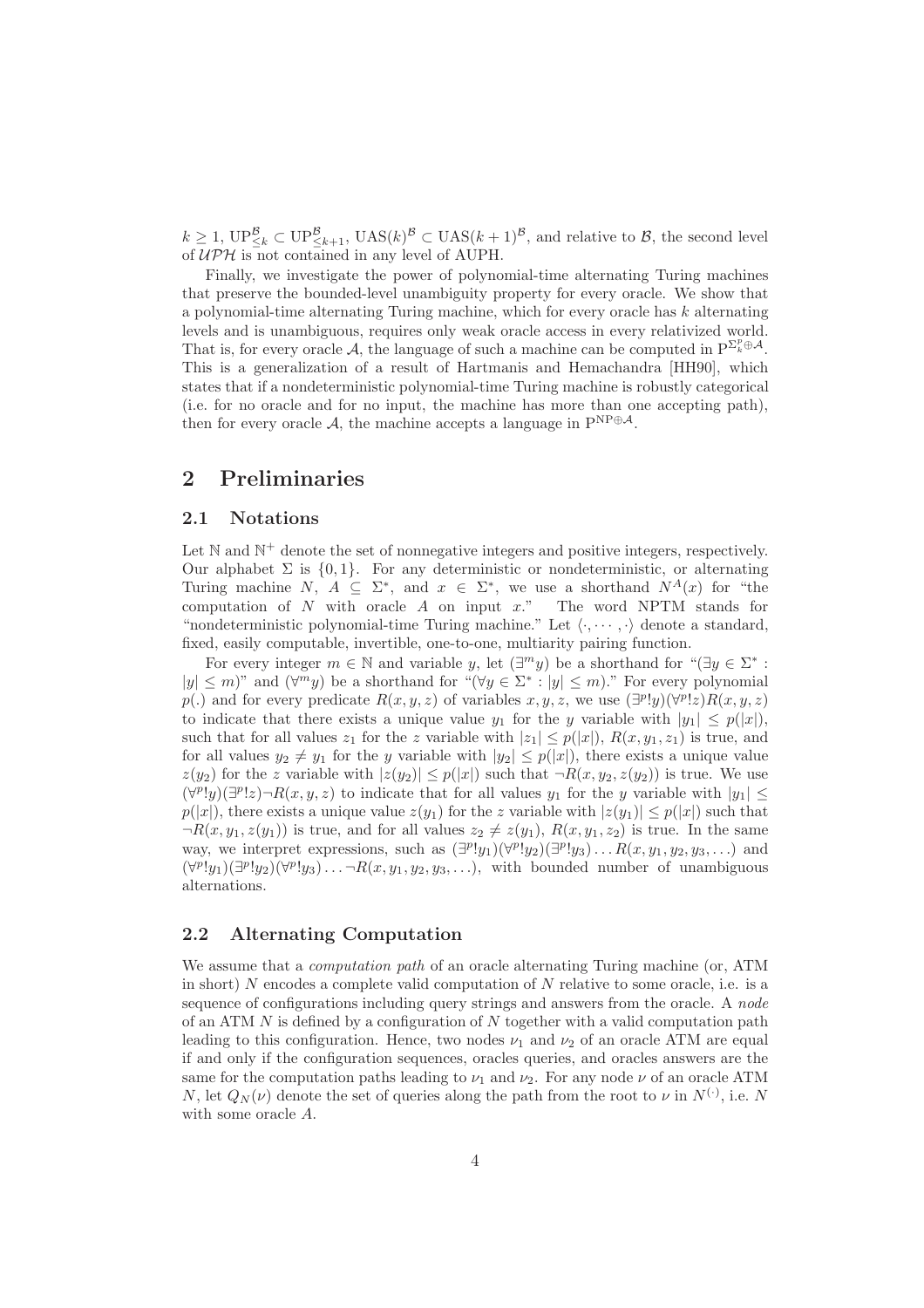We recursively assign levels in an ATM  $N$  as follows: (a) the root of  $N$  is at level 1, (b) if a node v is assigned a level i and if v is an existential node, then the first nonexistential (i.e. universal or leaf) node w reachable along some path from  $v$  to a leaf node of N is assigned level  $i+1$ , (c) if a node v is assigned a level i and if v is a universal node, then the first nonuniversal (i.e. existential or leaf) node w reachable along some path from v to a leaf node of N is assigned level  $i + 1$ , and (d) for all other nodes of N, the concept of levels is insignificant to this work and so the levels are undefined. Without loss of generality, we assume that every leaf node of an ATM is at the same level. We term the nonleaf nodes for which levels are defined as the salient nodes of an ATM. If  $\vartheta$  is a leaf node or a salient node, then we use level( $\vartheta$ ) to denote the level of  $\vartheta$ in the ATM. For any  $k \in \mathbb{N}$ , a k-level ATM is one for which, on any input, the maximum level assigned to a salient node is at most  $k$ . For the sake of generality, we can assume that a deterministic Turing machine is an ATM with no root and a nondeterministic Turing machine is an ATM with a single salient node, which is also the root of the ATM. Thus a deterministic Turing machine is a 0-level ATM and a nondeterministic Turing machine is a 1-level ATM.

Unless otherwise specified, the root of any ATM is assumed to be an existential node. We say that  $N^{\overline{A}}(x)$  is unambiguous if every accepting existential node in  $N^{\overline{A}}(x)$ has exactly one move to an accepting node and every rejecting universal node in  $N^A(x)$ has exactly one move to a rejecting node. For every ATM  $N$ ,  $A \subseteq \Sigma^*$ , and  $x \in \Sigma^*$ , we say that  $N^A(x)$  accepts (rejects) with unambiguity if  $N^A(x)$  accepts (respectively, rejects) and  $N^A(x)$  is unambiguous. If  $N^A(x)$  is unambiguous for every  $x \in \Sigma^*$ , then we say that  $N^A$ , i.e. N with oracle A, (or, simply N, if  $A = \emptyset$ ) is unambiguous. An ATM N is called *robustly unambiguous* if  $N^A(x)$  is unambiguous for every  $x \in \Sigma^*$  and every oracle A.

#### 2.3 Unambiguity in Alternating Computation

The complexity class UP captures the notion of unambiguity in nondeterministic polynomial-time computations. However, this notion of unambiguity becomes less clear when we focus our attention on alternating polynomial-time computations. In fact, Niedermeier and Rossmanith [NR98] observed that there might be three different approaches to define unambiguity based hierarchies, which are as follows.

Definition 2.1 (Unambiguity Based Hierarchies [LR94,NR98]) 1. The alternating unambiguous polynomial hierarchy AUPH  $=_{df} \bigcup_{k\geq 0} \text{AUX}_{k}^{p}$ , where  $A \cup \Sigma_0^p =_{df} P$  and for every  $k \geq 1$ ,  $A \cup \Sigma_k^p$  is the class of all sets  $\overline{L} \subseteq \Sigma^*$  for which there exist a polynomial  $p(.)$  and a polynomial-time computable predicate R such that, for all  $x \in \Sigma^*$ ,

$$
x \in L \implies (\exists^p! y_1)(\forall^p! y_2) \dots (Q^p! y_k) R(x, y_1, y_2, \dots, y_k), \text{ and}
$$
  

$$
x \notin L \implies (\forall^p! y_1)(\exists^p! y_2) \dots (\overline{Q}^p! y_k) \neg R(x, y_1, y_2, \dots, y_k),
$$

where  $Q = \exists$  and  $\overline{Q} = \forall$  if k is odd, and  $Q = \forall$  and  $\overline{Q} = \exists$  if k is even. For each  $k \geq 0$ , the class  $\text{AUI}_{k}^{p} =_{df} \text{coAU}\Sigma_{k}^{p}$ .

2. The unambiguous polynomial hierarchy is UPH  $=_{df} \bigcup_{k \geq 0} \bigcup_{k \geq 0} \bigcup_{k \geq 0} k$ , where  $\bigcup_{k \geq 0} p$ and for every  $k \geq 1$ ,  $\mathrm{U}\Sigma_k^p =_{df} \mathrm{U}\mathrm{P}^{\mathrm{U}\Sigma_{k-1}^p}$ . For each  $k \geq 0$ , the class  $\mathrm{U}\Pi_k^p =_{df}$  $\operatorname{coU}\!\Sigma_k^p$ .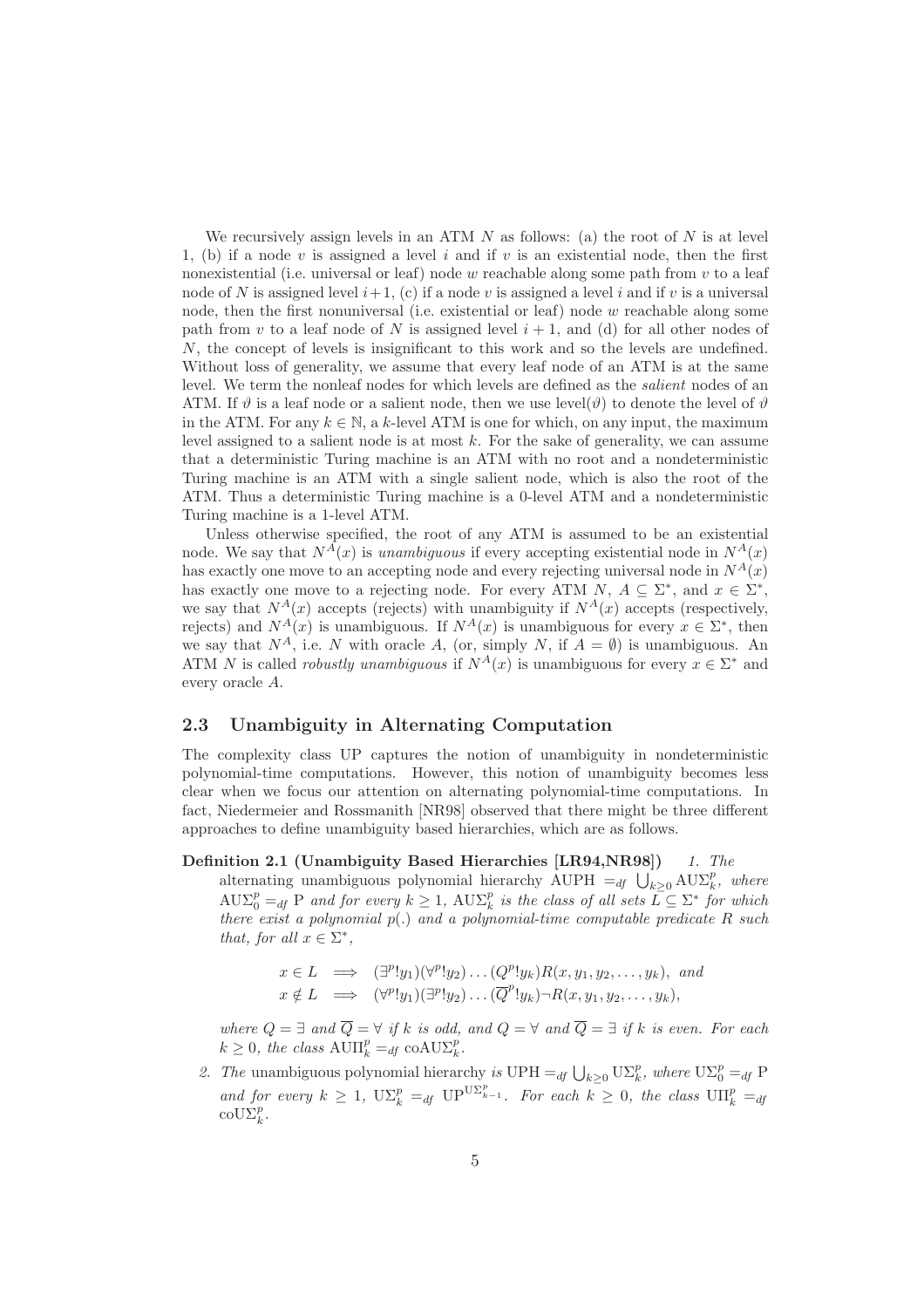3. The promise unambiguous polynomial hierarchy is  $\mathcal{UPH} =_{df} \bigcup_{k \geq 0} \mathcal{U}\Sigma_k^p$ , where  $\mathcal{U}\Sigma_0^p =_{df} \text{P}, \mathcal{U}\Sigma_1^p =_{df} \text{UP}, \text{ and for every } k \geq 2, \mathcal{U}\Sigma_k^p \text{ is the class of all sets } L \in \Sigma_k^p$  $k$  is the cluss of all sets  $L \subset \mathbb{Z}_k$ such that for some oracle NPTMs  $N_1, N_2, ..., N_k, L = L(N_1^{L(N_2^{\cdot}, L(N_k)})$  $\binom{L_1}{1}$ , and for every  $x \in \Sigma^*$  and for every  $1 \leq i \leq k-1$ ,  $N_1^{L(N_2)}$  $\int_1^{L(N_2)} (x)$  has at most one accepting path and if  $N_i$  asks a query w to its oracle  $L(N_{i+1}^{L(N_k)})$  during the computation of  $N_1$ .<sup>L(Nk)</sup>  $\sum_{i=1}^{L(N_k)} (x)$ , then  $N_{i+1}$  (w) has at most one accepting path. For each  $k \geq 0$ , the class  $\mathcal{U}\Pi_k^p =_{df} \text{col } \mathcal{U}\Sigma_k^p$ .

Niedermeier and Rossmanith [NR98] introduced the complexity class UAP as a natural analog of UP for alternating polynomial-time computations. UAP is known to lie in between the classes Few and SPP, i.e., Few  $\subseteq$  UAP  $\subseteq$  SPP [LR94, NR98], and is known to contain a natural computational problem, namely the Graph Isomorphism problem [CGRS04]. Crâsmaru et al. [CGRS04] showed that UAP is selflow, i.e.  $\text{UAP}^{\text{UAP}} = \text{UAP}$ , and thus UAP is closed under all boolean operations and under polynomial-time Turing reducibility.

Definition 2.2 ([NR98]) UAP is the class of sets accepted by unambiguous ATMs in polynomial time.

The following theorem summarizes the known relationships among unambiguity based hierarchies, the class UAP, and other complexity classes.

**Theorem 2.3** 1. For all  $k \geq 0$ ,  $\text{AUX}_k^p \subseteq \text{U}\Sigma_k^p \subseteq \mathcal{U}\Sigma_k^p \subseteq \Sigma_k^p$  [LR94].

- 2. For all  $k \geq 1$ ,  $\text{UP}_{\leq k} \subseteq \text{AUX}_k^p \subseteq \text{UX}_k^p \subseteq \text{UAP}$  ([LR94] + [CGRS04]).
- 3. Few  $\subseteq$  UAP  $\subseteq$  SPP ([LR94] + [NR98]).

The relativized versions of all these classes are defined in a standard way. The following facts follow easily from the definitions of the levels  $\text{A}\text{U}\Sigma_k^p$  and  $\text{A}\text{U}\Pi_k^p$  of the AUPH hierarchy.

**Fact 2.4** 1.  $\text{A}\text{U}\Sigma_k^p = \text{A}\text{U}\Pi_k^p \Longrightarrow \text{A}\text{U}\text{P}\text{H} = \text{A}\text{U}\Sigma_k^p$ .

- 2.  $\text{A}\text{U}\Sigma_k^p = \text{A}\text{U}\Sigma_{k-1}^p \Longrightarrow \text{A}\text{UPH} = \text{A}\text{U}\Sigma_{k-1}^p.$
- 3.  $\mathrm{A}\mathrm{U}\Sigma_k^p \subseteq \Pi_k^p \Longrightarrow \mathrm{A}\mathrm{U}\Sigma_{k+1}^p \subseteq \Sigma_k^p$ .

Similar relations can be shown for the levels of UPH and  $\mathcal{UPH}$  (see also [HR97,NR98]).

## 3 Relativized Separations and Collapses of Unambiguity Based Hierarchies

In this section, we apply random restrictions of circuits for constructing oracles that separate or collapse the levels of unambiguity based hierarchies. Sheu and Long [SL96] constructed an oracle  $A$  relative to which UP contains a language that is not in any level of the low hierarchy in NP. Formally, Sheu and Long [SL96] showed that there is an oracle A such that for all  $k \geq 1$ ,  $\Sigma_k^{p,\text{UP}} \nsubseteq \Sigma_k^{p,\mathcal{A}}$ . In their proof, they introduced special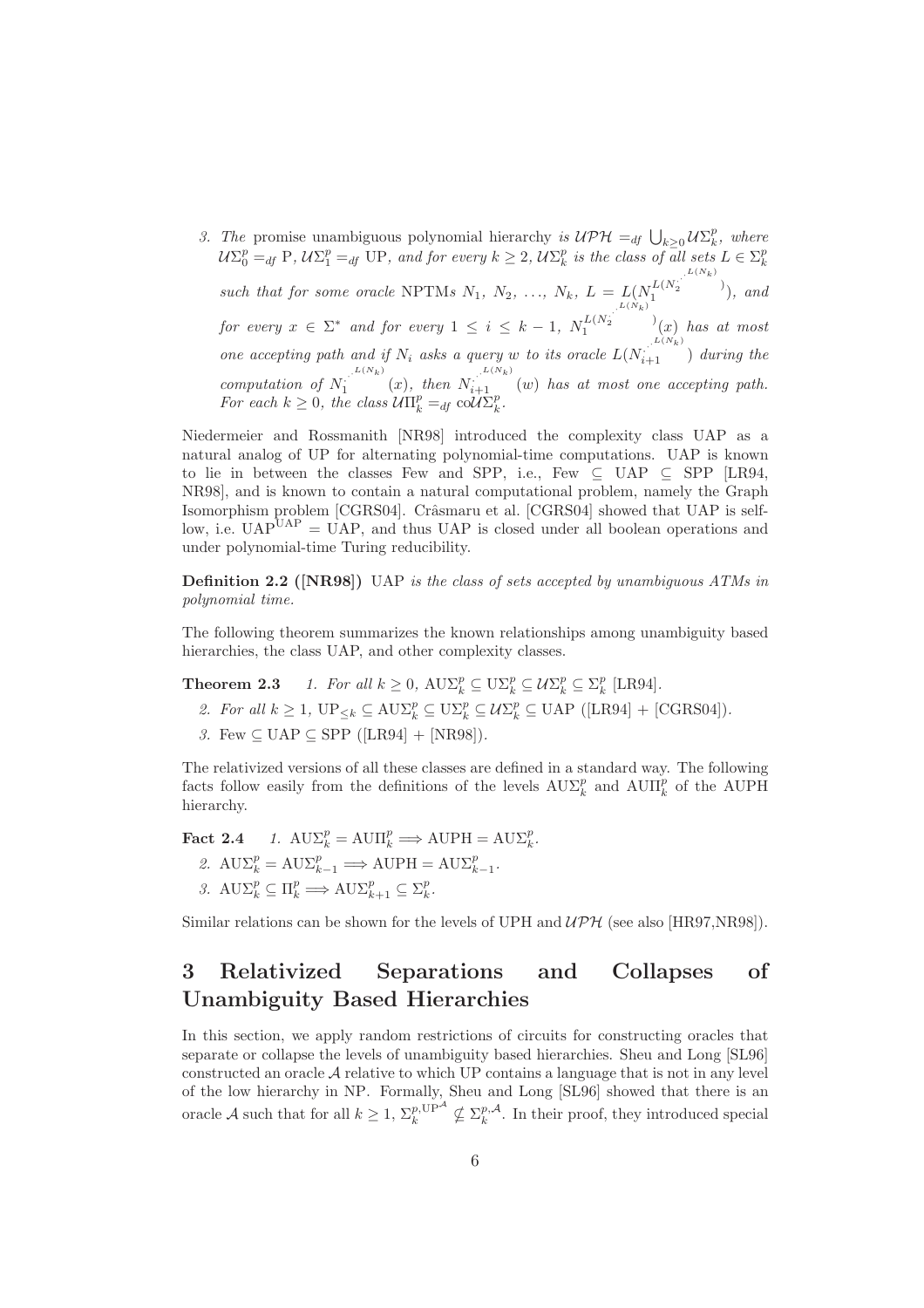kinds of random restrictions that were motivated by, but different from, the restrictions used by Håstad [Hås87]. Using the random restrictions of Sheu and Long [SL96], we construct a relativized world  $A$  in which the unambiguity based hierarchies—AUPH, UPH, and  $UPL$ —are infinite. This extends the separation of relativized polynomial hierarchy [Yao85,Hås87] to the separations of relativized unambiguity based hierarchies. We use the same restrictions to construct an oracle  $A$  relative to which UAP is not contained in the polynomial hierarchy. Our separation results imply that proving that any of the unambiguity based hierarchies extends up to a finite level or proving that UAP is contained in the polynomial hierarchy is beyond the limits of relativizable proof techniques.

Finally, we apply random restrictions of Sheu and Long [SL96] to extend a result of Ko [Ko89]. Ko [Ko89] proved that for each  $k \geq 1$ , the relativized polynomial hierarchy collapses so that there are exactly  $k$  distinct levels in the hierarchy. We prove that for each  $k \geq 2$ , there is a relativized world where the unambiguity based hierarchies, AUPH, UPH, and  $\mathcal{UPH}$ , and the polynomial hierarchy collapse so that each has exactly  $k$  distinct levels.<sup>2</sup>

#### 3.1 Background and Notations

We now introduce certain notions that are prevalent in the theory of circuit lower bounds. A circuit is a directed acyclic graph where nonleaf nodes are associated with gates (ANDs/ORs) and leaf nodes are associated with variables and their complements, and boolean constants 0 and 1. In this paper, we will consider only circuits whose underlying graphs are trees. Thus all circuits referred to in the paper are meant to be rooted trees. We represent the variables of a circuit by  $v_z$ , for some  $z \in \Sigma^*$ . The dual of a circuit C is obtained from C by replacing OR gates with ANDs, AND gates with ORs, variables  $x_i$  with  $\overline{x_i}$ , variables  $\overline{x_j}$  with  $x_j$ , and boolean constants, 0 and 1, with their complements, 1 and 0, respectively. A restriction  $\rho$  of a circuit C is a mapping from the variables of C to  $\{0, 1, \star\}$ . We say that a restriction  $\rho$  of a circuit C is an *assignment* if  $\rho$  assigns 0 or 1 to all the variables in C. Given a circuit C and a restriction  $\rho$ ,  $C\vert_{\rho}$  denotes the circuit obtained from C by substituting each variable x with  $\rho(x)$  if  $\rho(x) \neq \star$ . A restriction  $\rho$  completely determines a circuit C, or in other words,  $C\vert_{\rho}$  is completely determined, if  $C\vert_{\rho}$  computes a constant function  $\in \{0,1\}$ ; in this case, we use the notation  $C\vert_{\rho}$  to also denote the constant value computed by C on applying  $\rho$  (which sense is being used will be clear from the context). For every  $A \subseteq \Sigma^*$ , the restriction  $\rho_A$  on the variables  $v_z$  of a circuit C is  $\rho_A(v_z) = 1$  if  $z \in A$ , and  $\rho_A(v_z) = 0$  if  $z \notin A$ . The composition of two restrictions  $\rho_1$  and  $\rho_2$ , denoted by  $\rho_1 \rho_2$ , is defined as follows: For every  $x \in \Sigma^*$ ,  $\rho_1 \rho_2(x) = \rho_2(\rho_1(x))$ . Thus if  $\rho_1(x) \in \{0, 1\}$ , then  $\rho_1 \rho_2(x) = \rho_1(x)$  and if  $\rho_1(x) = \star$ , then  $\rho_1 \rho_2(x) = \rho_2(x)$ . A restriction  $\rho'$  extends  $\rho$  if the following holds:

- 1. domain of  $\rho \subseteq$  domain of  $\rho'$ , and
- 2. for all variables  $v$  in the domain of  $\rho$ ,

$$
\rho(v) = 0 \Longleftrightarrow \rho'(v) = 0
$$
, and  $\rho(v) = 1 \Longleftrightarrow \rho'(v) = 1$ .

<sup>2</sup>This result—there is a relativized world where the unambiguity based hierarchies, AUPH, UPH, and  $UPH$ , and the polynomial hierarchy collapse so that each has exactly k distinct levels—holds for  $k = 1$  as well, since  $UP^{PSPACE} = coNP^{PSPACE} = PSPACE$ .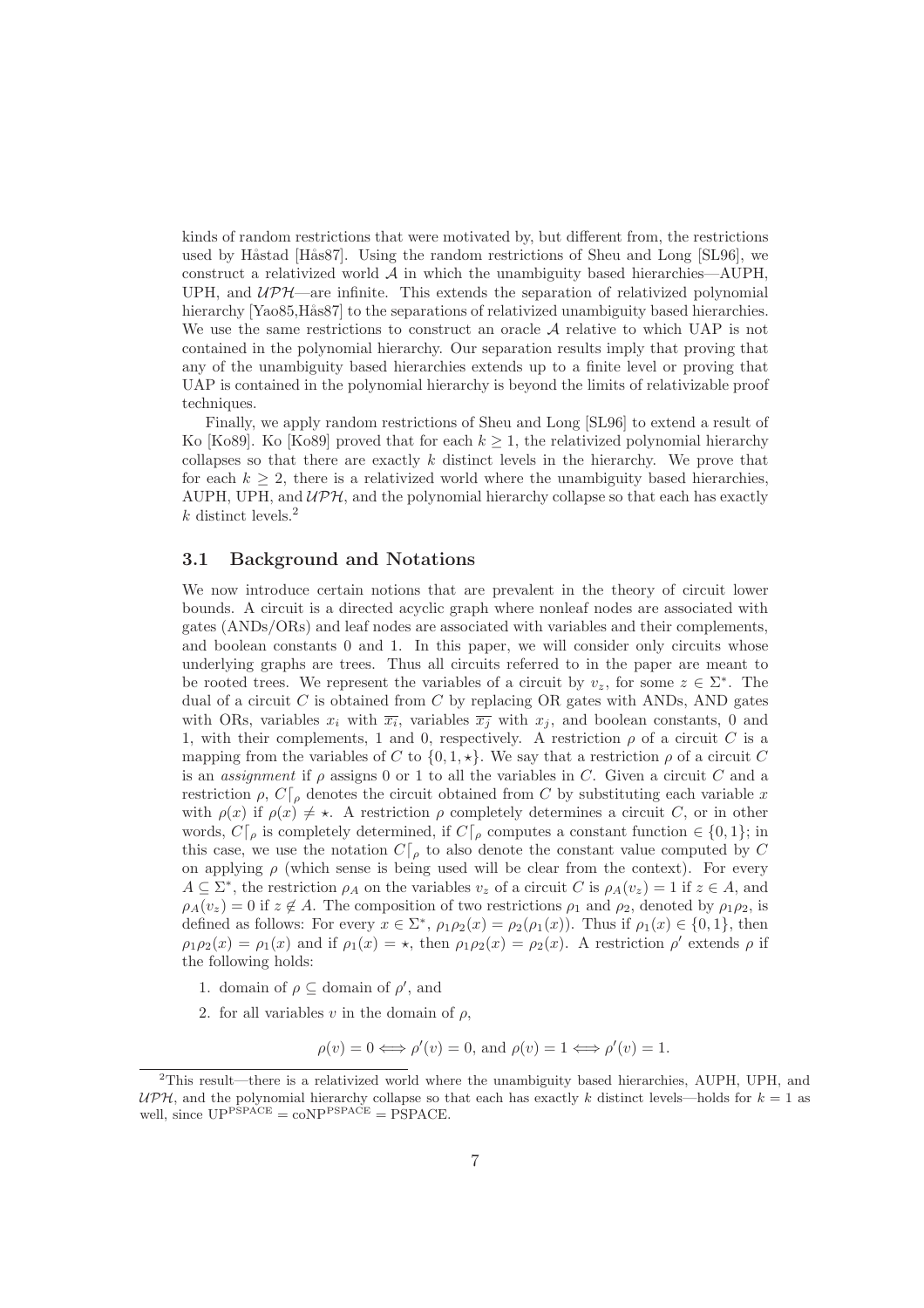Furst, Saxe, and Sipser [FSS84] first showed the relationship between certain particular constant depth circuits, which were similar to those in Definition 3.1, and the relativized polynomial hierarchy. Since their work, variants of these constant depth circuits have been used in constructing relativized worlds involving  $\Sigma_k^p$  and  $\Pi_k^p$  classes. Below we define one such variant of constant depth circuits, namely  $\Sigma_k(m)$ -circuits and  $\Pi_k(m)$ circuits, used for constructing relativized worlds involving  $\Sigma_k^p$  and  $\Pi_k^p$  classes.

**Definition 3.1 ([FSS84]; see also [Ko91, SL94])** For every  $m \geq 1$  and  $k \geq 1$ , a  $\Sigma_k(m)$ -circuit is a depth  $k+1$  circuit with alternating OR and AND gates such that

- 1. the top gate, i.e., the gate at level 1, is an OR gate,
- 2. the total number of gates at levels 1 to  $k-1$  is bounded by  $2^m$ ,
- 3. the fanins of gates at level k are unbounded.
- 4. the fanins of gates at level  $k + 1$  are  $\leq m$ .

A  $\Pi_k(m)$ -circuit is the dual circuit of a  $\Sigma_k(m)$ -circuit.

For every  $k \geq 1$ , we say that  $\sigma(.;.)$  is a  $\Sigma_k^{P,(.)}$ -predicate if there exist a predicate  $R(A; x, y_1, \ldots, y_k)$  over a set variable A and string variables  $x, y_1, y_2, \ldots, y_k$ , and a polynomial  $q(\cdot)$  such that the following hold: (i)  $R(A; x, y_1, y_2, \ldots, y_k)$  is computable in polynomial time by a deterministic oracle Turing machine that uses  $A$  as the oracle and  $\langle x, y_1, \ldots, y_k \rangle$  as the input and (ii) for every set A and string x,  $\sigma(A; x)$  is true if and only if  $(\exists^{q(|x|)}y_1)(\forall^{q(|x|)}y_2)\dots (Q_k^{q(|x|)}y_k)R(A;x,y_1,y_2,\dots,y_k)$  is true, where  $Q_k = ∃$  if k is odd and  $Q_k = \forall$  if k is even. We say that  $\sigma(.;.)$  is a  $\Pi_k^{P,(.)}$ -predicate, where  $k \geq 1$ , if  $\neg \sigma$  is a  $\Sigma_k^{P,(.)}$ -predicate.

The following proposition states the relationship between  $\Sigma_k^{\mathbf{P},(\cdot)}$ <sup>P<sub>,</sub>(.)</sup>-predicates  $(\Pi_k^{\text{P},(\cdot)}$ predicates) and  $\Sigma_k(m)$ -circuits (respectively,  $\Pi_k(m)$ -circuits).

**Proposition 3.2** ([FSS84]; see also [Ko91,SL94]) Let  $k \geq 1$ . For every  $\Sigma_k^{\mathcal{P},(.)}$  $\frac{F\, , \left( \cdot \right) }{k}$  – predicate  $(\Pi_k^{\mathbf{P},(\cdot)}$  $\mathcal{F}_k^{(1)}$ -predicate)  $\sigma$ , there is a polynomial  $q(.)$  such that, for all  $x \in \Sigma^*$ , there is a  $\Sigma_k(q(|x|))$ -circuit (respectively,  $\Pi_k(q(|x|))$ -circuit)  $C_{\sigma,x}$  with the following properties:

- 1. For every  $A \subseteq \Sigma^*$ ,  $C_{\sigma,x} \lceil_{\rho_A} = 1$  if and only if  $\sigma(A; x)$  is true, and
- 2. if  $v_z$  represents a variable in  $C_{\sigma,x}$ , then  $|z| \leq q(|x|)$ .

For every  $h \geq 1$ , we define a family of circuits  $\mathcal{F}_k^h$ . Ko [Ko91] defined a  $C_k^h$  circuit to be a depth k circuit in  $\mathcal{F}_k^h$  with an OR gate at the top and with fanins of gates at level k exactly equal to  $\sqrt{h}$ , and used these circuits to show that the relativized low and high hierarchies within NP are infinite. In [Ko89], Ko used a slightly different definition of  $C_k^h$  circuits to show that for every integer  $k \geq 1$ , the relativized polynomial hierarchy collapses so that it has exactly k levels. Sipser [Sip83] and Håstad [Hås87] earlier defined some other variants of these circuits.

We find it convenient to use the family of circuits  $\mathcal{F}_k^h$ , instead of  $C_k^h$  circuits, in our proofs for the following technical reasons: (i) We do not restrict ourselves to only those circuits which have an OR gate at the top or which have depth  $\emph{exactly } k$  in the family  $\mathcal{F}_k^h$  of circuits (as is required in the proof of Lemma 3.19), and (ii) we no longer need to convert any circuit, obtained by applying a restriction, so that its bottom fanins are exactly the square root of its fanins at other levels.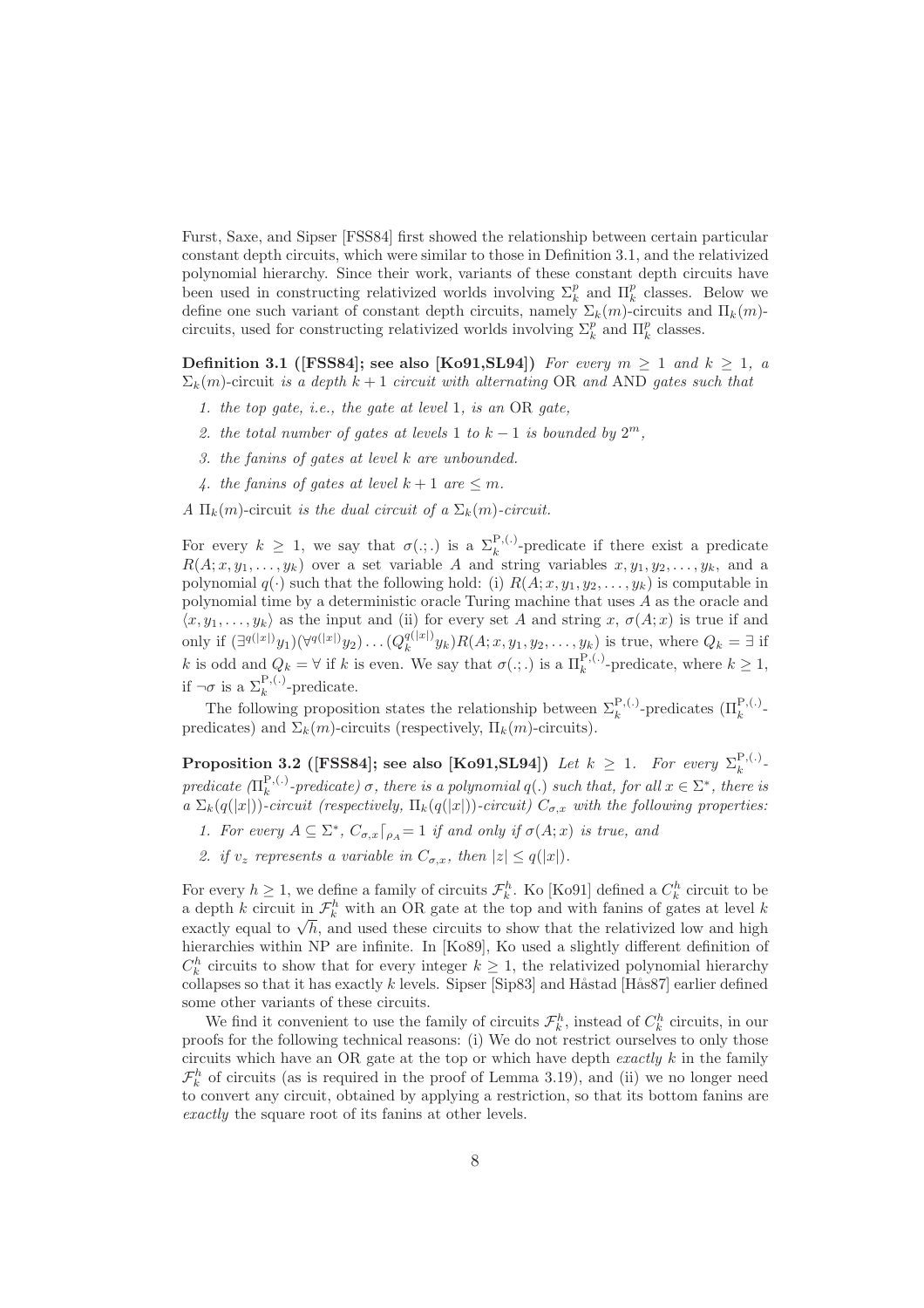$\mathcal{F}_k^h$  circuits are described as follows.

**Family**  $\mathcal{F}_k^h$  of circuits, where  $h \geq 1$ : A circuit C of depth  $\ell$ , where  $1 \leq \ell \leq k$ , is in  $\mathcal{F}_k^h$  if and only if the following holds:

- 1. C has alternating OR and AND gates,
- 2. the fanins of gates at levels 1 to  $\ell 1$  are exactly h,
- 3. the fanins of gates at level  $\ell$  are  $\geq \sqrt{h}$ ,
- 4. every leaf of C is a unique positive variable, i.e., C has no negated variables and no constants as inputs, and no variable of C occurs more than once.

Let  $\mathcal{B} = \{B_i\}_{i=1}^r$ , where  $B_i$ 's are disjoint sets that cover the variables of C, and let q be a real number between 0 and 1. Sheu and Long [SL96] defined two probability spaces of restrictions,  $\hat{R}_{q,B}^+$  and  $\hat{R}_{q,B}^-$ , and a probabilistic function g' that maps a restriction to a random restriction. A random restriction  $\rho \in \hat{R}^+_{q,B}$  ( $\rho \in \hat{R}^-_{q,B}$ ) is defined as follows: For each  $1 \leq i \leq r$  and for each variable  $x \in B_i$ , let  $\rho(x) = \star$  with probability q and let  $\rho(x) = 1$  (respectively,  $\rho(x) = 0$ ) with probability 1–q. We now define the probabilistic function  $g'(\rho)$  for  $\rho \in \hat{R}_{q,B}^+$ . For each  $1 \leq i \leq r$ , let  $s_i = \star$  with probability q and let  $s_i = 0$  with probability  $1 - q$ . Let  $V_i \subseteq B_i$  be the set of variables x such that  $\rho(x) = \star$ .  $g'(\rho)$  selects the variable v with the highest index in  $V_i$ , assigns value  $s_i$  to v, and assigns value 1 to all other variables in  $V_i$ . For  $\rho \in \hat{R}^-_{q,B}$ ,  $g'(\rho)$  is defined in an analogous way by replacing 0 with 1 and 1 with 0 in the definition.

The switching lemma [Hås87] in its basic form says that if a random restriction chosen from an appropriately defined probability space is applied to an AND of ORs (OR of ANDs) with small bottom fanins, then with high probability the resulting circuit is equivalent to an OR of ANDs (respectively, AND of ORs) with small bottom fanin. In this paper, we need the switching lemma given by Sheu and Long [SL96], which is an adaptation of Håstad's switching lemma [Hås87, Lemma 6.3] for Sheu and Long's random restrictions defined above.

Lemma 3.3 (Switching Lemma [SL96]) Let C be a circuit consisting of an AND of ORs with bottom fanin  $\leq t$ . Let  $\mathcal{B} = \{B_i\}_{i=1}^r$  be disjoint sets that cover the variables of C, and let q be a real number between 0 and 1. Then for a random restriction  $\rho \in \hat{R}^+_{q,\mathcal{B}}$ , Prob $[C\lceil_{\rho g'(\rho)}\text{ is not equivalent to an OR of ANDs with bottom fanin} \leq s] \leq \alpha^s$ , where  $\alpha < 6qt$  and the probability is over the random choices done in defining  $\rho$  and  $g'(\rho)$ . The above probability holds also when  $\hat{R}^+_{q,B}$  is replaced by  $\hat{R}^-_{q,B}$ , or when C is an OR of ANDs and is being converted to an AND of ORs.

The application of this switching lemma is subsumed in the proof of Lemma 3.4. We do not require applying the switching lemma in this paper because Lemma 3.4 is sufficient for our purposes. However, we do require the particular random restrictions given by Sheu and Long [SL96], which are also used in the statement of Lemma 3.4.

**Lemma 3.4 ([SL96]**) Let  $\ell, t \in \mathbb{N}^+$ . Let  $C_{\pi}$  be an arbitrary  $\Sigma_{\ell+1}(t)$ -circuit  $(\Pi_{\ell+1}(t)$ circuit). Let  $q \leq \frac{1}{12 \cdot t}$  and let  $\mathcal{B} = \{B_i\}_{i=1}^r$  be an arbitrary partition of the variables of  $C_{\pi}$ . Then for a random restriction  $\rho$ , where  $\rho \in \hat{R}^+_{q,B}$  or  $\rho \in \hat{R}^-_{q,B}$ , the following holds:

Prob  $\left[C_{\pi}\right]_{\rho g'(\rho)}$  is equivalent to a  $\Sigma_{\ell}(t)$ -circuit (respectively,  $\Pi_{\ell}(t)$ -circuit) $]\geq$ 2  $\frac{1}{3}$ 

where the probability is over the random choices done in defining  $\rho$  and  $g'(\rho)$ .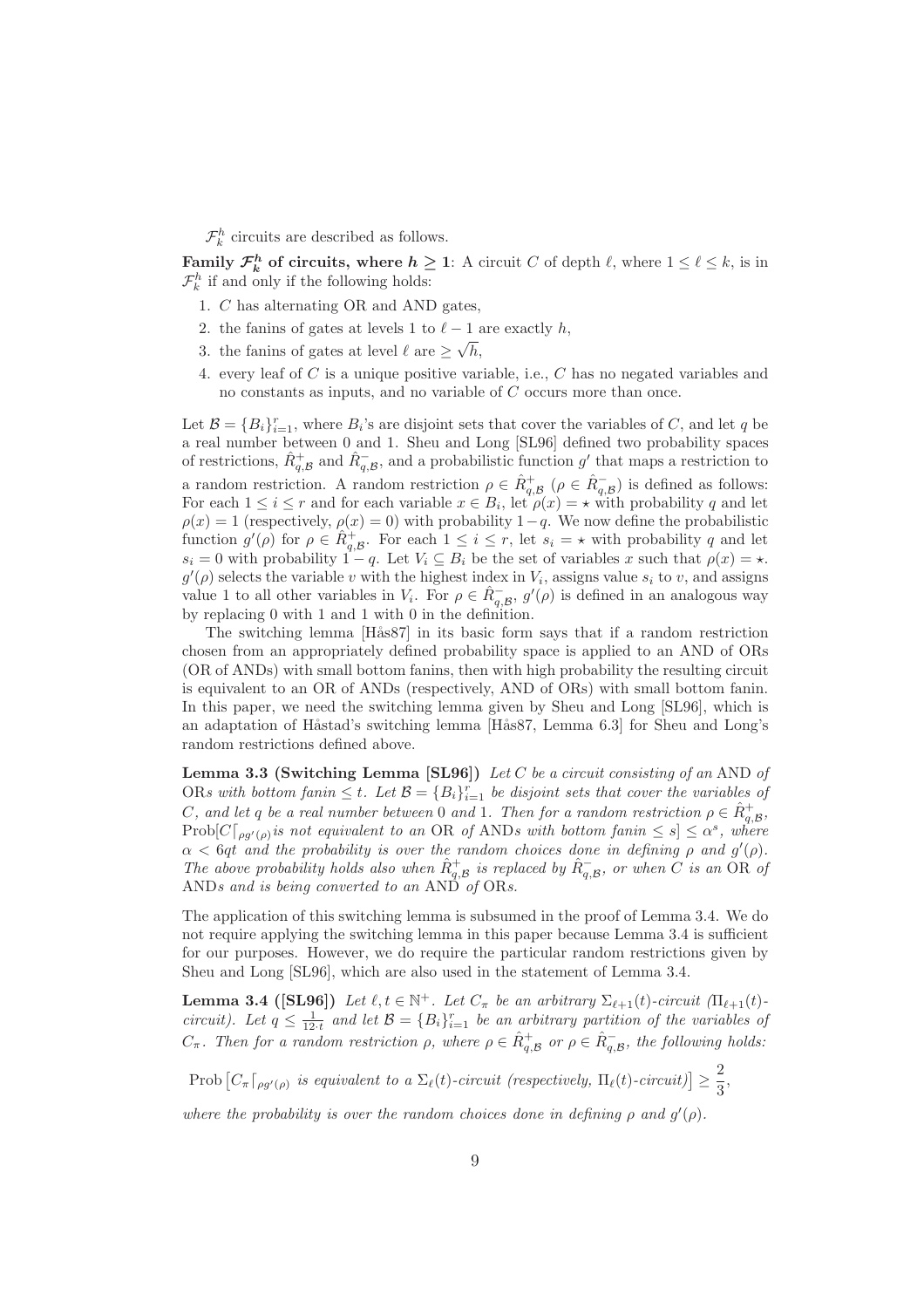We call a circuit C construe positive if every leaf node of C is associated with a unique positive variable (i.e., C has no negated variables and no constants as inputs, and no variable of C occurs more than once). Sheu and Long [SL96] defined a notion called U-condition for restrictions of  $C_k^h$ . The same notion can be translated for any construe-positive circuit C as follows. Let  $G_1, G_2, ..., G_r$  denote the bottom gates of a construe-positive circuit C. A restriction  $\rho$  is said to satisfy the U-condition for C if the following holds: For every  $1 \leq i \leq r$ ,  $\rho$  assigns at most one variable of  $G_i$  to  $\star$ or 1 if the bottom gates are ORs and  $\rho$  assigns at most one variable of  $G_i$  to  $\star$  or 0 if the bottom gates are ANDs. We generalize the notion of U-condition to define a global uniqueness condition  $(GU\text{-}condition)$  for restrictions of any construence-positive circuit C.

**Definition 3.5** We say that a restriction  $\rho$  satisfies the GU-condition for a construepositive circuit C if the computation of  $C\vert_{\rho}$  has the following characteristics:

- 1. If an OR gate  $G_i$  of  $C[\rho]$  has value 1, then there is exactly one input to  $G_i$  that has value 1 and all other inputs to  $G_i$  have value 0,
- 2. if an AND gate  $G_i$  of  $C \vert_{\rho}$  has value 0, then there is exactly one input to  $G_i$  that has value 0 and all other inputs to  $G_i$  have value 1, and
- 3. if the output of any gate  $G_i$  of  $C[\rho]$  is not completely determined, then no condition is imposed on inputs to  $G_i$ .

Thus in particular, a restriction  $\rho$  that maps all the variables of a construe-positive circuit C to  $\star$  satisfies the GU-condition for the circuit since property (3) of Definition 3.5 is satisfied.

Let C be a construe-positive circuit and let  $\rho$  be a restriction that satisfies the GUcondition for C. If  $C[\rho]$  is not completely determined, then we define the *max-subcircuit*  $C'$  of  $C\vert_{\rho}$  to be the following circuit.

- C' is equivalent to  $C[\rho]$ , i.e. C' and  $C[\rho]$  compute the same boolean function.
- C' is obtained by simplifying  $C\vert_{\rho}$  as follows: (i) First all constants are removed from  $C[\rho, (ii)$  next if a gate is completely determined, then the entire subtree rooted at that gate is removed from  $C[\rho]$ , and (iii) finally if all the leftover bottom gates of  $C\vert_{\rho}$  have fanins 1, then each leftover bottom gate of  $C\vert_{\rho}$  is replaced by its child node.

We mention that if  $C\vert_{\rho}$  is completely determined, then the max-subcircuit of  $C\vert_{\rho}$  is undefined. (Since we will use the term max-subcircuit only when  $C[\rho]$  is not completely determined, this does not cause any problems.)

Figure 1 shows a circuit  $C[\rho]$ , which is not completely determined, and its maxsubcircuit.

### 3.2 Main Observations

Let C be a construee-positive circuit with bottom gates  $G_1, G_2, ..., G_r$ . Suppose we choose  $\mathcal{B} = \{B_i\}_{i=1}^r$  such that  $B_i$  is the set of variables in the bottom gate  $G_i$  of the circuit  $C$  and choose a real number  $q$  between 0 and 1. Then the composition  $\rho g'(\rho)$ , where  $\rho \in \hat{R}^+_{q,B}$  if the bottom gates are ANDs and  $\rho \in \hat{R}^-_{q,B}$  if the bottom gates are ORs, and the function  $g'$  is as defined previously, satisfies the U-condition for C. This observation was crucial in the proof by Sheu and Long [SL96] of the existence of a relativized world where UP is not in any level of the low hierarchy in NP.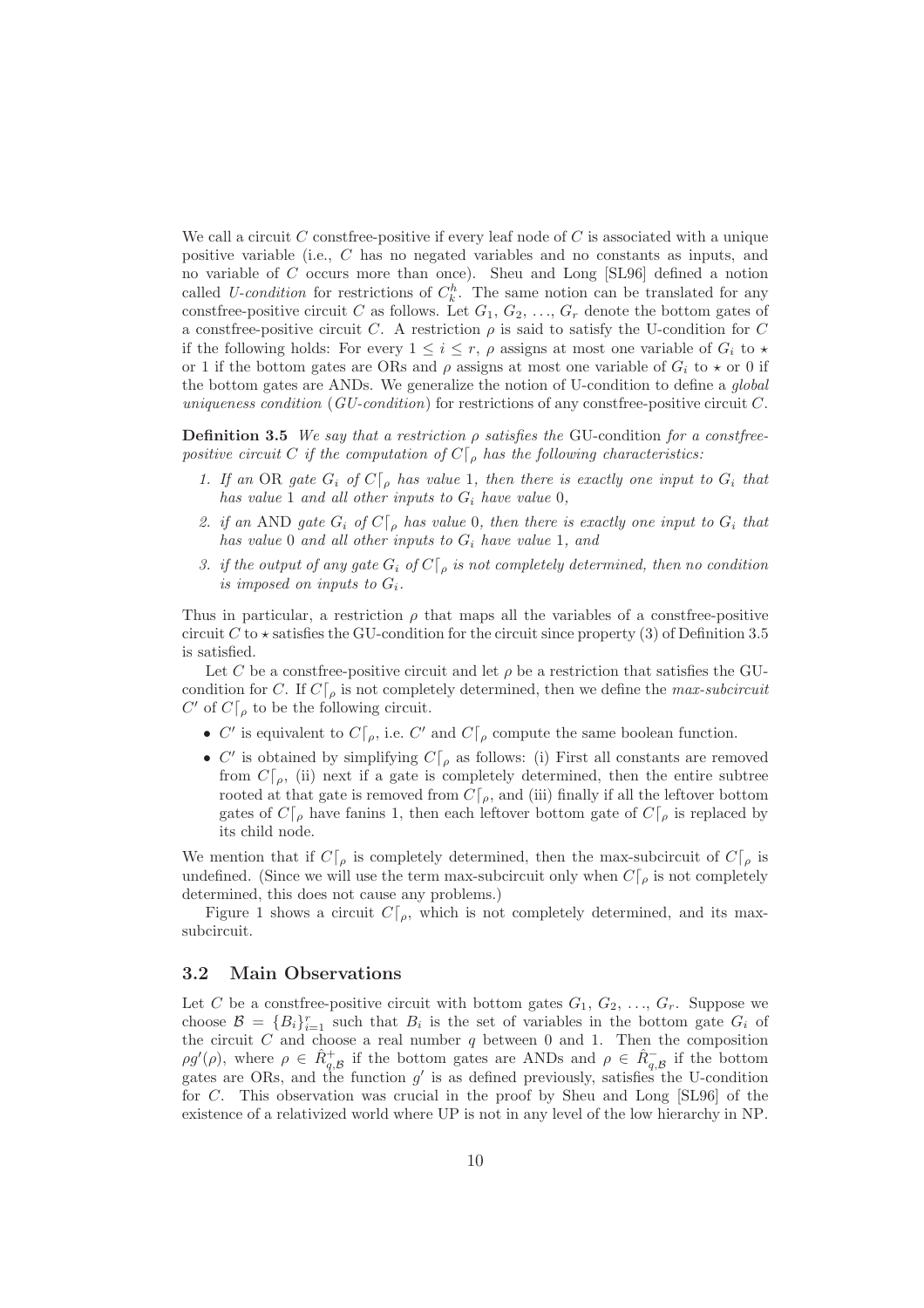

Figure 1: (a) A circuit  $C\vert_{\rho}$  and (b) its max-subcircuit.

Our main observations, used in constructing relativized worlds separating or collapsing unambiguity based hierarchies, are summarized in Propositions 3.6, 3.7, and 3.8. (Since these propositions are easy to verify, we have omitted their proofs.)

**Proposition 3.6** Let  $\rho$  be a restriction that satisfies the U-condition for a construepositive circuit C of depth  $\geq 2$ . Let the circuit  $C \vert_{\rho}$  be such that no gate at the second from last level of  $C\vert_{\rho}$  is completely determined. Then  $\rho$  satisfies the GU-condition for C and the max-subcircuit of  $C\vert_{\rho}$  is of depth one less than that of C.

**Proposition 3.7** Let  $\rho$  be a restriction of a construe-positive circuit C such that  $\rho$ satisfies the GU-condition for C and  $\rho$  does not completely determine C. Then there exist restrictions  $\rho_0$  and  $\rho_1$  such that both  $\rho_0$  and  $\rho_1$  satisfy the GU-condition for the max-subcircuit of  $C[\rho, \rho]$  and moreover  $C[\rho]_{\rho} = 0$  and  $C[\rho] = 1$ .

**Proposition 3.8** Let  $\rho_1$  be a restriction of a constfree-positive circuit C such that  $\rho_1$ satisfies the GU-condition for C and  $\rho_1$  does not completely determine C. If  $\rho_2$  is a restriction that satisfies the GU-condition for the max-subcircuit of  $C[\rho_1]$ , then  $\rho_1\rho_2$ satisfies the GU-condition for C.

Sheu and Long [SL96] proved that applying a random restriction  $\rho g'(\rho)$  satisfying the U-condition for the circuit  $C_{k+1}^h$  transforms the circuit to one containing a subcircuit computing the function computed by a  $C_k^h$  circuit with high probability. Lemma 3.9 generalizes this result of Sheu and Long [SL96] by showing that a similar transformation is possible, not just for a single but, for an exponential  $(in h)$  number of circuits in the family  $\mathcal{F}_{k+1}^h$  with high probability if a random restriction  $\rho g'(\rho)$  satisfying the U-conditions for the circuits is applied. Moreover with high probability, the random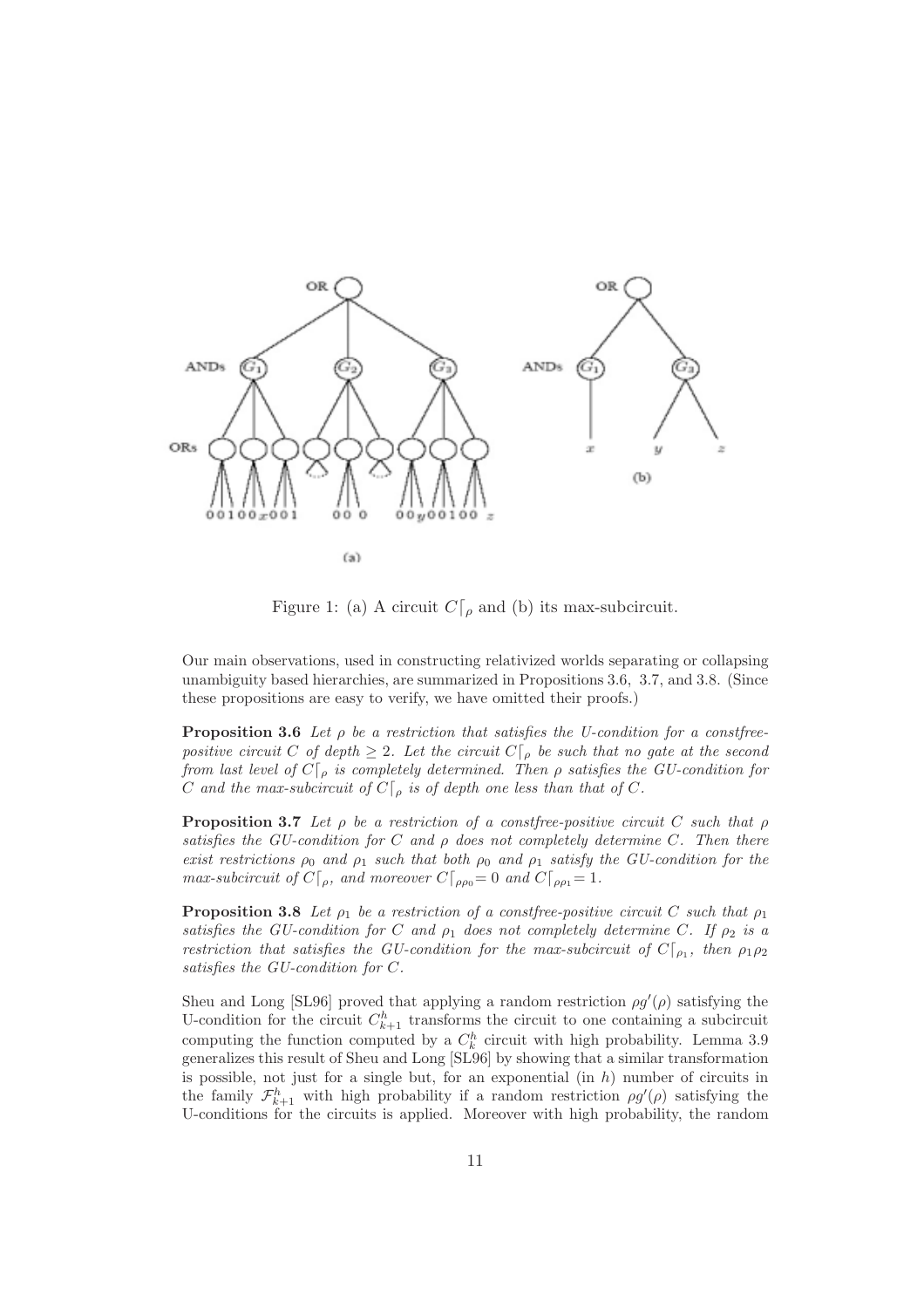restriction  $\rho g'(\rho)$  satisfies the GU-condition for all the involved circuits, a property that is crucial for the feasibility of our oracle constructions.

The proof of Lemma 3.9 is similar to that of Lemma 6.8 of Håstad [Hås87] and Lemma A.2 of Ko [Ko89]. Ko's [Ko89] Lemma A.2 is basically a strengthening of Lemma 6.8 of Håstad [Hås87]. Lemma 3.9 differs from Lemma A.2 of Ko [Ko89] in two main respects: (i) Ko used random restrictions by Håstad [Hås87], whereas we require random restrictions by Sheu and Long [SL96], which are slightly different from that by Håstad [Hås87], and (ii) our lemma additionally guarantees that a random restriction satisfies the GU-condition for all the involved circuits with high probability.

**Lemma 3.9** Let  $k \geq 2$ ,  $m < 2^{h^{1/8}}$ , and  $h > h_0(k,m)$ , for some constant  $h_0(k,m)$ depending only on k and m. Let  $C_0$ ,  $C_1$ , ...,  $C_m$  be circuits in  $\mathcal{F}_{k+1}^h$  such that each  $C_i$  has depth  $\geq 2$ , the bottom gates of  $C_i$ s are of the same type, and the variables of  $C_i$ s are pairwise disjoint. Let  $G_1, G_2, ..., G_r$  denote the bottom gates of  $C_i$ s. Let  $q = h^{-1/3}$  and let  $\mathcal{B} = \{B_j\}_{j=1}^r$ , where  $B_j$  is the set of variables of  $G_j$ . Then for a random restriction  $\rho$ , where  $\rho \in \hat{R}^+_{q,B}$  if the bottom gates  $G_j$ s are ANDs and  $\rho \in \hat{R}^-_{q,B}$ if the bottom gates  $G_j$ s are ORs, the following holds with probability  $\geq 2/3$ : For every  $0 \leq i \leq m$ ,  $\rho g'(\rho)$  satisfies the GU-condition for  $C_i$ , the max-subcircuit of  $C_i\lceil_{\rho g'(\rho)}$  is in  $\mathcal{F}_k^h$ , and the max-subcircuit has depth one less than that of  $C_i$ . Here the probability is over the random choices made in defining  $\rho$  and  $g'(\rho)$ .

**Proof of Lemma 3.9.** We assume that the bottom gates of  $C_i$ 's are ORs; a similar proof can be given when the bottom gates of  $C_i$ 's are ANDs. Let  $E_1$  be the event that each bottom OR gate  $G_j\lceil_{\rho g'(\rho)}\right]$  of the circuits  $C_i\lceil_{\rho g'(\rho)}\right]$  takes the value  $s_j \in \{\star,1\}$  (the value assigned to the block  $B_j$  by  $\rho$ ). We first show that  $Pr[E_1] \ge 5/6$  for all sufficiently large h.

To this end, let  $G_j|_{\rho g'(\rho)}$  be a bottom OR gate. Note that  $G_j|_{\rho g'(\rho)}$  does not take the value  $s_j$  if and only if each variable in  $G_j$  is assigned 0 by  $\rho$ . Thus the probability that  $G_j\lceil_{\rho g'(\rho)}$  does not take the value  $s_j$  is bounded by  $(1-q)^{\sqrt{h}} \leq e^{-q\cdot\sqrt{h}}$ . Since there are  $m + 1$  circuits  $C_i$  each containing at most  $h^k$  bottom OR gates, the probability that at least one of the bottom OR gates  $G_j|_{\rho q'(\rho)}$  does not take the value  $s_j$  is  $\leq (m+1) \cdot h^k \cdot e^{-q \cdot \sqrt{h}} \leq 1/6$ , for all  $h \geq h_1(k,m)$ , where  $h_1(k,m)$  is a constant depending only on k and m. It follows that  $Pr[E_1] \ge 5/6$  if  $h \ge h_1(k,m)$ .

Next we define  $E_2$  to be the event that every AND gate at the second from last level of every  $C_i\lceil_{\rho g'(\rho)}$  has at least  $\sqrt{h}$  children nodes  $G_j\lceil_{\rho g'(\rho)}$  of OR gates having value  $s_j = \star$ . We show that  $Pr[E_2] \ge 5/6$  for all sufficiently large h.

To this end, let  $p_s$  denote the probability that an AND gate at the second from last level of  $C_i\lceil_{\rho g'(\rho)}$  has exactly s children nodes  $G_j\lceil_{\rho g'(\rho)}$  of OR gates having value  $s_j = \star$ . Then

$$
p_s = {h \choose s} \cdot q^s \cdot (1-q)^{h-s},
$$

since each OR gate  $G_j|_{\rho g'(\rho)}$  takes value  $s_j = \star$  independently with probability q. Thus the probability that an AND gate at the second from last level of  $C_i\lceil_{\rho g'(\rho)}\right]$  has  $\langle \sqrt{h}$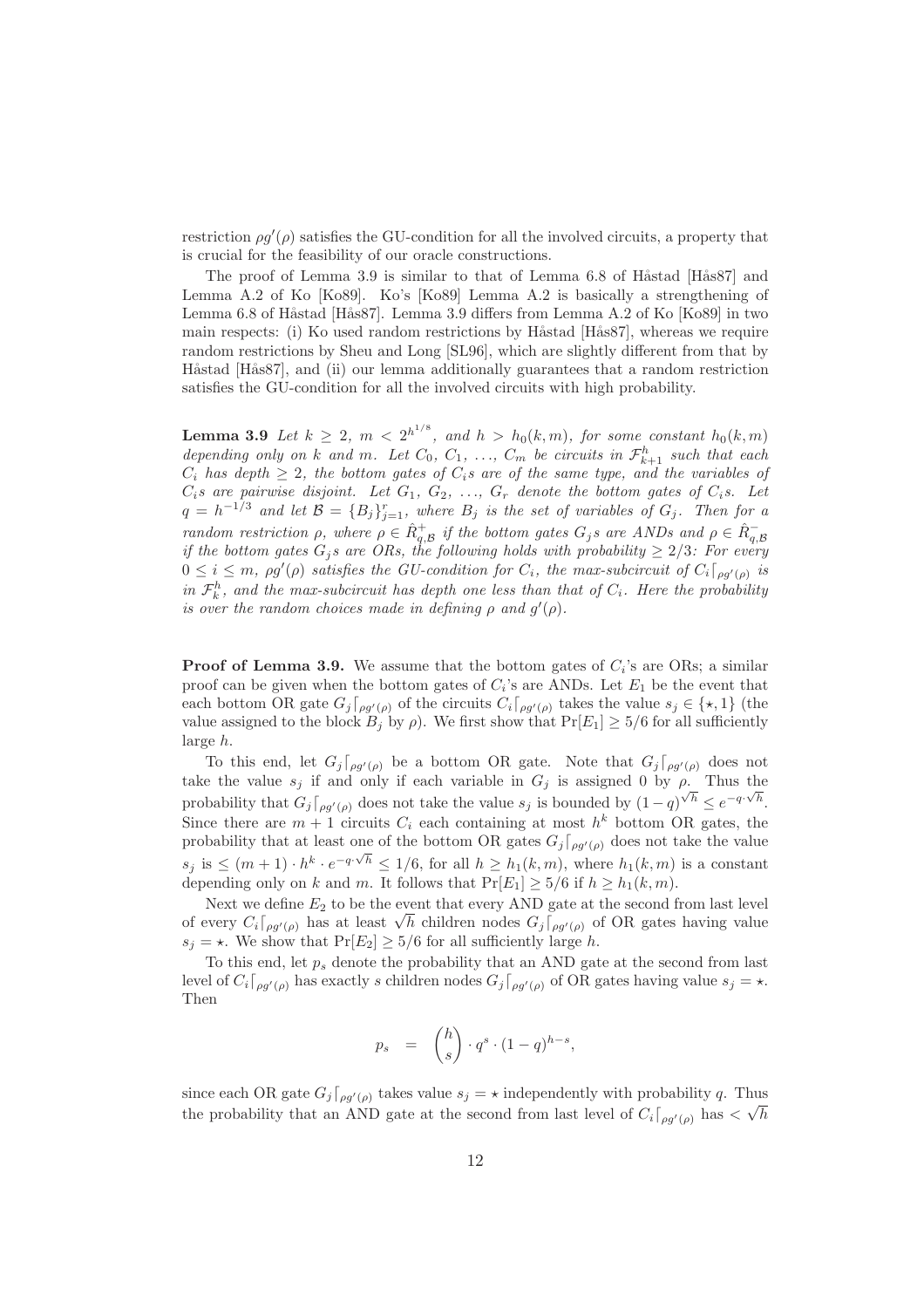children nodes  $G_j$   $\big[_{\rho q'(\rho)}\big]$  of ORs having value  $s_j = \star$  is

$$
= \sum_{s=0}^{\sqrt{h}-1} p_s
$$
  
= 
$$
\sum_{s=0}^{\sqrt{h}-1} {h \choose s} \cdot q^s \cdot (1-q)^{h-s}.
$$

It can be easily verified that, for all sufficiently large h and for every  $1 \leq s \leq \sqrt{2h} - 1$ ,  $\frac{p_s}{p_{s-1}} \geq 2$ . Therefore,

$$
\sum_{s=0}^{\sqrt{h}-1} p_s \le p_{\sqrt{h}-1} \times \left(\sum_{s=0}^{\infty} 2^{-s}\right) \le 2 \cdot p_{\sqrt{h}-1}.
$$

Also,  $p_{\sqrt{h}-1} \leq 2^{-(\sqrt{2h}-\sqrt{h})} \cdot p_{\sqrt{2h}-1} \leq 2^{-\sqrt{h}/3}$ , since  $p_{\sqrt{2h}-1} \leq 1$ . It follows that the probability that there is an AND gate at the second from last level of some  $C_i\lceil_{\rho g'(\rho)}$  with  $\leq \sqrt{h}$  children nodes  $G_j\lceil_{\rho g'(\rho)}$  of OR gates having value  $s_j = \star$  is  $\leq \frac{2}{2\sqrt{h}} \cdot h^{k-1} \cdot (m+1)$  $\leq \frac{1}{6}$ , for all  $h \geq h_2(k,m)$ , where  $h_2(k,m)$  is a constant depending only on k and m. Thus  $Pr[E_2] \ge 5/6$  if  $h \ge h_2(k,m)$ .

By the observation stated in the beginning of Section 3.2,  $\rho g'(\rho)$  satisfies the Ucondition for every  $C_i$ . Also, observe that if events  $E_1$  and  $E_2$  simultaneously occur, then none of the AND gates at the second from last level of every  $C_i\lceil_{\rho g'(\rho)}\right.$  are completely determined. The lemma now follows from Proposition 3.6 and the fact that  $Pr[E_1 \wedge E_2] \ge 2/3$  if  $h > \max\{h_1(k, m), h_2(k, m)\}\$ . (Lemma 3.9) 2/3 if  $h \ge \max\{h_1(k, m), h_2(k, m)\}.$ 

#### 3.3 Relativized Unambiguity Based Hierarchies Being Infinite

Theorem 3.10 proves that there is a relativized world where each level  $\text{AUE}_k^p$  of  $\text{AUPH}$  is not included in the corresponding  $\Pi_k^p$  level of PH. On the other hand, each level  $\text{A} \text{U} \Sigma_k^p$  of AUPH is clearly contained in the  $\Sigma_k^{\tilde{p}}$  level of PH (see Theorem 2.3). Thus Theorem 3.10 shows a finer relationship between levels of the unambiguity based hierarchies and the polynomial hierarchy in a relativized setting.

**Theorem 3.10**  $(\exists \mathcal{A})(\forall k \geq 1)[\text{A}\text{U}\Sigma_k^{p,\mathcal{A}}] \not\subseteq \Pi_k^{p,\mathcal{A}}]$ .

**Proof** Our proof is inspired from that of Theorem 4.2 (relative to some oracle  $D$ , for all  $k \geq 1$ ,  $\sum_{k=1}^{p, \text{UP}} \nsubseteq \sum_{k=1}^{p, \mathcal{D}}$  by Sheu and Long [SL96]. For every  $k \geq 1$ , we define a test language  $L_k(B)$  as follows:  $L_k(B) \subseteq 0^*$  such that, for every  $n \in \mathbb{N}^+$ ,

$$
0^n \in L_k(B) \implies (\exists^n! y_1)(\forall^n! y_2) \dots (Q^n! y_k) [0^k 1 y_1 y_2 \dots y_k \in B],
$$
 and  

$$
0^n \notin L_k(B) \implies (\forall^n! y_1)(\exists^n! y_2) \dots (\overline{Q}^n! y_k) [0^k 1 y_1 y_2 \dots y_k \notin B],
$$

where  $Q = \exists$  and  $\overline{Q} = \forall$  if k is odd, and  $Q = \forall$  and  $\overline{Q} = \exists$  if k is even. We say that a set  $B \subseteq \Sigma^*$  satisfies Valid $(B; n, k)$ , where  $n, k \in \mathbb{N}^+$ , if the membership of  $0^n$  in the test language  $L_k(B)$  is well-defined. Clearly this test language  $L_k(B)$  is defined only for particular sets B, which satisfy  $\text{Valid}(B; n, k)$  for all  $n \in \mathbb{N}^+$ . We will construct an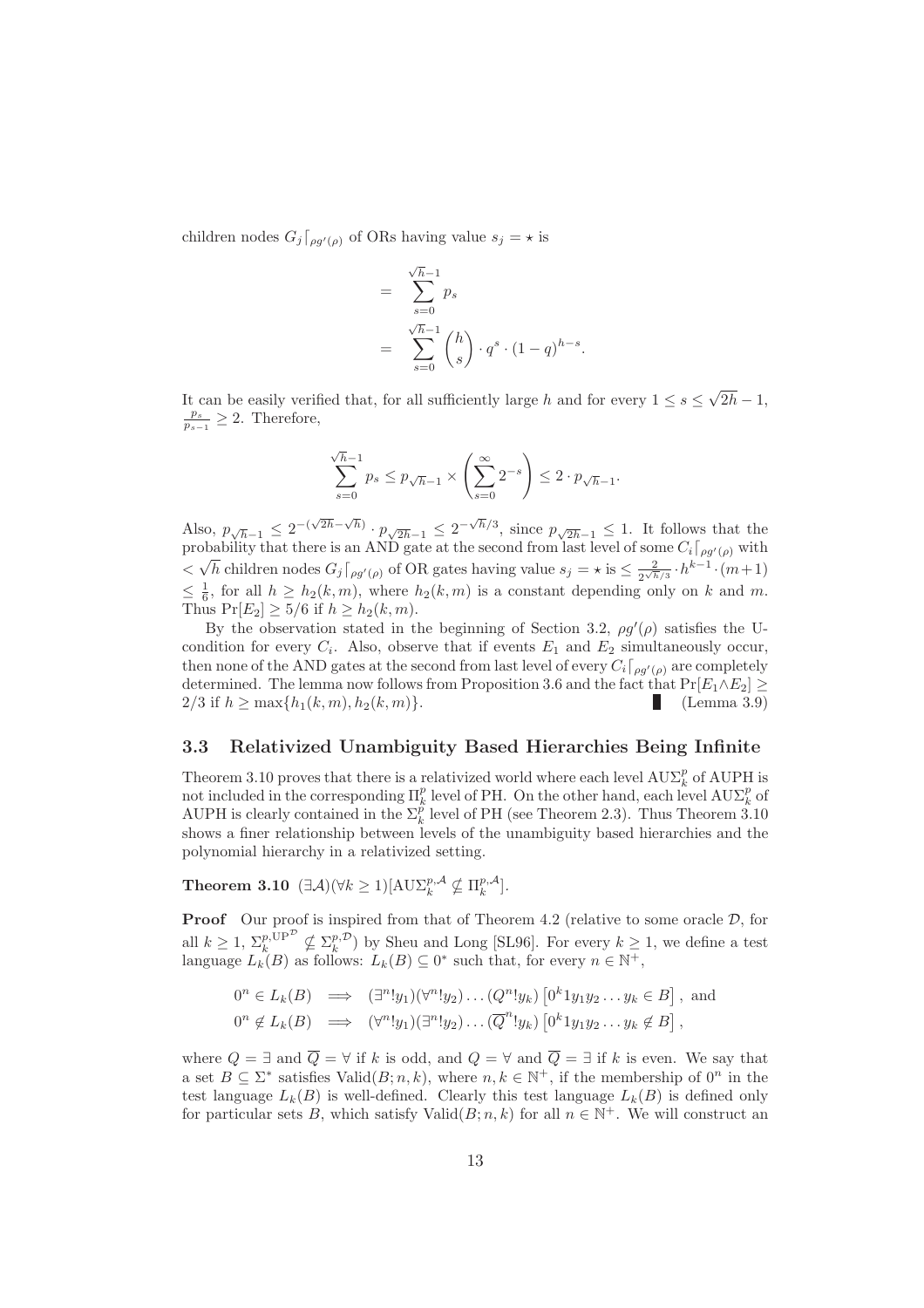oracle A such that  $L_k(\mathcal{A})$  would be defined for all  $k \geq 1$ . This will also imply, by the definition of the test language  $L_k(B)$ , that for all  $k \geq 1$ ,  $L_k(\mathcal{A}) \in \text{AUX}_k^{p,\mathcal{A}}$ .

Choose a minimal cardinality set  $\mathcal{O} \subseteq \Sigma^*$  such that for every  $k \geq 1$ ,  $L_k(\mathcal{O}) = 0^*$ . For every  $k \geq 1$ , let  $\pi_{k,1}, \pi_{k,2}, \ldots$  be an enumeration of  $\Pi_k^{\mathbf{P},(.)}$ -predicates. In stage  $\langle k, i \rangle$ , we diagonalize against  $\pi_{k,i}$  and change  $\mathcal O$  at a certain length. Finally at the end of every stage, we set  $\mathcal{A} := \mathcal{O}$ . We now define the stages involved in the construction of the oracle.

**Stage**  $\langle k, i \rangle$ : Choose a very large integer n so that the construction in this stage does not spoil the constructions in previous stages. Also,  $n$  must be large enough to meet the requirements in the proof of Claim 1. Set  $\mathcal{O} := \mathcal{O} - \Sigma^{k \cdot (n+1)+1}$ . Choose a set  $B \subseteq 0^k 1 \Sigma^{k \cdot n}$  such that the following requirement is satisfied:

$$
Valid(B; n, k) \text{ is true and } (0^n \in L_k(B) \iff \neg \pi_{k,i}(\mathcal{O} \cup B; 0^n)) \text{ is true.}
$$
 (3.a)

In Claim 1, we show that there is always a set  $B \subseteq 0^k 1 \Sigma^{k \cdot n}$  satisfying Statement (3.a). Let  $\mathcal{O} := \mathcal{O} \cup B$  and move to the next stage. End of Stage

Clearly, the existence of a set  $B$  satisfying Statement  $(3,a)$  suffices to successfully finish stage  $\langle k, i \rangle$ . Next, we prove that there is always such a set B.

**Claim 1** In every stage  $\langle k, i \rangle$ , there is a set  $B \subseteq 0^k 1 \Sigma^{k \cdot n}$  satisfying Statement (3.a).

**Proof of Claim 1.** We introduce a circuit  $C(n, k)$  that encodes our test language in the following sense: For every  $B \subseteq 0^k 1 \Sigma^{k \cdot n}$  such that  $\rho_B$  satisfies the GU-condition for  $C(n, k)$ , it holds that

$$
C(n,k)\lceil_{\rho_B}=1 \implies (\exists^n!y_1)(\forall^n!y_2)\dots(Q^n!y_k)[0^k1y_1y_2\dots y_k \in B],
$$
  
and  

$$
C(n,k)\lceil_{\rho_B}=0 \implies (\forall^n!y_1)(\exists^n!y_2)\dots(\overline{Q}^n!y_k)[0^k1y_1y_2\dots y_k \notin B].
$$
  
(3.b)

Statement (3.b) in turn implies, by the definition of our test language  $L_k(B)$ , that for every  $B \subseteq 0^k 1 \Sigma^{k \cdot n}$  such that  $\rho_B$  satisfies the GU-condition for  $C(n, k)$  it holds that

$$
C(n,k)\big|_{\rho_B} = 1 \implies 0^n \in L_k(B),
$$
  
and  

$$
C(n,k)\big|_{\rho_B} = 0 \implies 0^n \notin L_k(B).
$$
 (3.c)

The circuit  $C(n, k)$  is defined as follows:

- The depth of  $C(n, k)$  is k,
- the top gate of  $C(n, k)$  is an OR gate,
- the fanins of all the gates at levels 1 to k are exactly  $2^n$ ,
- the variables of  $C(n, k)$  are exactly those in  $\{v_z \mid z \in 0^k 1 \Sigma^{k \cdot n}\},$  and
- the variables  $v_z$  occur in positive form in exactly one leaf of  $C(n, k)$  in the lexicographic ordering of z.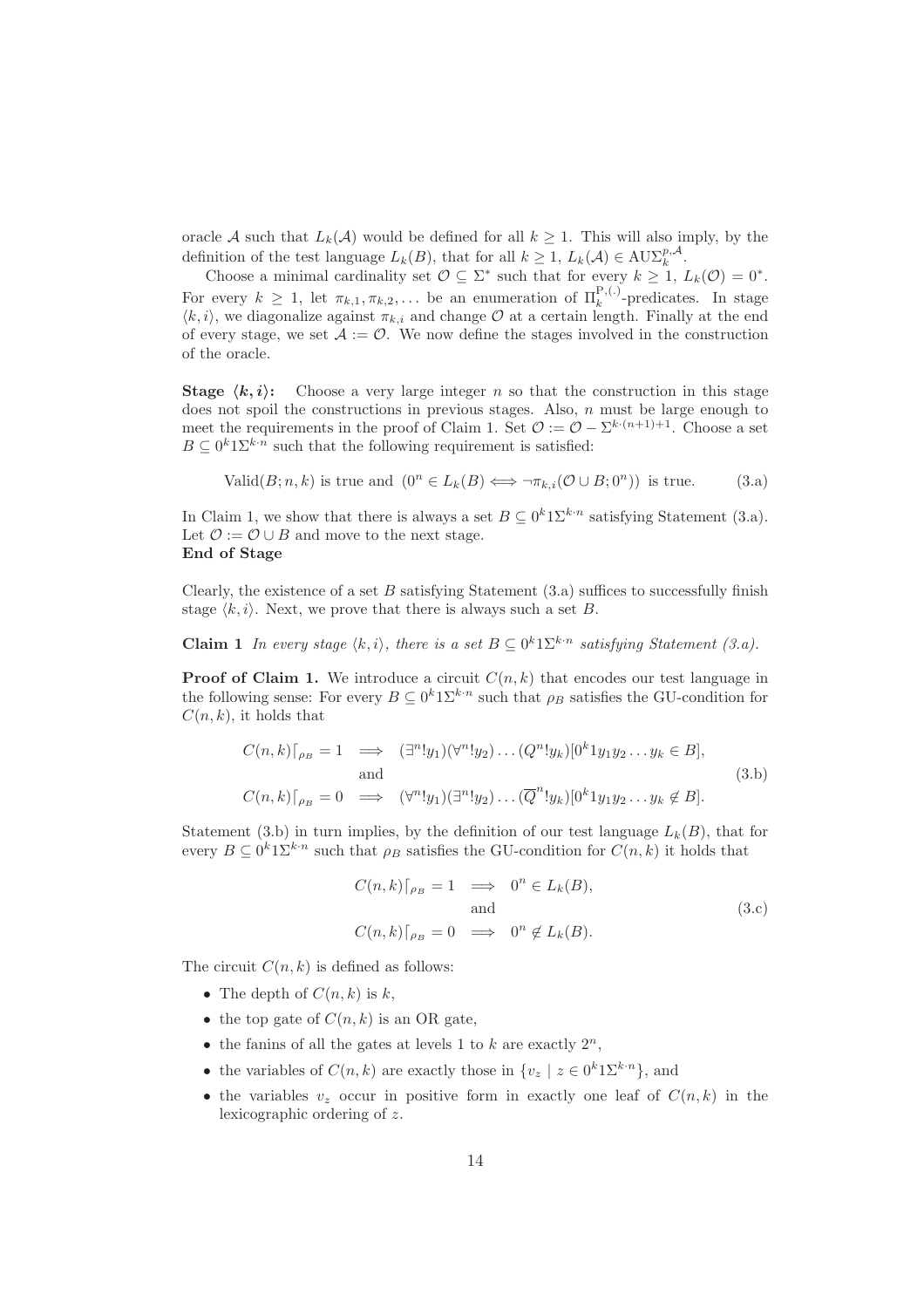Let  $C_{\pi_{k,i}}$  be the  $\Pi_k(p_i(n))$ -circuit corresponding to  $\pi_{k,i}((\cdot); 0^n)$ , for some polynomial  $p_i(\cdot)$ . By Statement (3.c), the proof of this claim is completed by showing that there is always a set  $B \subseteq 0^k 1 \Sigma^{k \cdot n}$  such that

$$
\rho_B
$$
 satisfies the GU-condition for  $C(n,k)$  and  $C(n,k)\lceil_{\rho_B} \neq C_{\pi_{k,i}}\lceil_{\rho_{\mathcal{O}\cup B}}$ . (3.d)

We define a restriction  $\rho_{\mathcal{O}}$  on  $C_{\pi_{k,i}}$  as follows: For every variable  $v_z$  in  $C_{\pi_{k,i}}$ , if  $z \in \mathcal{O}$  then let  $\hat{\rho}_{\mathcal{O}}(v_z) = 1$ , if  $z \notin \mathcal{O} \cup 0^k 1 \Sigma^{k \cdot n}$  then let  $\hat{\rho}_{\mathcal{O}}(v_z) = 0$ , and if  $z \in 0^k 1 \Sigma^{k \cdot n}$ then let  $\hat{\rho}_{\mathcal{O}}(v_z) = \star$ . Let  $C_{\pi_{k,i}(\mathcal{O})} =_{df} C_{\pi_{k,i}}$   $\hat{\rho}_{\mathcal{O}}$ . Thus the only variables  $v_z$  appearing in  $C_{\pi_{k,i}(\mathcal{O})}$  are the ones for which  $z \in 0^k 1 \Sigma^{k \cdot n}$ .

To get a contradiction, suppose that no set  $B \subseteq 0^k 1 \Sigma^{k \cdot n}$  satisfying Statement (3.d) exists. Then the following holds: For every  $B \subseteq 0^k 1 \Sigma^{k \cdot n}$ ,

if  $\rho_B$  satisfies the GU-condition for  $C(n, k)$ , then  $C(n, k)\left[\rho_B=C_{\pi_{k,i}(\mathcal{O})}\right]\left[\rho_B\right]$ . (3.e)

Since  $C(n,k) \in \mathcal{F}_k^{2^n}$  is a depth k circuit with an OR gate at the top,  $C_{\pi_{k,i}(\mathcal{O})}$  is a  $\Pi_k(p_i(n))$ -circuit, and  $p_i(n) \leq \frac{1}{12} \cdot 2^{n/3}$  for large n, we get a contradiction with Statement (3.e) and Lemma 3.11. This completes the proofs of Claim 1 and Theorem 3.10. (Claim 1 and Theorem 3.10)

**Lemma 3.11** Let  $k \geq 1$  be an arbitrary integer. Let  $C_0 \in \mathcal{F}_k^h$  be of depth k with an OR gate at the top. Let  $C_{\pi}$  be any  $\Pi_k(\frac{1}{12} \cdot h^{1/3})$ -circuit. If h is sufficiently large (depending only on k), then there exists an assignment  $\rho$  of  $C_0$  such that

- 1.  $\rho$  satisfies the GU-condition for  $C_0$ , and
- 2.  $C_0 \lceil_{\theta} \neq C_{\pi} \lceil_{\theta}$ .

**Proof of Lemma 3.11.** The proof is similar to that of Theorem 4.1 by Sheu and Long [SL96]. We prove the lemma by induction on k. For the base case  $k = 1$ , let  $C_0$  be an arbitrary OR gate with  $\geq \sqrt{h}$  variables. Let  $C_{\pi}$  be an arbitrary  $\Pi_1(\frac{1}{12} \cdot h^{1/3})$ -circuit. Note that  $C_{\pi}$  is an AND of ORs with bottom fanin  $\leq \frac{1}{12} \cdot h^{1/3}$ . We show that there is an assignment  $\rho$  of  $C_0$  such that  $\rho$  satisfies the GU-condition for  $C_0$  and  $C_0\lceil_{\rho}\neq C_{\pi}\lceil_{\rho}$ . Consider the following cases.

**Case**  $C_{\pi} \big[ \rho_{\emptyset} = 0$ **:** Then there is an OR gate  $G_i$  in  $C_{\pi}$  such that  $G_i \big[ \rho_{\emptyset} = 0$ . Since  $\frac{1}{12} \cdot h^{1/3} < \sqrt{h}$ , there is a variable  $v_z$  in  $C_0$  that is not in  $G_i$ . Then  $\rho_{\{z\}}$  satisfies the GU-condition for  $C_0$ ,  $C_0\lceil_{\rho_{\{z\}}} = 1$ , and  $C_{\pi}\lceil_{\rho_{\{z\}}} = 0$ .

**Case**  $C_{\pi}$ [ $_{\rho_{\emptyset}} = 1$ : Then  $\rho_{\emptyset}$  satisfies the GU-condition for  $C_0$ ,  $C_0$ [ $_{\rho_{\emptyset}} = 0$ , and  $C_{\pi}$ [ $_{\rho_{\emptyset}} = 1$ .

We now assume that the lemma is correct for  $k = \ell$ . Let  $C_0$  be an arbitrary depth  $\ell + 1$ circuit in  $\mathcal{F}_{\ell+1}^h$  with an OR gate at the top and let  $C_\pi$  be an arbitrary  $\Pi_{\ell+1}(\frac{1}{12}, h^{1/3})$ circuit. Lemmas 3.9 and 3.4 imply that there is a restriction  $\rho g'(\rho)$  such that (i)  $\rho g'(\rho)$ satisfies the GU-condition for  $C_0$ , (ii) the max-subcircuit  $C'_0$  of  $C_0\lceil_{\rho g'(\rho)}\rceil$  is a depth l subcircuit in  $\mathcal{F}_{\ell}^{h}$  with an OR gate at the top, and (iii)  $C_{\pi} \lceil_{\rho g'(\rho)}$  is equivalent to a  $\Pi_\ell(\frac{1}{12}\cdot h^{1/3})$ -circuit.

By the induction hypothesis, there is an assignment  $\varpi$  such that  $\varpi$  satisfies the GUcondition for  $C'_0$  and  $C'_0 \rceil_{\varpi} \neq C_{\pi} \rceil_{\rho g'(\rho)\varpi}$ . Since the max-subcircuit  $C'_0$  and the circuit  $C_0\lceil_{\rho g'(\rho)}$  compute the same function, it follows that  $C_0\lceil_{\rho g'(\rho)\varpi} \neq C_{\pi}\lceil_{\rho g'(\rho)\varpi}$ .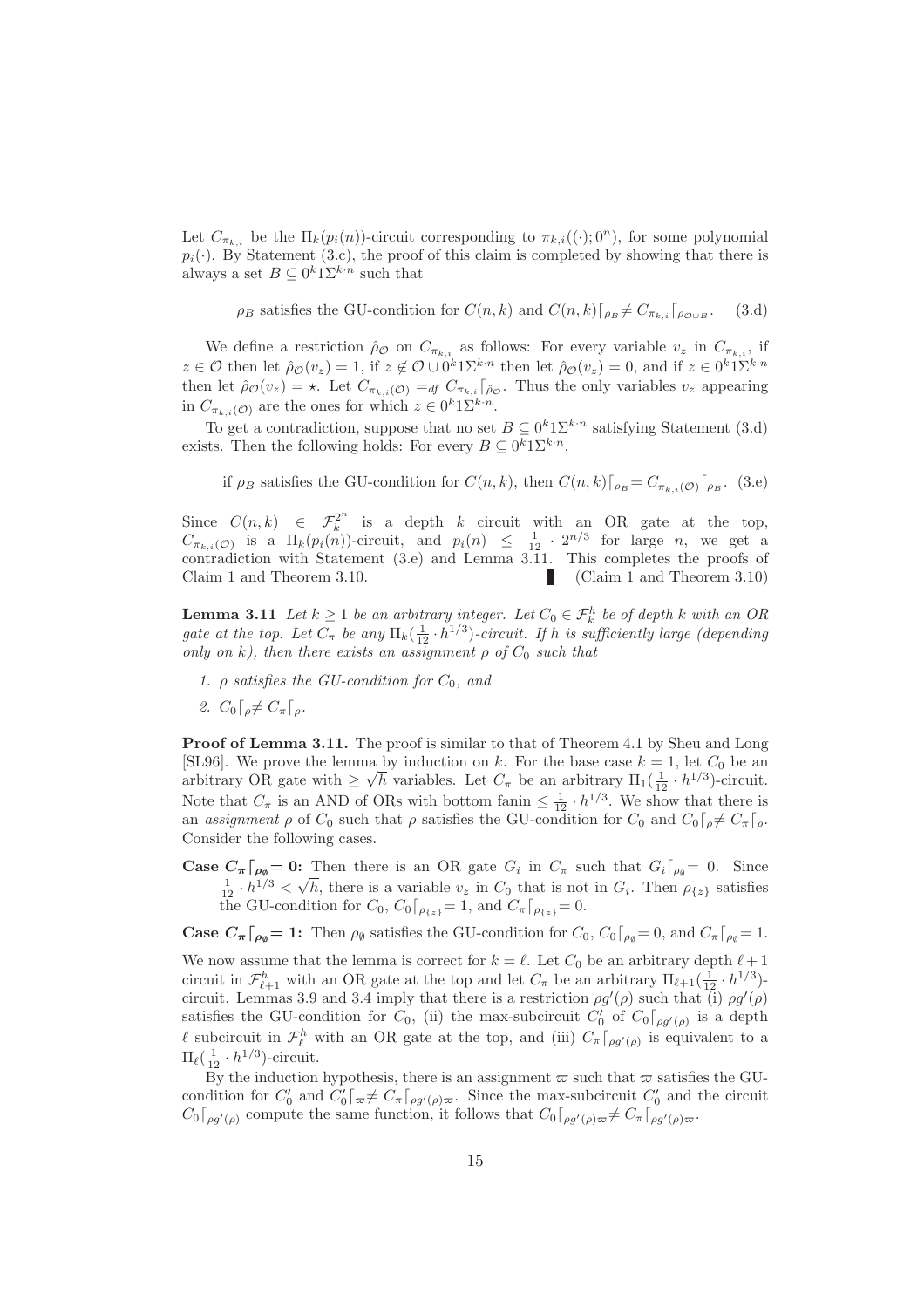It remains to show that  $\rho g'(\rho) \varpi$  satisfies the GU-condition for  $C_0$ . To this end, note that the restriction  $\rho g'(\rho)$  satisfies the GU-condition for  $C_0$  and  $\varpi$  satisfies the GUcondition for the max-subcircuit of  $C_0\lceil_{\rho g'(\rho)}$ . Apply Proposition 3.8. (Lemma 3.11)

The following corollaries are an easy consequence of Theorem 3.10.

**Corollary 3.12 ([CGRS04])** There is an oracle A such that  $UP^{UP^A} \nsubseteq P^{NP^A}$ .

Corollary 3.13 There is an oracle A relative to which the alternating unambiguous polynomial hierarchy AUPH, the unambiguous polynomial hierarchy UPH, the promise unambiguous polynomial hierarchy  $\mathcal{UPH}$ , and the polynomial hierarchy PH are infinite.

We mention that Niedermeier and Rossmanith [NR98] cited an unpublished work by Rossmanith for the relativized separation of  $\mathrm{AUL}_k^p$  from  $\mathrm{UL}_k^p$ , for each  $k \geq 2$ . However, this result does not seem to imply ours in any obvious way.

Note that Theorem 3.10 does not imply relativized separation of UAP from PH in any obvious way. We achieve this separation, using the proof techniques of Theorem 3.10, in Theorem 3.14.

**Theorem 3.14**  $(\exists \mathcal{A})[\text{UAP}^{\mathcal{A}} \nsubseteq \text{PH}^{\mathcal{A}}]$ .

Proof The proof is almost the same as that of Theorem 3.10. We construct an oracle A and a test language  $L(\mathcal{A}) \in \text{UAP}^{\mathcal{A}}$  such that, for every  $k \geq 1$ ,  $L(\mathcal{A}) \notin \Pi_k^{p,\mathcal{A}}$ . Clearly, this suffices to prove the theorem. We define our test language  $L(B)$  as follows:  $L(B) \subseteq 0^*$  such that for every  $n \in \mathbb{N}^+,$ 

$$
0^n \in L(B) \implies (\exists^n! y_1)(\forall^n! y_2) \dots (Q^n! y_n)[y_1 y_2 \dots y_n \in B], \text{ and}
$$
  

$$
0^n \notin L(B) \implies (\forall^n! y_1)(\exists^n! y_2) \dots (\overline{Q}^n! y_n)[y_1 y_2 \dots y_n \notin B],
$$

where  $Q = \exists$  and  $\overline{Q} = \forall$  if n is odd, and  $Q = \forall$  and  $\overline{Q} = \exists$  if n is even. We say that a set  $B \subseteq \Sigma^*$  satisfies  $\text{Valid}(B; n)$  if the membership of  $0^n$  in the test language  $L(B)$  is well-defined. Clearly  $L(B)$  is defined only for particular sets B, which satisfy Valid $(B; n)$  for all  $n \in \mathbb{N}^+$ . Our oracle A will be constructed in a way that  $L(\mathcal{A})$  would be defined. This will also imply that  $L(\mathcal{A}) \in \mathrm{UAP}^{\mathcal{A}}$ .

Choose a minimal cardinality set  $\mathcal{O} \subseteq \Sigma^*$  such that  $L(\mathcal{O}) = 0^*$ . For every  $k \geq 1$ , let  $\pi_{k,1}, \pi_{k,2}, \ldots$  denote an enumeration of  $\Pi_k^{\mathbf{P},(\cdot)}$ -predicates. In stage  $\langle k, i \rangle$ , we diagonalize against  $\pi_{k,i}$  and change  $\mathcal O$  at a certain length. Finally at the end of every stage, we set  $\mathcal{A} := \mathcal{O}.$ 

**Stage**  $\langle k, i \rangle$ : Choose a very large integer n so that the construction in this stage does not affect the constructions in previous stages and the requirements in the proof of Claim 2 are met. Set  $\mathcal{O} := \mathcal{O} - \Sigma^{n^2}$ . Choose a set  $B \subseteq \Sigma^{n^2}$  such that the following requirement is satisfied:

$$
Valid(B; n) \text{ is true and } (0^n \in L(B) \iff \neg \pi_{k,i}(\mathcal{O} \cup B; 0^n)) \text{ is true.}
$$
 (3.1)

Claim 2 shows that there is always a set  $B \subseteq \Sigma^{n^2}$  satisfying Statement (3.f). Let  $\mathcal{O} := \mathcal{O} \cup B$  and move to the next stage. End of Stage

**Claim 2** In every stage  $\langle k, i \rangle$ , there is a set  $B \subseteq \sum^{n^2}$  satisfying Statement (3.f).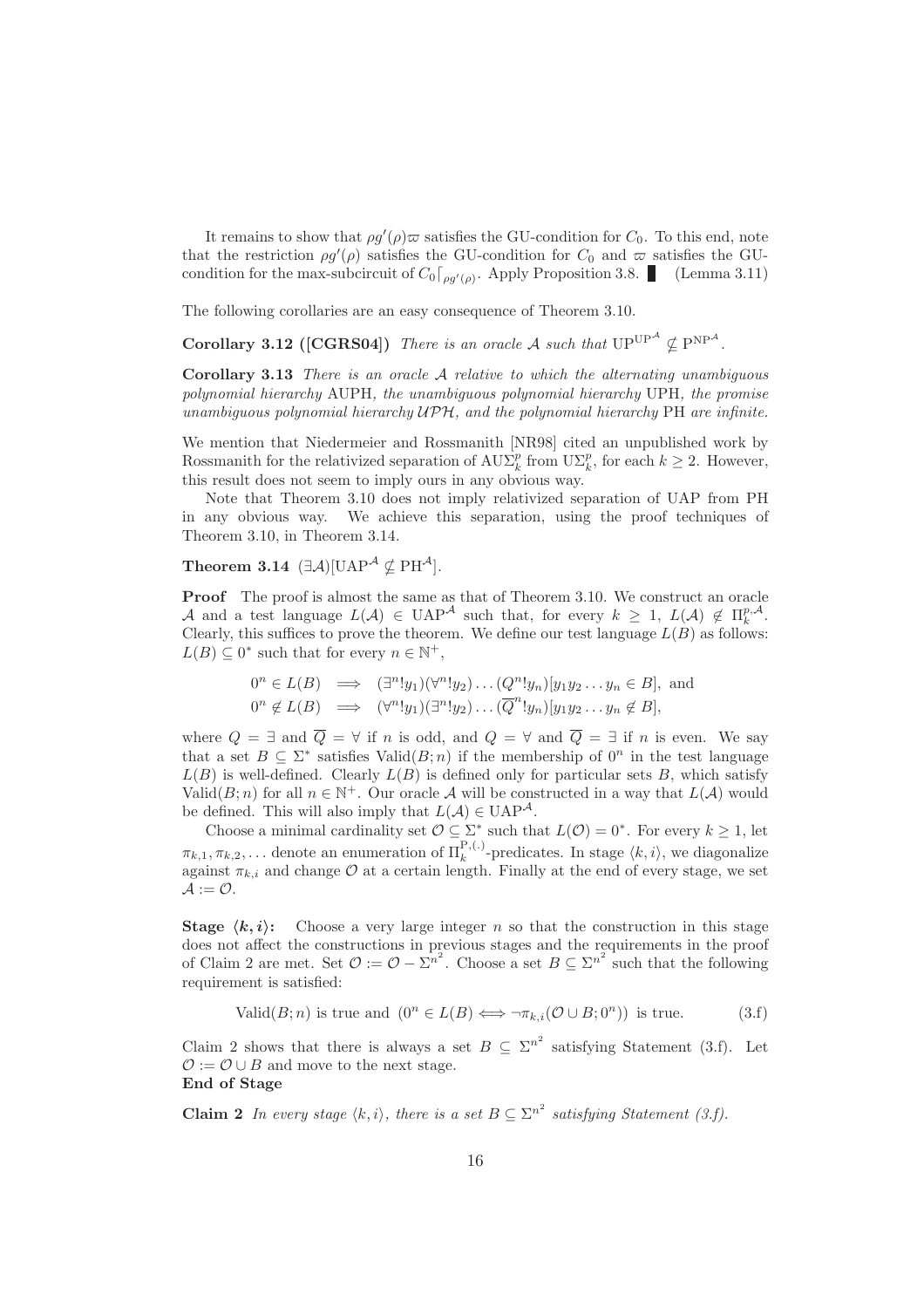**Proof of Claim 2.** Assume to the contrary that in some stage  $\langle k, i \rangle$ , no set  $B \subseteq \Sigma^{n^2}$ satisfies Statement (3.f). Let  $C(n)$  denote the following circuit: The depth of  $C(n)$  is n, the top gate of  $C(n)$  is an OR gate, the fanins of all the gates at levels 1 to n are  $2^n$ , the variables of  $C(n)$  are exactly those in  $\{v_z \mid z \in \Sigma^{n^2}\}\)$ , and the variables  $v_z$  occur in positive form in exactly one leaf of  $C(n)$  in the lexicographic ordering of z. Thus  $C_n$  is a depth n circuit in  $\mathcal{F}_n^{2^n}$ . Let  $C_{\pi_{k,i}}$  be the  $\Pi_k(p_i(n))$ -circuit corresponding to  $\pi_{k,i}((.); 0^n)$ .

Next, we define a restriction  $\rho_{\mathcal{O}}$  as follows: For every variable  $v_z$  of  $C_{\pi_{k,i}}$ , if  $z \in \mathcal{O}$ then  $\rho_{\mathcal{O}}(v_z) = 1$ , if  $z \notin \mathcal{O} \cup \Sigma^{n^2}$  then  $\rho_{\mathcal{O}}(v_z) = 0$ , and if  $z \in \Sigma^{n^2}$  then  $\rho_{\mathcal{O}}(v_z) = \star$ . Let  $C_{\pi_{k,i}(\mathcal{O})} =_{df} C_{\pi_{k,i}}\left[\hat{\rho}_{\mathcal{O}}\right]$ . The following statement follows from our assumptions: For every  $B \subseteq \sum^{n^2}$ ,

if 
$$
\rho_B
$$
 satisfies the GU-condition for  $C(n)$ , then  $C(n)\lceil_{\rho_B} = C_{\pi_{k,i}(\mathcal{O})}\lceil_{\rho_B}$ . (3.g)

Since  $C(n) \in \mathcal{F}_n^{2^n}$  is a depth *n* circuit with an OR gate at the top,  $C_{\pi_{k,i}(\mathcal{O})}$  is a  $\Pi_k(p_i(n))$ -circuit, and  $p_i(n) \leq \frac{1}{12} \cdot 2^{n/3}$  for all large n, we get a contradiction with Statement (3.g) and Lemma 3.15. This completes the proofs of Claim 2 and Theorem 3.14. (Claim 2 and Theorem 3.14)

**Lemma 3.15** Let  $k \geq 1$  be an arbitrary integer. Then the following is true for all  $n \geq k$ : Let  $C_0 \in \mathcal{F}_n^h$  be of depth n with an OR gate at the top. Let  $C_\pi$  be any  $\Pi_k(\frac{1}{12} \cdot h^{1/3})$ -circuit. If h is sufficiently large (depending only on k), then there exists an assignment  $\rho$  of  $C_0$  such that

- 1.  $\rho$  satisfies the GU-condition for  $C_0$ , and
- 2.  $C_0\lceil_{\rho}\neq C_{\pi}\lceil_{\rho}$ .

**Proof of Lemma 3.15.** Let  $C_0$  be an arbitrary depth *n* circuit in  $\mathcal{F}_n^h$  with an OR gate at the top and let  $C_{\pi}$  be an arbitrary  $\Pi_k(\frac{1}{12} \cdot h^{1/3})$ -circuit. Take an arbitrary depth k subcircuit  $C'_0 \in \mathcal{F}_k^h$  of  $C_0$ . Apply Lemma 3.11 to  $C'_0$  and  $C_\pi$  and get the assignment  $\rho'$  of  $C'_0$ . It is easy to see that  $\rho'$  can be completed to an assignment  $\rho$  of  $C_0$  such that  $C_0\lceil_{\rho} = C_0'\lceil_{\rho'}$  and morover  $\rho$  satisfies the GU-condition for  $C_0$ . Thus  $\rho$ satisfies the conditions of the lemma. (Lemma 3.15)

Crâsmaru et al. [CGRS04] showed that there is an oracle relative to which UAP  $\neq$  $U\Sigma_2^p$ . Corollary 3.16 shows that in some relativized world, UAP is much more powerful than the promise unambiguous polynomial hierarchy  $UPH$ . Thus, Corollary 3.16 is a strengthening of their result.

Corollary 3.16 There is an oracle relative to which  $\mathcal{UPH} \subset \text{UAP}$ .

**Corollary 3.17 ([CGRS04])** There is an oracle relative to which  $UAP \neq \mathcal{U}\Sigma_2^p$ .

#### 3.4 Relativized Unambiguity Based Hierarchies Being Finite

We next prove in Theorem 3.18 that for each  $k \geq 2$ , there is a relativized world where the unambiguity based hierarchies and the polynomial hierarchy have exactly k distinct levels and all higher levels collapse to their  $k$ 'th levels. Earlier Ko [Ko89] proved a similar result for the relativized polynomial hierarchy: For each  $k \geq 1$ , there exists an oracle A such that the polynomial hierarchy has  $k$  distinct levels and the hierarchy collapses at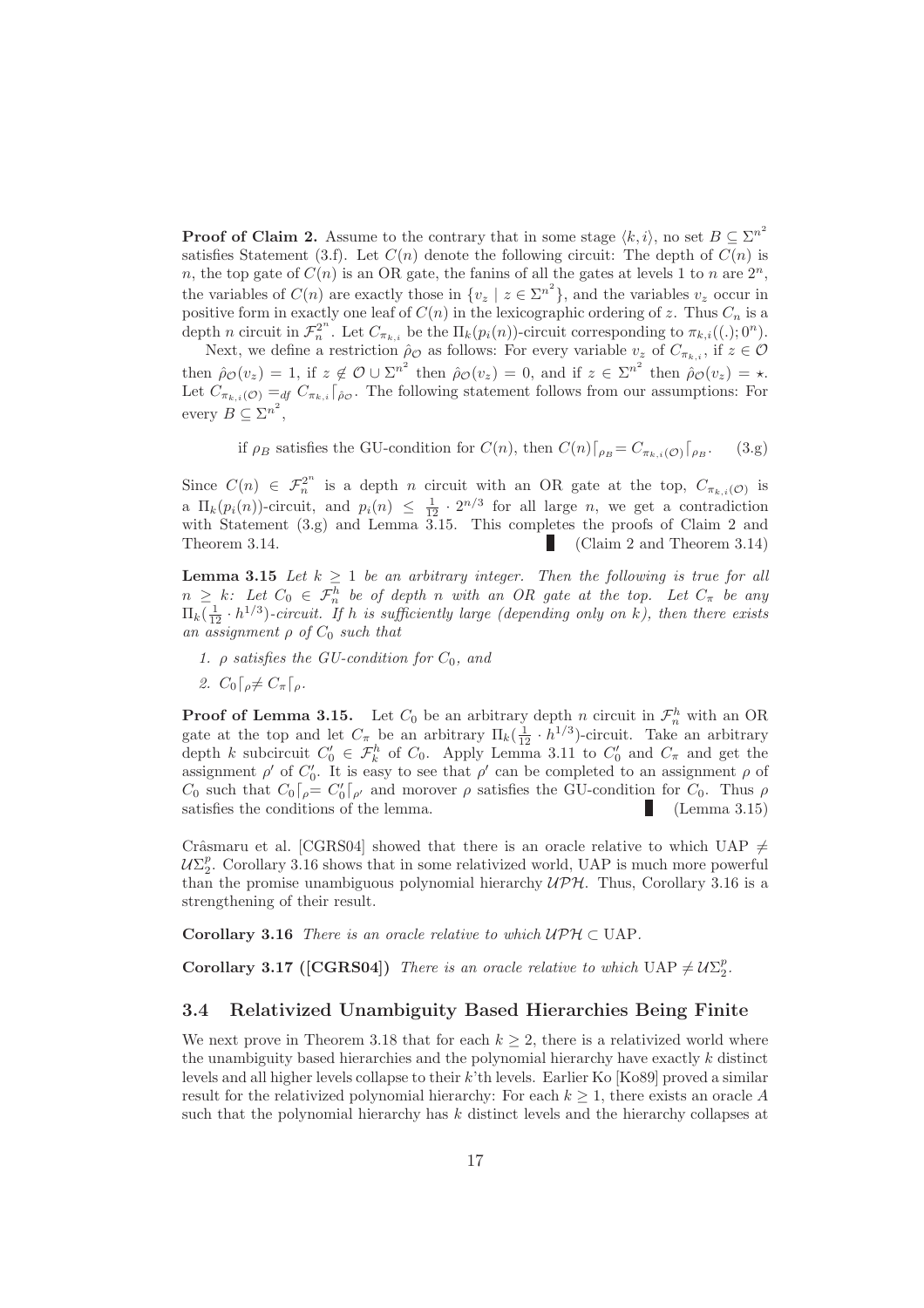the k'th level. Thus Theorem 3.18 may be viewed as a strengthening of Ko's result from the polynomial hierarchy case to the case of unambiguity based hierarchies. The proof utilizes random restrictions of Sheu and Long [SL96] and some ideas of Ko [Ko89].

**Theorem 3.18**  $(\forall k \geq 1)(\exists \mathcal{A})[\text{AUX}_{k}^{p, \mathcal{A}} \nsubseteq \Pi_{k}^{p, \mathcal{A}}, \text{ but } \text{PH}^{\mathcal{A}} = \text{AUX}_{k+1}^{p, \mathcal{A}}].$ 

Proof Our oracle construction is inspired from Ko [Ko89], where he proved that for all  $k \geq 1$ , there is an oracle relative to which the polynomial hierarchy extends only to k levels. Fix a  $k \geq 1$ . We will construct an oracle A such that

$$
\mathrm{A}\mathrm{U}\Sigma_k^{p,\mathcal{A}}\nsubseteq \Pi_k^{p,\mathcal{A}}, \text{ and } \mathrm{A}\mathrm{U}\Sigma_{k+1}^{p,\mathcal{A}}=\Pi_{k+1}^{p,\mathcal{A}}.
$$

Clearly, this suffices to prove the theorem. We define our test language  $L(B)$  as follows:  $L(B) \subseteq 0^*$  such that for every  $n \in \mathbb{N}^+$ ,

$$
0^n \in L(B) \implies (\exists^n! y_1)(\forall^n! y_2) \dots (Q^n! y_k)[1^{2n} y_1 y_2 \dots y_k \in B],
$$
 and  

$$
0^n \notin L(B) \implies (\forall^n! y_1)(\exists^n! y_2) \dots (\overline{Q}^n! y_k)[1^{2n} y_1 y_2 \dots y_k \notin B],
$$

where  $Q = \exists$  and  $Q = \forall$  if k is odd, and  $Q = \forall$  and  $Q = \exists$  if k is even. We will construct A in a way that  $L(\mathcal{A})$  would be defined, and thus  $L(\mathcal{A})$  would be in  $\text{AUX}_{k}^{p,\mathcal{A}}$ . Let  $\pi_1, \pi_2, \ldots$  be an enumeration of all  $\Pi_k^{\mathbf{P}, (\cdot)}$ -predicates.

Let  $S_{k+1}(A)$  be a polynomial-time many-one complete set for  $\Sigma_{k+1}^{p,A}$  with the property that the membership of any string x in  $S_{k+1}(A)$  depends only on the set  $\{y \in A \mid |y| < \infty\}$ |x|}. Ko [Ko89] proved that for any  $\ell \geq 1$  and for each set A,  $\Sigma_{\ell}^{p,A}$  has such a complete set  $S_{\ell}(A)$ .<sup>3</sup>

We construct the oracle A in stages. At every stage  $s \in \mathbb{N}$ , we maintain a set  $\mathcal{A}(s)$ of strings that must be included and a set  $\mathcal{A}'(s)$  of strings that must be forbidden in the oracle A. The sets  $A(s)$  and  $A'(s)$  will always be disjoint, though not necessarily be complementary. The set  $A(s)$ , for  $s \geq 1$ , will be constructed by adding some, possibly none, strings either to  $\mathcal{A}(s-1)$  or to  $\mathcal{A}(s-1)-\Sigma^s$ . Likewise, we construct the set  $\mathcal{A}'(s)$ , for  $s \geq 1$ , by adding some, possibly none, strings either to  $\mathcal{A}'(s-1)$  or to  $\mathcal{A}'(s-1) - \Sigma^s$ . We will ensure that at every stage s, no string of length  $\lt s$  is included in  $\mathcal{A}(s)$  or  $\mathcal{A}'(s)$ . Thus the memberships in the oracle A of strings of length  $\lt s$  will be fixed by the end of stage  $s - 1$ . This will be useful in arguing that the construction in stage s does not interfere with constructions in previous stages. Finally at the end of every stage, we will define A as follows:  $A := \lim_{s \to \infty} A(s)$ .

In stage  $s = (k + 2) \cdot n$ , we will try to satisfy the following requirement  $R_{1,i}$ , where i is the least integer such that  $R_{1,i}$  is not yet satisfied.

 $\mathbf{R}_{1,i}$ : There exists  $n_i \in \mathbb{N}^+$  such that

 $(0^{n_i} \in L(\mathcal{A}) \iff \neg \pi_i(\mathcal{A}; 0^{n_i}))$  is true.

<sup>&</sup>lt;sup>3</sup>To give an idea about the polynomial-time many-one complete sets  $S_{\ell}(A)$  for  $\Sigma_{\ell}^{p,A}$ , we give an inductive definition of  $S_{\ell}(A)$  as given by Ko [Ko89].  $S_1(A)$  is the set  $\{\langle i, z, 1^j \rangle \mid$  the *i*'th nondeterministic oracle Turing machine N<sub>i</sub> accepts z in j moves with the oracle A}. It is easy to show that  $S_1(A)$  is polynomial-time manyone complete for  $\Sigma_1^{p,A}$  and has the desired property—the membership of any string x in  $S_1(A)$  depends only on the set  $\{y \in A \mid |y| < |x|\}$ . For  $\ell > 1$ , let  $S_{\ell}(A) =_{df} S_1(S_{\ell-1}(A))$ . It can be shown by induction that for any  $\ell \geq 1$ ,  $S_{\ell}(A)$  is polynomial-time many-one complete for  $\Sigma_{\ell}^{p,A}$  and  $S_{\ell}(A)$  has the desired property.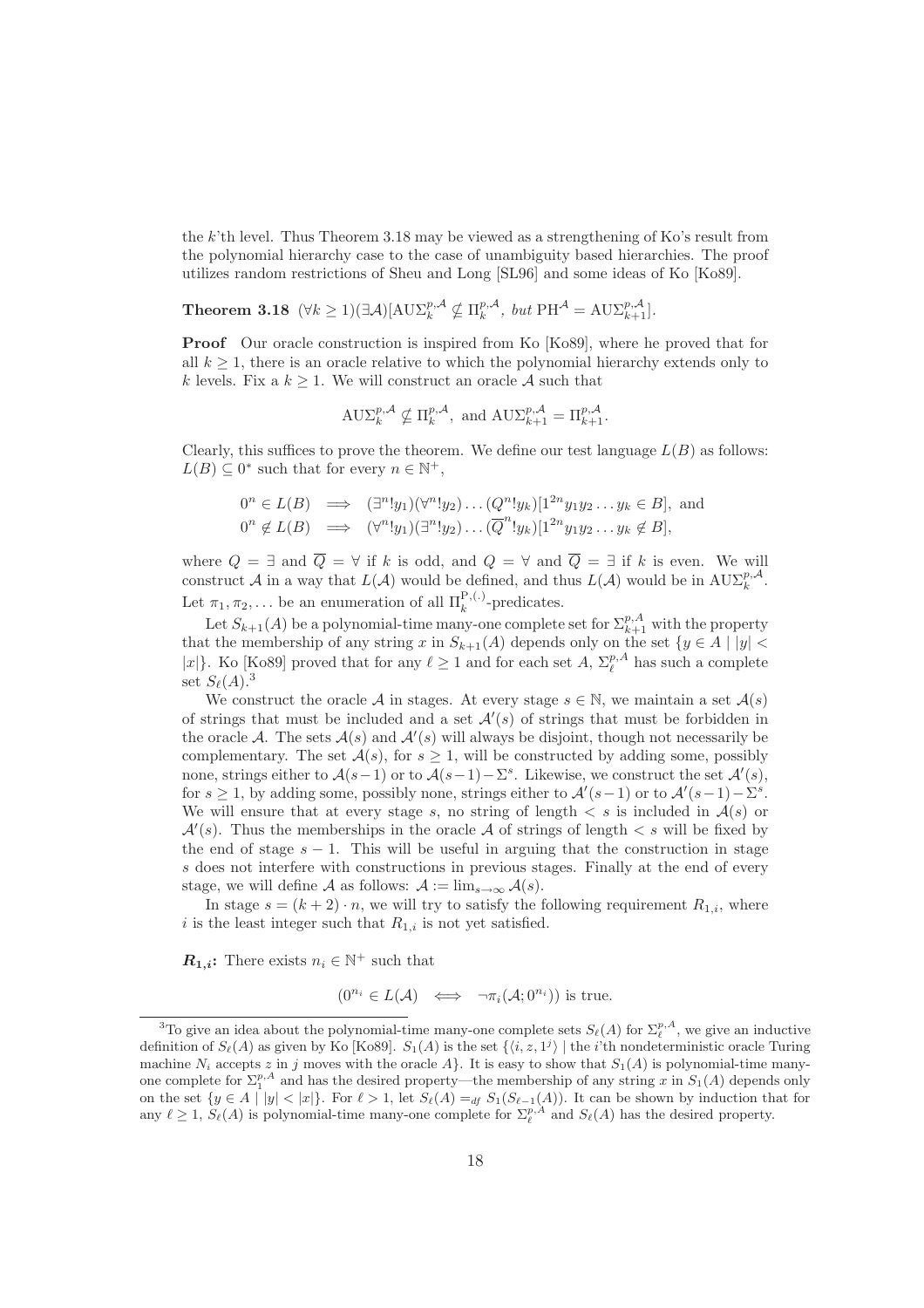In stage  $s = (k + 2) \cdot n + 1$ , we will satisfy the following requirement.

 $\mathbf{R}_{2,n}$ : For all strings u of length n,

$$
u \notin S_{k+1}(\mathcal{A}) \implies (\exists^{n}! y_1)(\forall^{n}! y_2) \dots (Q^{n}! y_{k+1})[0uy_1y_2 \dots y_{k+1} \in \mathcal{A}],
$$
 and  

$$
u \in S_{k+1}(\mathcal{A}) \implies (\forall^{n}! y_1)(\exists^{n}! y_2) \dots (\overline{Q}^{n}! y_{k+1})[0uy_1y_2 \dots y_{k+1} \notin \mathcal{A}],
$$

where  $Q = \exists$  and  $\overline{Q} = \forall$  if k is even, and  $Q = \forall$  and  $\overline{Q} = \exists$  if k is odd. As mentioned earlier, we will construct A in a way that  $L(\mathcal{A})$  would be in  $\text{AUX}_{k}^{p,\mathcal{A}}$ . The requirement  $\bigwedge_i R_{1,i}$  ensures that  $L(\mathcal{A}) \notin \Pi_k^{p,\mathcal{A}}$ . The requirement  $\bigwedge_n R_{2,n}$  ensures that the complement of the set  $S_{k+1}(\mathcal{A})$  is in  $A\cup \Sigma_{k+1}^{p,\mathcal{A}}$ . Since  $S_{k+1}(\mathcal{A})$  is a polynomialtime many-one complete set for  $\Sigma_k^{p,\mathcal{A}}$ , this would imply that  $\Pi_k^{p,\mathcal{A}} = \text{A} U \Sigma_{k+1}^{p,\mathcal{A}}$ . It is now clear that if a set A satisfies  $\bigwedge_i R_{1,i}$  and  $\bigwedge_n R_{2,n}$ , and if  $L(\mathcal{A}) \in \text{AUX}_k^{p,\mathcal{A}}$ , then  $\text{A}\text{U}\Sigma_k^{p,\mathcal{A}} \nsubseteq \Pi_k^{p,\mathcal{A}}, \text{ and } \text{A}\text{U}\Sigma_{k+1}^{p,\mathcal{A}} = \Pi_{k+1}^{p,\mathcal{A}}.$ 

We maintain a set T of indices of currently unsatisfied requirements  $R_{1,i}$ . Thus if  $i \in T$  at some stage of oracle construction, then it implies that the requirement  $R_{1,i}$  is not yet satisfied. If a requirement  $R_{1,i}$  is satisfied at some stage s, then we delete the index i of the requirement  $R_{1,i}$  from T. In every stage s, we also maintain an integer  $\ell(s)$  that upper bounds the length of any string stored in  $\mathcal{A}(s')$  or  $\mathcal{A}'(s')$ , for any  $s' \leq s$ . The role of the integer  $\ell(s)$  is to avoid potential conflicts between requirements  $R_{1,i}$  and  $R_{1,i}$ , for some  $i \neq j$ . Thus if  $s > \ell(s-1)$  for some stage s, then we may be assured that the construction in stage s will not affect the construction in previous stages.

Initially, choose a minimal cardinality set  $\mathcal{A}(0) \subseteq \bigcup_{n \in \mathbb{N}^+} 1^{2n} \Sigma^{k \cdot n}$  such that  $L(\mathcal{A}(0)) = 0^*$ . Set  $\mathcal{A}'(0) := \bigcup_{n \in \mathbb{N}^+} 1^{2n} \Sigma^{k \cdot n} - \mathcal{A}(0), \ell(0) := 1$ , and  $T := \mathbb{N}^+$ . We define stages  $s \geq 1$  as follows.

Stage  $s \notin \{(k+2) \cdot n, (k+2) \cdot n+1\}$ , for any  $n \in \mathbb{N}^+$ : Then move to the next stage with  $\mathcal{A}(s) := \mathcal{A}(s-1), \, \mathcal{A}'(s) := \mathcal{A}'(s-1), \text{ and } \ell(s) := \ell(s-1).$ End of Stage s

Stage  $s = (k+2)\cdot n$ : If  $s \leq \ell(s-1)$  or if n is too small to meet the requirements in the proof of Claim 3, then move to the next stage with  $\mathcal{A}(s) := \mathcal{A}(s-1), \mathcal{A}'(s) := \mathcal{A}'(s-1),$ and  $\ell(s) := \ell(s-1)$ .

Otherwise, if  $s > \ell(s-1)$  and if n is large enough to meet the requirements in the proof of Claim 3, then do the following. Set  $\mathcal{A}(s) := \mathcal{A}(s-1) - \Sigma^s$  and  $\mathcal{A}'(s) :=$  $\mathcal{A}'(s-1) - \Sigma^s$ . Let *i* be the minimum index in T and let  $C'_{\pi_i}$  be the  $\Pi_k(p_i(n))$ -circuit corresponding to  $\pi_i((\cdot); 0^n)$ , for some polynomial  $p_i(\cdot)$ . Let  $C_{\pi_i}$  be the circuit  $C'_{\pi_i}$  with the following restrictions:

- 1. Variables  $v_z$  such that  $|z| < s = (k+2) \cdot n$  are replaced by constants  $\chi_{\mathcal{A}(s-1)}(z)$ ,
- 2. variables  $v_z$  such that  $s < |z| \leq p_i(n)$  and  $z \in 1^{2m} \Sigma^{k \cdot m}$ , for some  $m \in \mathbb{N}^+$ , are replaced by constants  $\chi_{\mathcal{A}(s-1)}(z)$ ,
- 3. variables  $v_z$  such that  $s \leq |z| \leq p_i(n)$ ,  $z \notin 1^{2n} \Sigma^{k \cdot n} \cup (\bigcup_m 0 \Sigma^{(k+2) \cdot m})$  and z is not of the form as in (2) above, are replaced by 0.

Restriction 1 makes sense because the memberships in  $A$  of strings of length  $\lt s$  will already be fixed by the end of stage  $s - 1$ . Restrictions 2 and 3 make sense because (i) the variables  $v_z$  of  $C'_{\pi_i}$  satisfy  $|z| \leq p_i(n)$ , (ii) strings in  $1^{2n} \Sigma^{k \cdot n}$  and those relevant to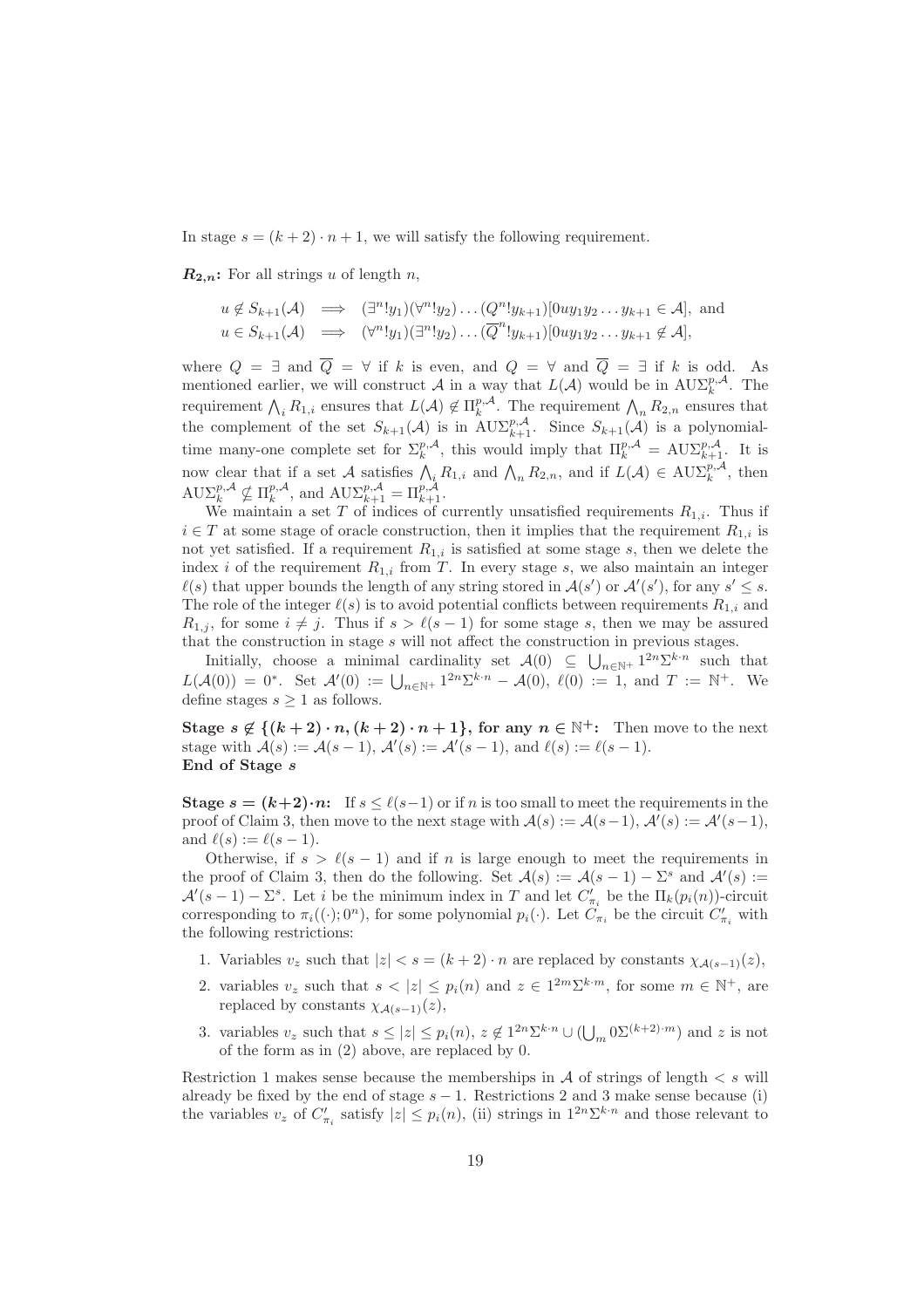the satisfaction of requirements  $R_{2,m}$ , where  $m \geq n$ , are the only interesting ones for the construction at stage  $s$ , and (iii) strings z corresponding to the remaining variables of  $C'_{\pi_i}$  must confirm to the requirement that  $L(\mathcal{A})$  is defined.

Thus the only variables  $v_z$  appearing in  $C_{\pi_i}$  are the ones for which  $s \leq |z| \leq p_i(n)$ and  $z \in 1^{2n} \Sigma^{k \cdot n} \cup (\bigcup_m 0 \Sigma^{(k+2) \cdot m})$ . Also for every  $B \subseteq \{z \in \Sigma^* \mid v_z \text{ is a variable of } \}$  $C_{\pi_i}$ , it holds that

$$
(C_{\pi_i} \lceil_{\rho_B} = 1 \iff \pi_i((\mathcal{A}(s-1) - \Sigma^s) \cup B; 0^n)) \text{ is true.}
$$
 (3.h)

We must be careful in assigning boolean values to the variables  $v_z$  of  $C_{\pi_i}$ , i.e. in assigning memberships in A of strings z, to satisfy the requirement  $R_{1,i}$  because any arbitrary assignment to the variables of  $C_{\pi_i}$  that satisfy  $R_{1,i}$  may conflict with the requirements  $R_{2,m}$ , for  $m \geq n$ . We actually need a partial assignment that guarantees the satisfaction of  $R_{1,i}$  and leaves leeway for the other variables so that any requirement  $R_{2,m}$ , where  $m \geq n$ , may eventually be satisfied in some future stage  $s' > s$ . We show the existence of such a partial solution in Claim 3, which requires using Lemma 3.19.

We define circuits  $C_u$  for all strings u for which a potential conflict between the assignment of variables of  $C_{\pi_i}$  and the satisfaction of the requirement  $R_{2,|u|}$  cannot be ignored. These circuits  $C_u$  are defined so that the following statement is satisfied: For every  $B \subseteq \Sigma^*$  such that  $\rho_B$  satisfies the GU-condition for  $C_u$ , it holds that

$$
C_u\big|_{\rho_B} = 1 \implies (\exists^{|u|}! y_1)(\forall^{|u|}! y_2) \dots (Q^{|u|}! y_{k+1})[0uy_1y_2 \dots y_{k+1} \in B],
$$
  
and  

$$
C_u\big|_{\rho_B} = 0 \implies (\forall^{|u|}! y_1)(\exists^{|u|}! y_2) \dots (\overline{Q}^{|u|}! y_{k+1})[0uy_1y_2 \dots y_{k+1} \notin B].
$$
  
(3.1)

With the above goals in mind we define the circuits  $C_u$ , for every  $u \in \Sigma^*$  such that  $s \leq (k+2) \cdot |u| + 1 \leq p_i(n)$ , as follows:

- The depth of  $C_u$  is  $k+1$ ,
- the top gate of  $C_u$  is an OR gate,
- The fanins of all the gates at levels 1 to  $k + 1$  are  $2^{|u|}$ , and
- the variables of  $C_u$  are exactly those in  $\{v_z \mid z \in 0 \le L^{(k+1)\cdot|u|}\}.$
- the variables  $v_z$  occur in positive form in exactly one leaf of  $C_u$  in the lexicographic ordering of z.

Next we introduce a circuit  $C(n, k)$  that encodes our test language in the following sense: For every  $B \subseteq \Sigma^*$  such that  $\rho_B$  satisfies the GU-condition for  $C(n, k)$ , it holds that

$$
C(n,k)\lceil_{\rho_B}=1 \implies (\exists^n!y_1)(\forall^n!y_2)\dots(Q^n!y_k)[1^{2n}y_1y_2\dots y_k \in B],
$$
  
and  

$$
C(n,k)\lceil_{\rho_B}=0 \implies (\forall^n!y_1)(\exists^n!y_2)\dots(\overline{Q}^n!y_k)[1^{2n}y_1y_2\dots y_k \notin B].
$$
  
(3.1)

By the definition of our test language  $L(B)$ , Statement (3.j) implies that for every  $B \subseteq \Sigma^*$  such that  $\rho_B$  satisfies the GU-condition for  $C(n, k)$ , it holds that

$$
C(n,k)\big|_{\rho_B} = 1 \quad \Longrightarrow \quad 0^n \in L(B)
$$
  
and  

$$
C(n,k)\big|_{\rho_B} = 0 \quad \Longrightarrow \quad 0^n \notin L(B).
$$
 (3.k)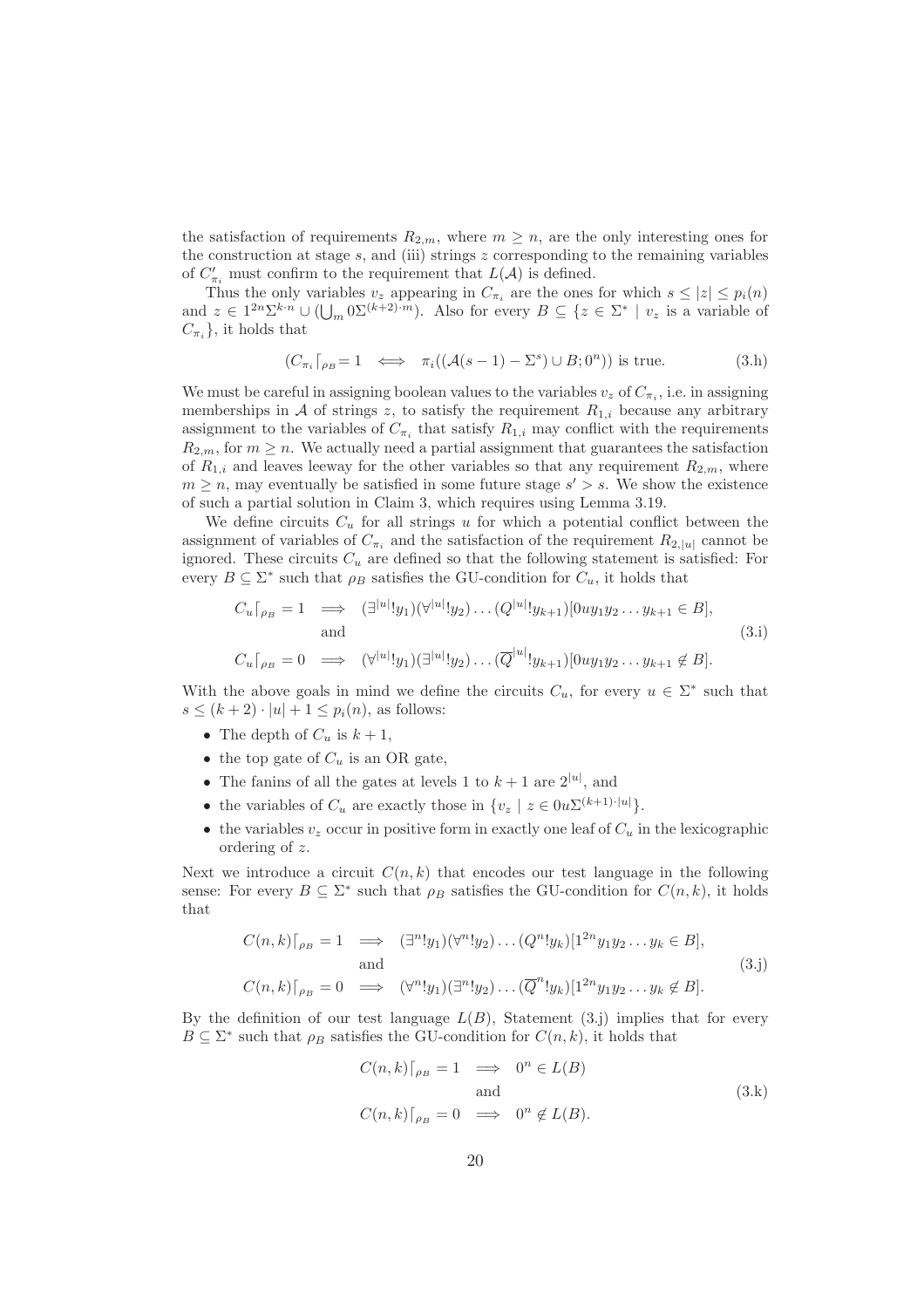The circuit  $C(n, k)$  is defined similarly to circuits  $C_u$  except that the depth of  $C(n, k)$ is k, the fanins of all the gates at levels 1 to k are  $2^n$ , and the variables of  $C(n, k)$  are exactly those in  $\{v_z \mid z \in 1^{2n} \Sigma^{k \cdot n}\}\.$  It is easy to verify that  $C(n, k) \in \mathcal{F}_{k+1}^{2^n}$  and for all the just defined circuits  $C_u$  holds that  $C_u \in \mathcal{F}_{k+1}^{2^{|u|}}$ .

The following claim is crucial for this stage.

Claim 3 There exists a restriction  $\rho$  such that

- 1.  $\rho$  completely determines  $C(n, k)$ ,
- 2. *ρ* satisfies the GU-condition for  $C(n, k)$  and for every  $C_u$  such that  $s \leq (k + 2)$ .  $|u| + 1 \leq p_i(n),$
- 3. for any restriction  $\rho'$  extending  $\rho$  such that  $\rho'$  completely determines  $C_{\pi_i}$  and  $\rho'$ satisfies the GU-condition for every  $C_u$ , where  $s \leq (k+2) \cdot |u| + 1 \leq p_i(n)$ , it holds that  $C(n,k)\lceil_{\rho'} \neq C_{\pi_i}\lceil_{\rho'},$  and
- 4.  $\rho$  does not completely determine  $C_u$ , for every u such that  $s \leq (k+2) \cdot |u| + 1 \leq$  $p_i(n)$ .

Assuming the truth of the claim, set  $\mathcal{A}(s) := \mathcal{A}(s) \cup \{z \mid \rho(z) = 1\},$  $\mathcal{A}'(s) := \mathcal{A}'(s) \cup \{z \mid \rho(z) = 0\}, \ \ell(s) := \max\{s, p_i(n)\}, \ \text{and} \ \ T := T - \{i\}.$ Move to the next stage. End of Stage  $s = (k+2) \cdot n$ 

**Stage**  $s = (k + 2) \cdot n + 1$ : For every  $u \in \Sigma^n$ , we first determine the membership of u in  $S_{k+1}(\mathcal{A}(s-1))$ . (We will show that for any  $u \in \Sigma^n$ ,  $u \in S_{k+1}(\mathcal{A}(s-1)) \Longleftrightarrow$  $u \in S_{k+1}(\mathcal{A})$ . Thus it makes sense to determine the membership of every  $u \in \Sigma^n$  in  $S_{k+1}(\mathcal{A}(s-1))$ .) The following claim is crucial for this stage.

Claim 4 For every  $u \in \Sigma^n$ , there exists a set  $B(u) \subseteq \{z \in 0u\Sigma^{(k+1)\cdot|u|} \mid z \notin A(s-\Sigma^n)\}$  $1) \cup \mathcal{A}'(s-1) \}$  such that

$$
u \notin S_{k+1}(\mathcal{A}(s-1)) \implies
$$
  
\n
$$
(\exists^{|u|}! y_1)(\forall^{|u|}! y_2) \dots (Q^{|u|}! y_{k+1}) [0uy_1y_2 \dots y_{k+1} \in \mathcal{A}(s-1) \cup B(u)], and
$$
  
\n
$$
u \in S_{k+1}(\mathcal{A}(s-1)) \implies
$$
  
\n
$$
(\forall^{|u|}! y_1)(\exists^{|u|}! y_2) \dots (\overline{Q}^{|u|}! y_{k+1}) [0uy_1y_2 \dots y_{k+1} \notin \mathcal{A}(s-1) \cup B(u)],
$$

where  $Q = \exists$  and  $\overline{Q} = \forall$  if k is even, and  $Q = \forall$  and  $\overline{Q} = \exists$  if k is odd.

Assuming the truth of the claim, set  $\mathcal{A}(s) := \mathcal{A}(s-1) \cup (\bigcup_{u \in \Sigma^n} B(u)), \mathcal{A}'(s) := \mathcal{A}'(s-1),$ and  $\ell(s) := \max\{s, \ell(s-1)\}\.$  Move to the next stage. End of Stage  $s = (k+2) \cdot n + 1$ 

Observe that at no stage s', we include any string of length  $\langle s'$  in  $\mathcal{A}(s')$  or in  $\mathcal{A}'(s')$ . The reason is as follows: In stage s' of the form  $(k+2) \cdot m$ , the only strings z we include in  $\mathcal{A}(s')$  or in  $\mathcal{A}'(s')$  are the ones for which  $s' \leq |z| \leq p(m)$  for some polynomial  $p(\cdot);$ in stage s' of the form  $(k+2) \cdot m+1$  we add strings z of length  $|z| = s'$  in  $\mathcal{A}(s')$ ; and if s' is not of the form  $(k+2) \cdot m$  or  $(k+2) \cdot m+1$ , then we do not include any string in  $\mathcal{A}(s')$  or in  $\mathcal{A}'(s')$ .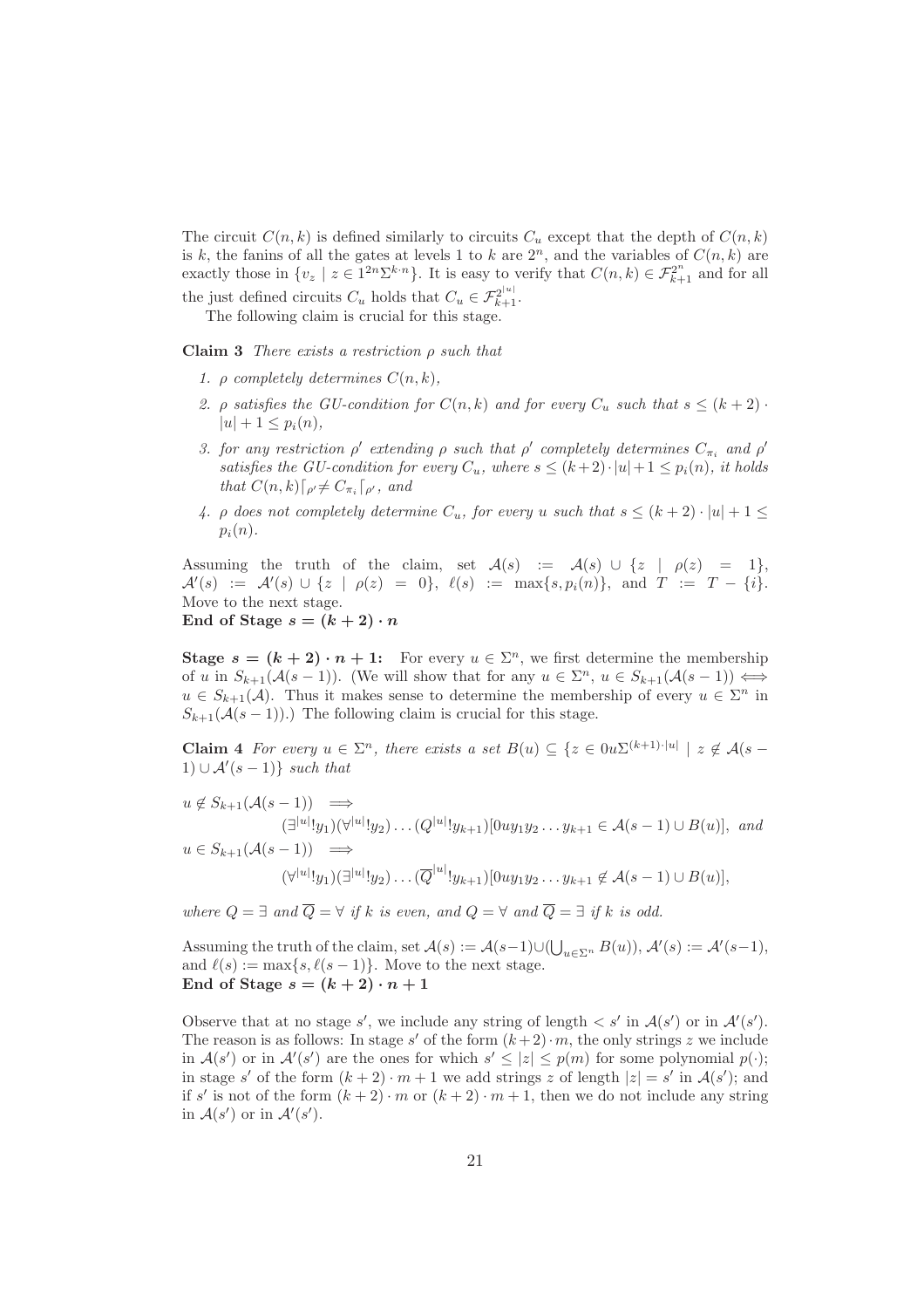We show that for every  $i \in \mathbb{N}^+$ , the requirement  $R_{1,i}$  is eventually satisfied. The requirement  $R_{1,i}$  will be considered in stage  $s = (k + 2) \cdot n + 1$ , for some sufficiently large n. Assuming the truth of Claim 3, we assign strings to  $A(s)$  and to  $A'(s)$  at the end of stage s. This assignment of strings to  $A(s)$  and to  $A'(s)$  does not conflict with assignments made in any stage  $s' < s$  because s is greater than  $\ell(s-1)$ , an upper bound on the maximum length string stored in  $\mathcal{A}(s')$  or in  $\mathcal{A}'(s')$ , for any  $s' \leq s - 1$ . Furthermore, this assignment of strings to  $A(s)$  and to  $A'(s)$  is never overridden in any later stage because  $\ell(s) = \max\{s, p_i(n)\}\$ and in no stage s' of the form  $(k+2) \cdot m + 1$ , we assign strings in  $\mathcal{A}(s'-1) \cup \mathcal{A}'(s'-1)$  to  $\mathcal{A}(s')$  or to  $\mathcal{A}'(s')$ .

By the end of stage  $s' = p_i(n)$ , all strings z, such that  $v_z$  is a variable in  $C_{\pi_i}$ , would have been assigned to  $\mathcal{A}(s')$  or to  $\mathcal{A}(s')$ . This also implies that the memberships in  $\mathcal A$ of all such strings would be fixed by the end of stage  $s'$ . Thus when we replace each variable  $v_z$  of  $C(n, k)$  and  $C_{\pi_i}$  by  $\rho_A(v_z)$ , then the following hold: These circuits become completely determined, and  $\rho_A$  satisfies the GU-condition for  $C(n, k)$ . Moreover, assuming the truth of Claim 4 and by the manner sets  $B(u)$  are defined in Claim 4,  $\rho_A$ also satisfies the GU-condition for every  $C_u$ , where  $s \leq (k+2) \cdot |u| + 1 \leq p_i(n)$ . Thus property (3) of Claim 3 implies that  $C(n,k)\vert_{\rho_{\mathcal{A}}} \neq C_{\pi_i}\vert_{\rho_{\mathcal{A}}}$ . It follows from Statement (3.k) and Statement (3.h) that

$$
(0^n \in L(\mathcal{A}) \iff \neg \pi_i(\mathcal{A}; 0^n))
$$
 is true.

This completes the proof that  $R_{1,i}$  is eventually satisfied.

We now show that for all  $n \in \mathbb{N}^+$ ,  $R_{2,n}$  is satisfied. The requirement  $R_{2,n}$  is considered in stage  $s = (k + 2) \cdot n + 1$ . Recall the aforementioned property of  $S_{k+1}$ because of which for any  $u \in \Sigma^n$ , the membership of u in  $S_{k+1}(\mathcal{A}(s-1))$  depends only on the set  $\{z \in \mathcal{A}(s-1) \mid |z| < |u|\}$ . Since we never add any string of length  $\langle s' \rangle$  to  $\mathcal{A}(s')$  or to  $\mathcal{A}'(s')$  in any stage s', it follows that the membership of any string  $u \in \Sigma^n$  in  $S_{k+1}(\mathcal{A}(s-1))$  is preserved in  $S_{k+1}(\mathcal{A}(s'))$ , for any  $s' \geq s-1$ . Thus for every  $u \in \Sigma^n$ ,

$$
u \in S_{k+1}(\mathcal{A}(s-1)) \Longleftrightarrow u \in S_{k+1}(\mathcal{A}). \tag{3.1}
$$

Let us first assume that Claim 4 is true. From Claim 4, it follows that for every  $u \in \Sigma^n$ , we can find a set  $B(u) \subseteq 0$   $u^{\sum (k+1) \cdot |u|}$  satisfying the claim. At the end of stage s, we include strings in  $\bigcup_{u\in\Sigma^n} B(u)$  to  $\mathcal{A}(s)$ . This assignment of strings to  $\mathcal{A}(s)$  does not conflict with assignments made in any stage  $s' < s$  because no string  $z \in \bigcup_{u \in \Sigma^n} B(u)$ belongs to  $\mathcal{A}(s-1) \cup \mathcal{A}'(s-1)$ . Furthermore, this assignment of strings to  $\mathcal{A}(s)$  is never overridden because strings in  $\bigcup_{u \in \sum_{n} B(u)}$  are of length s and at no later stage  $s' > s$ we assign a string a length  $\langle s' \rangle$  to  $\mathcal{A}(s')$  or to  $\mathcal{A}'(s')$ . It then follows from Claim 4 and Statement (3.1) that for any  $u \in \Sigma^n$ ,

$$
u \notin S_{k+1}(\mathcal{A}) \implies (\exists^{|u|}! y_1)(\forall^{|u|}! y_2) \dots (Q^{|u|}! y_{k+1})[0uy_1y_2 \dots y_{k+1} \in \mathcal{A}],
$$
 and  
 $u \in S_{k+1}(\mathcal{A}) \implies (\forall^{|u|}! y_1)(\exists^{|u|}! y_2) \dots (\overline{Q}^{|u|}! y_{k+1})[0uy_1y_2 \dots y_{k+1} \notin \mathcal{A}],$ 

where  $Q = \exists$  and  $\overline{Q} = \forall$  if k is even, and  $Q = \forall$  and  $\overline{Q} = \exists$  if k is odd. This completes the proof that  $R_{2,n}$  is satisfied.

It only remains to prove Claim 3 and Claim 4. We first show that Claim 4 is true, assuming the truth of Claim 3. After proving Claim 4, we give a proof for Claim 3.

**Proof of Claim 4.** Assume that Claim 3 is true. Fix a  $u \in \Sigma^n$ . If no string in  $0u^{\sum(k+1)\cdot|u|}$  has been assigned to  $\mathcal{A}(s-1)$  or to  $\mathcal{A}'(s-1)$ , then we obviously have a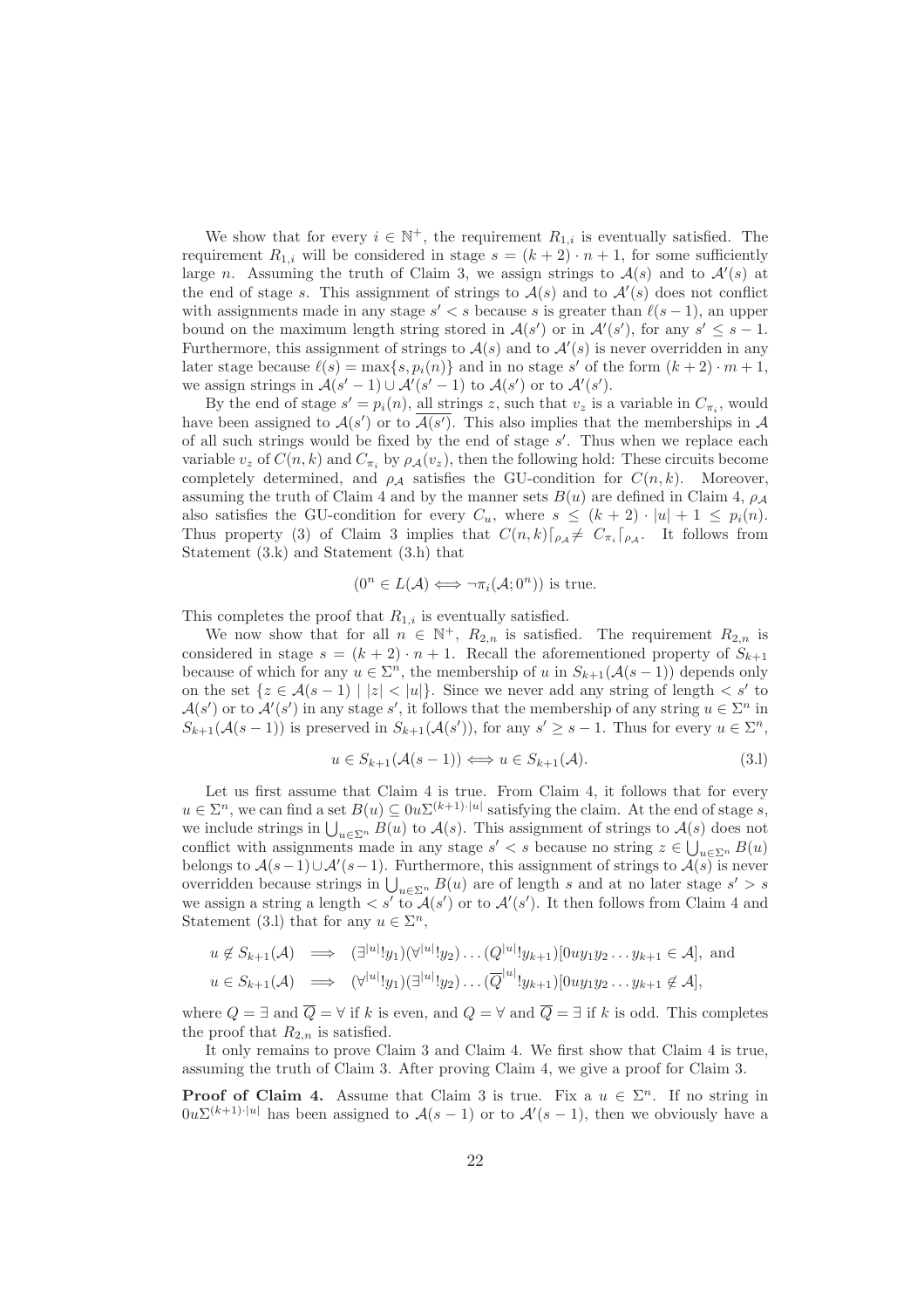set  $B(u)$  satisfying the claim by Proposition 3.7. Otherwise, some string in  $0u\Sigma^{(k+1)\cdot|u|}$ has previously been assigned to  $\mathcal{A}(s-1)$  or to  $\mathcal{A}'(s-1)$ . This assignment must have been made in at most one stage  $s' = (k+2) \cdot m$ , for some  $m \leq n$ , by the manner  $\ell(s')$ is defined. In that stage, we would have chosen a restriction  $\rho$  satisfying Claim 3 to set  $\mathcal{A}(s')$  and  $\mathcal{A}'(s')$ . By the properties (2) and (4) of  $\rho$  (see Claim 3),  $\rho$  satisfies the GUcondition for  $C_u$  and  $\rho$  does not completely determine  $C_u$ . It follows by Proposition 3.7 that there exist restrictions  $\rho'$  and  $\rho''$  on the variables of  $C_u\lceil_\rho$  such that (a) both  $\rho'$ and  $\rho''$  satisfy the GU-condition for the max-subcircuit of  $C_u\lceil_{\rho}$ , and (b)  $C_u\lceil_{\rho\rho'}=0$ and  $C_u\lceil_{\rho\rho''}=1$ . Define  $B_0(u) := \{z \in 0 \infty^{(k+1)\cdot|u|} \mid \rho(v_z) = * \text{ and } \rho'(v_z) = 1\}$  and  $B_1(u) := \{ z \in 0 \times \mathbb{Z}^{(k+1) \cdot |u|} \mid \rho(v_z) = \text{ and } \rho''(v_z) = 1 \}.$  Then both  $B_0(u)$  and  $B_1(u)$ are disjoint from  $\mathcal{A}(s-1) \cup \mathcal{A}'(s-1)$ , and the following hold by Proposition 3.8:

$$
(\exists^{|u|}! y_1)(\forall^{|u|}! y_2)\dots (Q^{|u|}! y_{k+1})[0uy_1y_2\dots y_{k+1}\in \mathcal{A}(s-1)\cup B_1(u)], \text{ and}
$$
  

$$
(\forall^{|u|}! y_1)(\exists^{|u|}! y_2)\dots(\overline{Q}^{|u|}! y_{k+1})[0uy_1y_2\dots y_{k+1}\notin \mathcal{A}(s-1)\cup B_0(u)],
$$

where  $Q = \exists$  and  $\overline{Q} = \forall$  if k is even, and  $Q = \forall$  and  $\overline{Q} = \exists$  if k is odd. We can now choose  $B(u)$  as either  $B_1(u)$  or  $B_0(u)$  depending on whether  $u \notin S_{k+1}(\mathcal{A}(s-1))$  or  $u \in S_{k+1}(\mathcal{A}(s-1))$ . Thus Claim 4 is proved.  $u \in S_{k+1}(\mathcal{A}(s-1))$ . Thus Claim 4 is proved.

**Proof of Claim 3.** Notice that  $C(n,k)$  is in  $\mathcal{F}_{k+1}^{2^n}$ , whereas for every  $u \in \Sigma^*$ such that  $s \leq (k+2) \cdot |u| + 1 \leq p_i(n)$ , the circuit  $C_u$  is in  $\mathcal{F}_{k+1}^{2^{|u|}}$ . So first choose a deterministic restriction  $\rho'$  on the variables of  $C_u$ 's such that for all  $C_u$ 's, it holds that  $C_u\big[\rho \in \mathcal{F}_{k+1}^{2^n}$ . Such a restriction can be guaranteed to exist by using Proposition 3.7. Since  $p_i(n) < \frac{1}{12} \cdot 2^{n/3}$  and the number of circuits  $C_u$ 's is  $\leq 2^{p_i(n)} < 2^{2^{n/8}}$ , for all sufficiently large n, we can obtain a restriction  $\rho$  satisfying the conditions of Lemma 3.19. The restriction  $\rho' \rho$  thus satisfies the conditions of Claim 3. (Claim 3)

**Lemma 3.19** Let  $k \geq 1$ ,  $m \leq 2^{h^{1/8}}$ , and  $h > h_0(k,m)$ , for some constant  $h_0(k,m)$ depending only on k and m. Let  $C_0, C_1, \ldots, C_m$  be  $m+1$  circuits in  $\mathcal{F}_{k+1}^h$  such that  $C_0$  is of depth k,  $C_1, \ldots, C_m$  are of depth  $k + 1$ , the top gates of  $C_0, C_1, \ldots, C_m$  are all ORs, and the variables of  $C_0$ ,  $C_1$ , ...,  $C_m$  are pairwise disjoint. Let  $C_{\pi}$  be any  $\Pi_k(\frac{1}{12} \cdot h^{1/3})$ -circuit with the same variables as those of  $C_0, C_1, \ldots, C_m$ . Then there exists a restriction  $\rho$  on the variables of  $C_i$ s, where  $0 \leq 1 \leq m$ , such that

- 1.  $\rho$  completely determines  $C_0$ .
- 2.  $\rho$  satisfies the GU-condition for  $C_0, C_1, \ldots, C_m$ .
- 3. for any restriction  $\rho'$  extending  $\rho$  such that  $\rho'$  completely determines  $C_{\pi}$  and  $\rho'$ satisfies the GU-condition for  $C_1, C_2, \ldots, C_m$ , it holds that  $C_0\lceil_{\rho'} \neq C_{\pi}\lceil_{\rho'}$ .
- 4.  $\rho$  does not completely determine  $C_1, C_2, \ldots, C_m$ .

**Proof of Lemma 3.19.** We prove the lemma by induction on  $k$ . For the base case, i.e. when  $k = 1$ ,  $C_0$  is an OR gate with  $\geq \sqrt{h}$  variables, and  $C_1$ ,  $C_2$ , ...,  $C_m$  are ORs of ANDs with top fanins h and bottom fanins  $\geq \sqrt{h}$ . The circuit  $C_{\pi}$  is a  $\Pi_1(\frac{1}{12} \cdot h^{1/3})$ circuit. We consider the following cases.

Case-I: There is a restriction  $\rho$  such that

- (a)  $\rho(v_z) = 0$  for all variables  $v_z$  of  $C_0$ ,
- (b)  $\rho$  satisfies the GU-condition for each  $C_i$ , where  $1 \leq i \leq m$ , and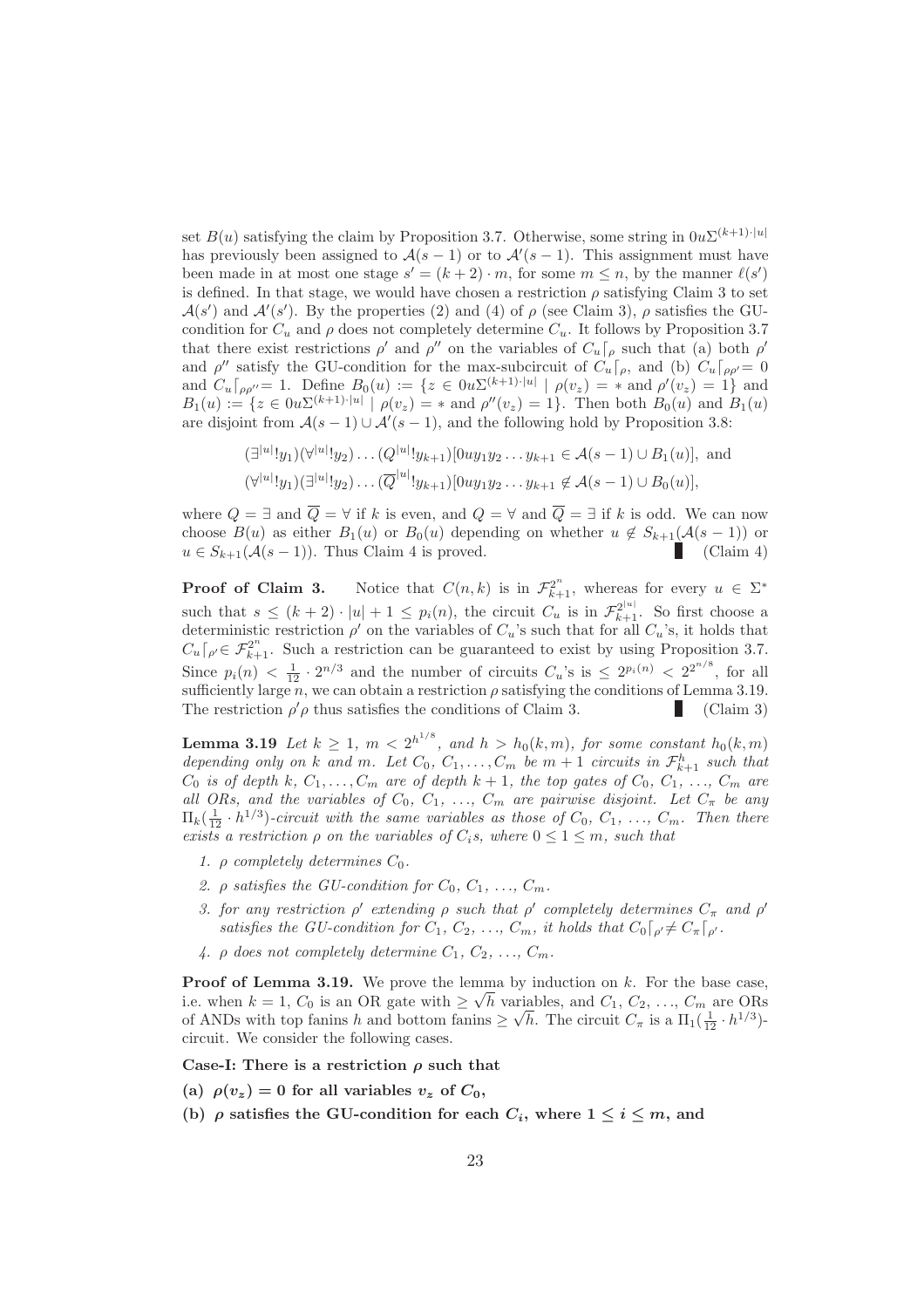(c)  $C_{\pi} \lceil_{\rho} = 0.$ 

Then there is an OR gate G in  $C_{\pi}$  such that  $G|_{\rho} = 0$ . Since  $\frac{1}{12} \cdot h^{1/3} < \sqrt{h}$ , there is a variable  $v_{z_0}$  in  $C_0$  but not in G. Define a restriction  $\hat{\rho}$  as follows:

- $\hat{\rho}(v_z) = 0$  for all variables  $v_z \neq v_{z_0}$  of  $C_0$ ,
- $\hat{\rho}(v_{z_0}) = 1$ ,
- $\hat{\rho}(v_z) = \rho(v_z)$  if  $v_z$  is a variable of G, and
- $\hat{\rho}(v_z) = \star$  if  $v_z$  is not a variable of  $C_0$  and of  $G$ .

It easily follows that  $\hat{\rho}$  completely determines  $C_0$  and  $C_{\pi}$ , and  $C_0\lceil_{\hat{\rho}}\neq C_{\pi}\rceil_{\hat{\rho}}$ . Since  $\hat{\rho}$ assigns exactly one variable of  $C_0$  to 1 and assigns 0 to the remaining variables of  $C_0$ ,  $\rho$  satisfies the GU-condition for  $C_0$ . Also, since  $\rho$  satisfies the GU-condition for each  $C_i$ , where  $1 \leq i \leq m$ , and since the variables of  $C_0$  are disjoint from those of  $C_1$ ,  $C_2$ ,  $\ldots, C_m$ , it follows that  $\hat{\rho}$  satisfies the GU-condition for each  $C_i$ , where  $1 \leq i \leq m$ . Moreover for each  $C_i$ , where  $1 \leq i \leq m$ , since the bottom and top fanins of  $C_i$  are ≥  $\sqrt{h} > \frac{1}{12} \cdot h^{1/3}$ , every AND gate of  $C_i$  has at least one variable not occurring in G and there is an AND gate  $G_i$  of  $C_i$  such that no variables of  $G_i$  occur in  $G_i$ .  $\hat{\rho}$  assigns all these variables, i.e. variables of  $C_i$  not occurring in  $G$ , to  $\star$ . It is now clear that  $\hat{\rho}$ does not completely determine  $C_i$ , for all  $1 \leq i \leq m$ . Thus  $\hat{\rho}$  satisfies the conditions of Lemma 3.19.

Case-II: For all restrictions  $\rho$  such that

- (a)  $\rho(v_z) = 0$  for all variables  $v_z$  of  $C_0$ ,
- (b)  $\rho$  satisfies the GU-condition for each  $C_i$ , where  $1 \leq i \leq m$ , and
- (c)  $\rho$  completely determines  $C_{\pi}$ ,

it holds that  $C_{\pi} \lceil_{\rho} = 1$ .

Define a restriction  $\hat{\rho}$  as follows:

- $\hat{\rho}(v_z) = 0$  for all variables  $v_z$  of  $C_0$ , and
- $\hat{\rho}(v_z) = \star$  if  $v_z$  is not a variable of  $C_0$ .

It easily follows that  $C_0\lceil_{\hat{\rho}}=0$ ,  $\hat{\rho}$  does not completely determine  $C_1, C_2, \ldots, C_m$ , and  $\hat{\rho}$ satisfies the GU-condition for  $C_0, C_1, \ldots, C_m$ . Also by our assumption in this case, for all restrictions  $\rho'$  extending  $\hat{\rho}$  such that (i)  $\rho'$  satisfies the GU-condition for  $C_1, C_2, \ldots$  $C_m$ , and (ii)  $\rho'$  completely determines  $C_{\pi}$ , it holds that  $C_{\pi} \lceil_{\rho'} = 1 \neq 0 = C_0 \lceil_{\rho'}$ . Thus  $\hat{\rho}$ satisfies the conditions of Lemma 3.19.

**Induction Hypothesis:** Assume that the lemma is true for  $k - 1$ , for some  $k \ge 2$ .

**Induction Step:** Let  $C_0, C_1, ..., C_m$  be arbitrary circuits in  $\mathcal{F}_{k+1}^h$  such that  $C_0$  has depth k,  $C_1, C_2, \ldots, C_m$  have depth  $k + 1$ , the top gates of  $C_0, C_1, \ldots, C_m$  are all ORs, and the variables of  $C_0, C_1, ..., C_m$  are pairwise disjoint. Let  $C_{\pi}$  be an arbitrary  $\Pi_k(\frac{1}{12} \cdot h^{1/3})$ -circuit with the same variables as those of  $C_0, C_1, \ldots, C_m$ .

We prove the induction step for even k; the proof for odd k is symmetric. Since k is even, the bottom gates of  $C_0$  are ANDs, and the bottom gates of  $C_1, C_2, \ldots, C_m$  are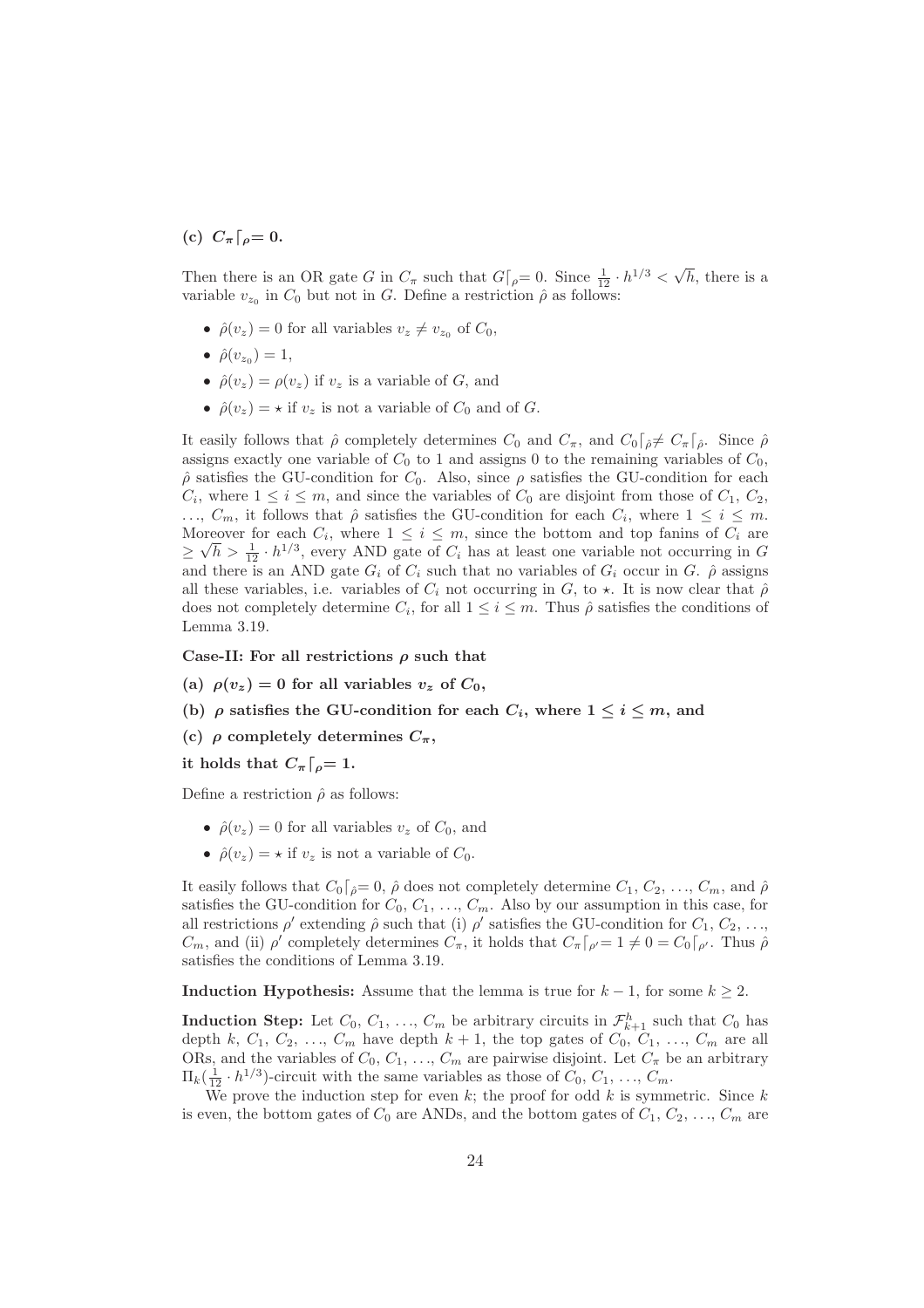ORs. Because of a technical reason<sup>4</sup> in applying the switching lemma (see Lemma 3.3), we need to make these bottom gates all of the same type. Therefore, we transform circuit  $C_0$  into a circuit  $C_0'$  as follows: First obtain the dual of  $C_0$ , and then replace each variable  $\overline{x_j}$  of the dual by a new variable  $y_j$  of  $C'_0$ . We change the variables of  $C_\pi$ accordingly. That is, we replace every occurrence of  $x_j$  in  $C_\pi$  by  $\overline{y_j}$  and replace every occurrence of  $\overline{x_j}$  in  $C_{\pi}$  by  $y_j$ , for each variable  $x_j$  of  $C_0$ . Thus the variables of  $C'_0$  are disjoint from those of  $C_1, C_2, \ldots, C_m$ , and the variables of  $C_{\pi}$  are the same as those of  $C'_0, C_1, \ldots, C_m.$ 

Lemma 3.4 and Lemma 3.9 imply that there is a restriction  $\rho g'(\rho)$  with the following properties: (a)  $\rho g'(\rho)$  satisfies the GU-condition for  $C'_0$  and for every  $C_i$ , where  $1 \leq i \leq j$ m, (b)  $C_{\pi} \lceil_{\rho g'(\rho)}$  is equivalent to a  $\Pi_{k-1}(\frac{1}{12} \cdot h^{1/3})$ -circuit  $D_{\pi}$ , (c) the max-subcircuit  $D'_{0}$ of  $C'_0\big[\rho g'(\rho)\right]$  is in  $\mathcal{F}_k^h$ , and (d) for every  $1 \leq i \leq m$ , the max-subcircuit  $D_i$  of  $C_i\big[\rho g'(\rho)\right]$  is in  $\mathcal{F}_k^h$ . Also note that (a)  $D'_0$  has depth  $k-1$ , (b)  $D_1, D_2, ..., D_m$  have depth k, (c)  $D'_0$  contains a subset of the variables of  $C'_0$ , and (d) for every  $1 \leq i \leq m$ ,  $D_i$  contains a subset of the variables of  $C_i$ . Next we transform  $D'_0$  into a circuit  $D_0 \in \mathcal{F}_k^h$  of the same depth, where the variables of  $D_0$  form a subset of the variables of  $C_0$ , as follows: First obtain the dual of  $D'_0$ , and then replace each variable  $\overline{y_j}$  of the dual by the variable  $x_j$ of  $C_0$ . The variables of  $D_{\pi}$  are changed accordingly. It now follows by the induction hypothesis that there is a restriction  $\varpi$  on  $D_{\pi}$  such that

- 1.  $\varpi$  completely determines  $D_0$ ,
- 2.  $\varpi$  satisfies the GU-condition for  $D_0, D_1, \ldots, D_m$ .
- 3. for any restriction  $\omega'$  extending  $\omega$  such that  $\omega'$  completely determines  $D_{\pi}$  and  $\varpi'$  satisfies the GU-condition for  $D_1, D_2, \ldots, D_m$ , it holds that  $D_0 \lceil_{\varpi'} \neq D_{\pi} \lceil_{\varpi'}$ .
- 4.  $\varpi$  does not completely determine  $D_1, D_2, \ldots, D_m$ .

Define a restriction  $\rho'$  as follows:  $\rho'$  is the same as  $\rho g'(\rho)$  on the variables of  $C_1, C_2,$  $\ldots, C_m$ , but for every variable  $x_i$  of  $C_0$ ,

$$
\rho'(x_j) = \begin{cases} 1 - \rho g'(\rho)(y_j) & \text{if } \rho g'(\rho)(y_j) \in \{0, 1\}, \text{ and} \\ \star & \text{if } \rho g'(\rho)(y_j) = \star, \end{cases}
$$

where  $y_j$  is the variable of  $C'_0$  corresponding to the variable  $x_j$  of  $C_0$ . Note that  $\rho'$ satisfies the GU-condition for each  $C_i$ , where  $0 \le i \le m$ . Also, note that each  $D_i$  is the max-subcircuit of  $C_i\lceil_{\rho'}$ . Therefore by Proposition 3.8,  $\rho'\varpi$  satisfies the GU-condition for each  $C_i$ . It is easy to verify that  $\rho' \varpi$  also satisfies the remaining conditions of Lemma 3.19. This completes the proof of Lemma 3.19. (Lemma 3.19)

<sup>&</sup>lt;sup>4</sup>The technical reason for making the bottom gates of the involved circuits all of the same type is explained as follows. As observed in the beginning of Section 3.2, a restriction  $\rho g'(\rho)$  satisfies the U-condition for a circuit C if  $\rho \in \hat{R}^+_{q,B}$  when the bottom gates are ANDs, or if  $\rho \in \hat{R}^-_{q,B}$  when the bottom gates are ORs. (Here q is a real number between 0 and 1, and  $\mathcal{B} = \{B_i\}_{i=1}^r$  is such that  $\overrightarrow{B_i}$  is the set of variables of the *i*'th bottom gate of the circuit C.) A random restriction  $\rho$  has relevance with the switching lemma (Lemma 3.3) when  $\rho$  is either from the probability space  $\hat{R}^+_{q,B}$  or from the probability space  $\hat{R}^+_{q,B}$ . Thus in order for a random restriction  $\rho$  to satisfy the U-condition for a collection of circuits with pairwise disjoint sets of variables and to have relevance with the switching lemma, we require that either all the bottom gates are ANDs (so that  $\rho$  can be chosen from  $\hat{R}^+_{q,\mathcal{B}}$  or all the bottom gates are ORs (so that  $\rho$  can be chosen from  $\hat{R}^-_{q,\mathcal{B}}$ ).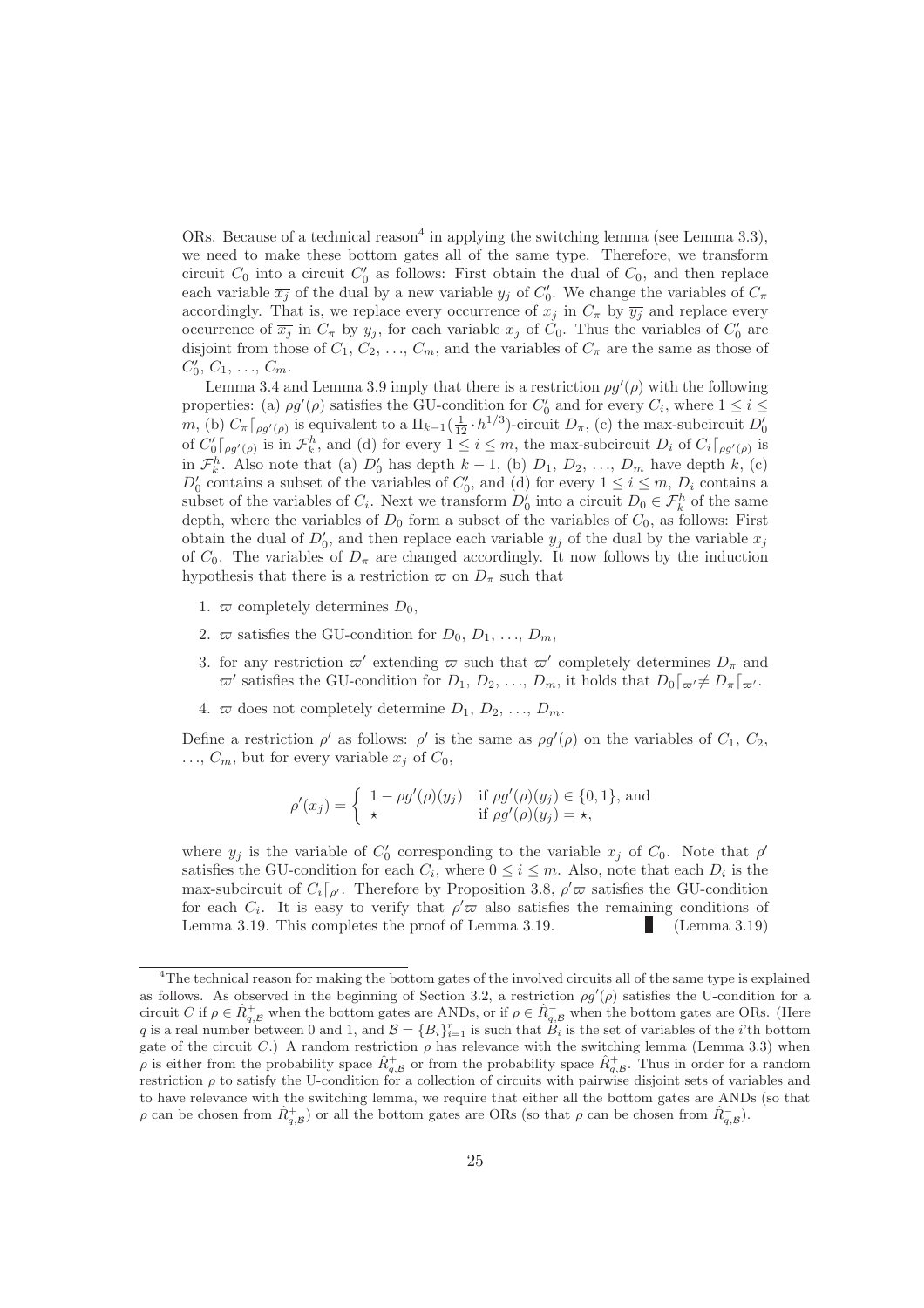The following corollary follows easily from Theorem 3.18, Theorem 2.3 and Fact 2.4.

**Corollary 3.20** For all  $k > 2$ , there is a relativized world where

- 1. AUPH collapses so that it has exactly k levels.
- 2. UPH collapses so that it has exactly k levels.
- 3. UPH collapses so that it has exactly k levels.
- 4. PH collapses so that it has exactly k levels.
- 5. each level  $AUE_{\ell}^p$  of AUPH is not contained in the corresponding level  $\Pi_{\ell}^p$  of PH, for  $1 \leq \ell \leq k-1$ .
- 6. PH = AUPH = UPH =  $\mathcal{UPH} = \mathcal{UPH} = \text{A}\text{U}\Sigma_k^p$ .

We strengthen Theorem 3.18 by showing in Theorem 3.21 that for each  $k \geq 2$ , there is a relativized world where the first k levels of the unambiguity based hierarchies separate and their  $k$ 'th levels collapse not just to PH, but to PSPACE.

**Theorem 3.21** 
$$
(\forall k \ge 1)(\exists \mathcal{A})[\text{A}\text{U}\Sigma_k^{p,\mathcal{A}} \nsubseteq \Pi_k^{p,\mathcal{A}}, \text{ but } \text{PSPACE}^{\mathcal{A}} = \text{A}\text{U}\Sigma_{k+1}^{p,\mathcal{A}}].
$$

Proof The proof is essentially the same as that of Theorem 3.18. Ko [Ko89] proved that for each oracle A, the set  $Q(A) =_{df} \{ \langle i, z, 1^j \rangle \mid \text{the } i \text{'th deterministic oracle Turing} \}$ machine  $M_i$  with oracle A accepts z using at most j cells} is complete for PSPACE<sup>A</sup> and has the following desired property: The membership of a string  $x$  in  $Q(A)$  depends only on the set  $\{y \in A \mid |y| < |x|\}$ . It is easy to see that using the set  $Q(A)$  in place of the set  $S_{k+1}(A)$  in the proof of Theorem 3.18 suffices to prove the theorem. (Theorem 3.21)

## 4 Complexity of Unambiguous Alternating Solution

Wagner studied the class  $\nabla P$ , denoted by UAS in this paper, of all sets that are accepted by polynomial-time alternating Turing machines with partially defined AND and OR functions. UAS is a natural class with complete sets and is related to UAP in the same way as US  $[BG82]$  is related to UP. We define a variant of UAS, denoted by  $UAS(k)$ , where the number of alternations allowed is bounded by some constant  $k \geq 1$ , instead of the unbounded number of alternations in the definition of UAS. (Thus UAS(1) is the same as the unique solution class US.)

**Definition 4.1** ([Wag92]) The class UAS, denoted by  $\nabla P$  in [Wag92], is the class of all sets  $L \subseteq \Sigma^*$  for which there exist polynomials  $p(.)$  and  $q(.)$ , and a polynomial-time computable predicate R such that, for all  $x \in \Sigma^*$ ,

$$
x \in L \iff (\exists^p! y_1)(\forall^p! y_2) \dots (Q^p! y_q) R(x, y_1, y_2, \dots, y_q),
$$

where  $Q = \exists$  if  $q(|x|)$  is odd and  $Q = \forall$  if  $q(|x|)$  is even.

The class  $\text{UAS}(k)$ , for every  $k \geq 1$ , consists of all sets for which strings in the set are accepted unambiguously by some polynomial-time alternating Turing machine N with at most  $k$  alternations, while strings not in the set either are rejected by  $N$  or are accepted with ambiguity by N. A formal definition is as follows.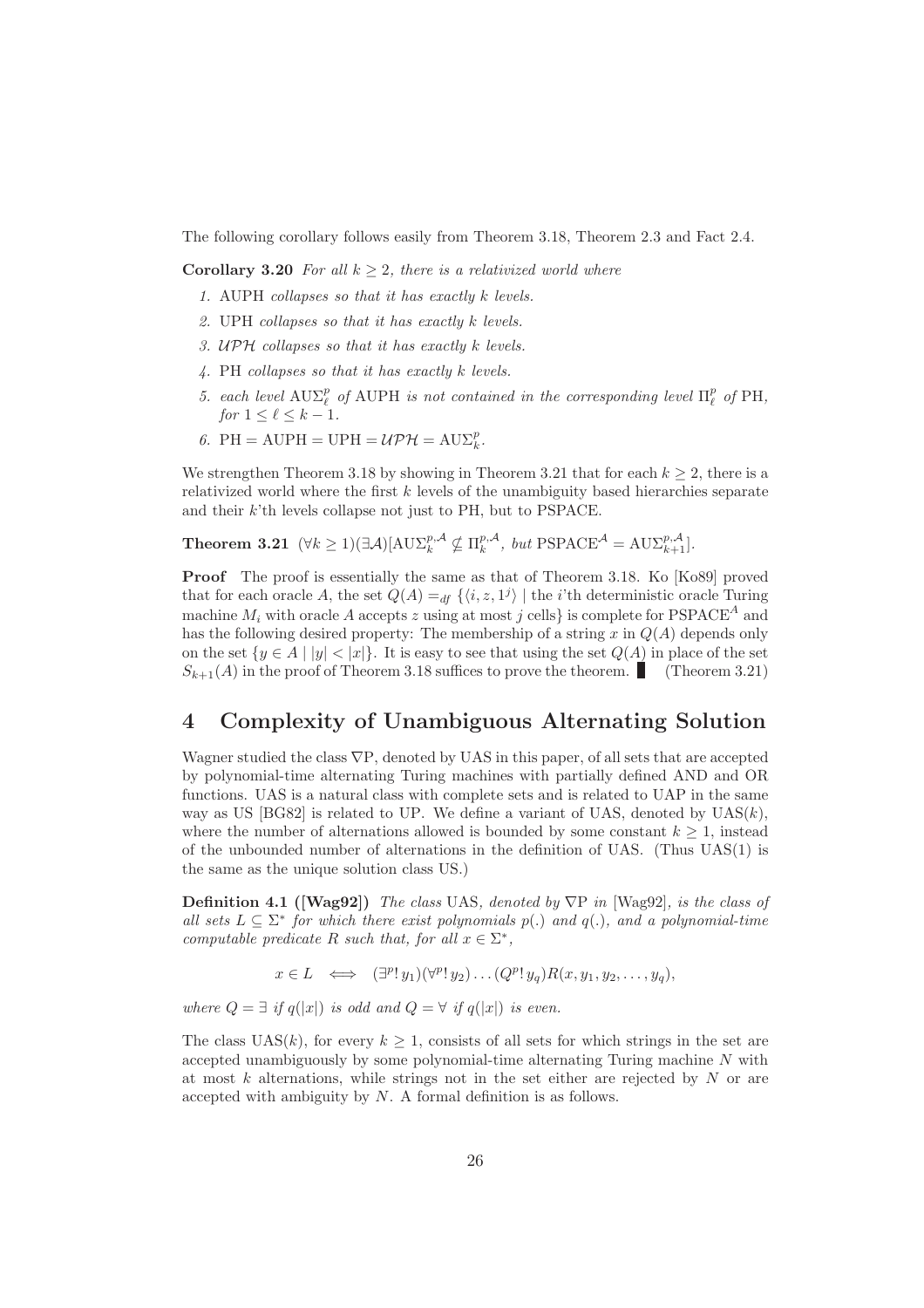**Definition 4.2** The class UAS(k), for  $k \ge 1$ , is the class of all sets  $L \subseteq \sum^*$  for which there exist a polynomial  $p(.)$  and a polynomial-time computable predicate R such that, for all  $x \in \Sigma^*$ ,

$$
x \in L \iff (\exists^p! y_1)(\forall^p! y_2) \dots (Q^p! y_k) R(x, y_1, y_2, \dots, y_k),
$$

where  $Q = \exists$  if k is odd and  $Q = \forall$  if k is even.

The following results either are well-established or follow easily from the definitions of concerned complexity classes.

**Theorem 4.3** 1. US  $\subseteq$  UAS  $\subseteq$  C<sub>=</sub>P and UAS  $\subseteq$   $\forall \oplus$ P [Wag92].

- 2. For every  $k > 1$ , UP  $\subset$  US  $\subset$  UAS( $k$ )  $\subset$  UAS( $k + 1$ )  $\subset$  UAS.
- 3. For every  $k \geq 1$ ,  $\text{AUX}_k^p \subseteq \text{UAS}(k) \subseteq \text{P}^{\Sigma_k^p}$ .

We can define a variant of the class  $UAS(k)$ , denoted by  $UAS_{\forall}(k)$ , to be the class of all sets L accepted by some (not necessarily on every input unambiguous) polynomialtime alternating Turing machine  $N$  in which the number of alternations is bounded by some constant  $k \geq 1$ , the root is a universal node, and  $x \in L$  if and only if x is accepted unambiguously by  $N$ . Note that because a  $UAS(k)$  machine is not promised to be unambiguous when the input does not belong to the set accepted by the machine,  $\text{coUAS}(k)$  is possibly not the same as  $\text{UAS}_{\mathcal{V}}(k)$ . For instance, it is easy to show that  $UP_{\leq k}$  (and in fact NP) is contained in coUS (= coUAS(1)). On the other hand, we show in Theorem 4.5 a relativized world where  $UP_{\leq k}$  is not even contained in  $UAS_{\forall}(k)$ . Since  $UAS(k) \subseteq UAS_{\forall}(k+1)$  in every relativized world, we obtain as a corollary (see Corollary 4.6) an oracle  $\mathcal A$  with  $\mathbf{UP}^{\mathcal A}_{\le k+1}\nsubseteq \mathbf{UAS}(k)^{\mathcal A}$ .

Theorem 4.5 implies that relative to an oracle A, for all  $k \geq 1$ ,  $UP_{\leq k+1}^{\mathcal{A}}$  is not contained in  $UAS(k)^{\mathcal{A}}$ . Thus relative to the same oracle, bounded ambiguity classes  $UP_{\leq k}$  and bounded-level unambiguous alternating solution classes UAS(k) form infinite hierarchies. Theorem 4.5 also implies that there is a relativized world where for all  $k \geq 1$ ,  $UP_{\leq k+1}$  is not contained in  $AU\Sigma_k^p$ . In contrast, Lange and Rossmanith [LR94] proved that FewP  $\subseteq U\Sigma_2^p$  in every relativized world. It follows that relative to the oracle of Theorem 4.5, for all  $k \geq 1$ ,  $\mathcal{U}\Sigma_2^{p,\mathcal{A}} \nsubseteq \text{AUX}_k^{p,\mathcal{A}}$ .

In the proofs of this section, we utilize the notions of  $\Sigma_k$ - and  $\Pi_k$ -machines, which we define as follow. The  $\Sigma_k$ - and  $\Pi_k$ -machines are oracle ATMs having at most k levels for any oracle. A  $\Sigma_k$ -machine has an existential root node if the number of levels in the machine is at least one. Similarly, a  $\Pi_k$ -machine has a universal root node if it has at least one level. If no input is specified for an ATM  $N$  with oracle  $A$ , then we assume that  $N^A$  starts with some arbitrary intial configuration. Let  $\nu$  be any node in  $N^{(\cdot)}$ . Depending on the oracle B,  $\nu$  may or may not appear in  $N^B$ ; if  $\nu$  appears in  $N^B$ , then  $\nu$  may either accept in  $N^B$  or reject in  $N^B$ .

The proof of Theorem 4.5 uses Lemma 4.4. Informally, Lemma 4.4 shows limitations of bounded-level oracle ATMs that preserve unambiguity with small extensions of oracles.

**Lemma 4.4** Let  $\mathcal{O}, U \subseteq \Sigma^*$  with  $\mathcal{O} \cap U = \emptyset$ , and  $k, m \in \mathbb{N}$ . Let N be an arbitrary  $\Pi_k$ -machine ( $\Sigma_k$ -machine) with some fixed initial configuration, satisfying the following properties:

1. On each path, N makes no more than m queries.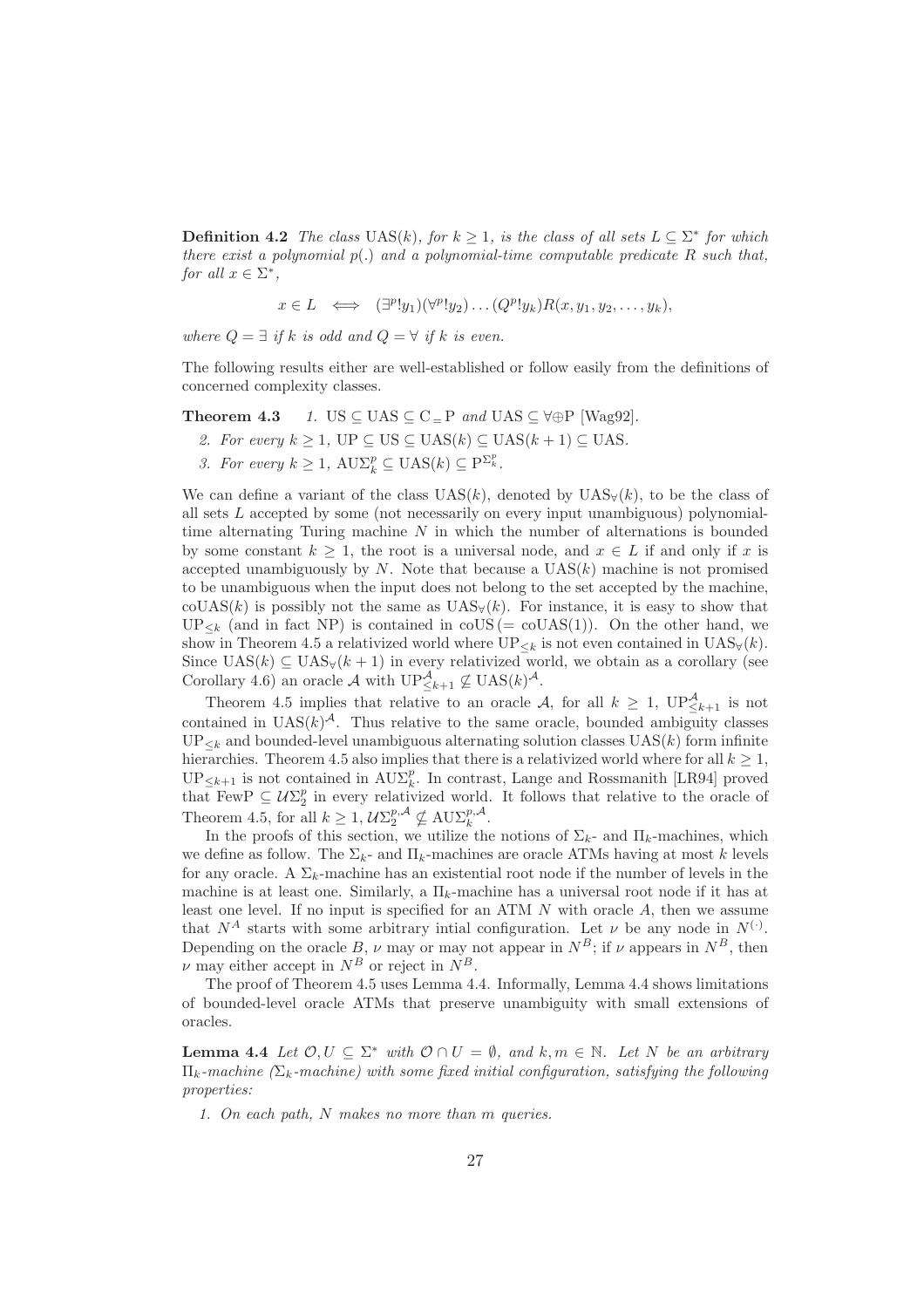2. For every  $A \subseteq U$  with  $||A|| \leq k$ ,  $N^{\mathcal{O} \cup A}$  retains unambiguity.

3.  $N^{\mathcal{O}}$  rejects (respectively, accepts).

Let

$$
C = \{ \alpha \in U \mid N^{\mathcal{O} \cup \{\alpha\}} \text{ accepts (respectively, rejects)} \}.
$$

Then  $||C|| \leq 8^k \cdot m$ .

**Proof** We prove this lemma by induction over k. Let N be a  $\Pi_0$ -machine satisfying the conditions of the lemma. Machine  $N$  is a deterministic Turing machine that queries no more than m strings, and  $N^{\mathcal{O}}$  rejects. Hence,  $N^{\mathcal{O}\cup\{\alpha\}}$  accepts for no more than m strings  $\alpha \in U$ . Therefore,  $||C|| \leq m$ . Thus, the lemma holds for  $k = 0$ . Next, let  $N$  be a  $\Pi_1$ -machine satisfying the conditions of the lemma. We may assume that  $N$ has exactly one level, which has a universal node at the root. Because  $N^{\mathcal{O}}$  rejects with unambiguity, there is a unique leaf node t in  $N^{(\cdot)}$  that rejects in  $N^{\mathcal{O}}$ . On the path to t, N queries no more than m strings. Hence, node t rejects also in  $N^{\mathcal{O}\cup\{\alpha\}}$  for all but m strings  $\alpha \in U$ . Therefore,  $||C|| \leq m$ , and so the lemma holds for  $k = 1$ . The cases of  $\Sigma_0$ - and  $\Sigma_1$ -machines are treated analogously.

We now assume that Lemma 4.4 is correct for all  $k = 0, 1, 2, \ldots, \ell - 1$ , where  $\ell \geq 2$ . Let N be a  $\Pi_{\ell}$ -machine satisfying the conditions of the lemma. To get a contradiction, assume that  $||C|| > 8^{\ell} \cdot m$ . We know that  $N^{\mathcal{O}}$  rejects with unambiguity. Hence, there is a unique existential salient node t on the second level of  $N^{(\cdot)}$  that rejects in  $N^{\mathcal{O}}$ . Let  $C' := C - Q_N(t)$ . (Recall from Section 2.2 that  $Q_N(t)$  denotes the set of queries along the path from the root to the node t in  $N^{(\cdot)}$ .) We have  $||C'|| > (8^{\ell}-1)m$ . For every  $\alpha \in C'$ , t accepts in  $N^{\mathcal{O}\cup\{\alpha\}}$  by the definition of the set C. For every  $\alpha \in C'$ , denote by s( $\alpha$ ) the unique node on the third level of  $N^{(.)}$  reachable from t in  $N^{O \cup {\{\alpha\}}}$  such that  $s(\alpha)$  accepts in  $N^{\mathcal{O}\cup {\{\alpha\}}}.$ 

Define an equivalence relation  $\rho$  on  $C'$  as follows: For all  $\alpha_1, \alpha_2 \in C'$ ,

$$
\alpha_1 \rho \alpha_2 \Longleftrightarrow s(\alpha_1) = s(\alpha_2).
$$

Let  $[\alpha] = {\alpha' \in C' \mid \alpha' \rho \alpha}$ . We consider two cases:

Case 1: There is an equivalence class of  $\rho$  of size  $\geq ||C'||/2$ . Let  $[\alpha]$  be such an equivalence class. Clearly,  $||[\alpha]|| \geq (8^{\ell} - 1) \cdot m/2$ . The node  $s(\alpha)$  appears in  $N^{\mathcal{O} \cup \{\beta\}}$  for every  $\beta \in [\alpha]$ . Hence, node  $s(\alpha)$  also appears in  $N^{\mathcal{O}}$  (because  $||[\alpha]|| \geq (8^{\ell}-1) \cdot m/2 > m$  and no more than m strings are queried on each path). However,  $s(\alpha)$  rejects in  $N^{\mathcal{O}}$  because t rejects in  $N^{\mathcal{O}}$ .

Let  $\widehat{N}$  be the  $\Pi_{\ell-2}$ -machine that starts with node  $s(\alpha)$ . We know that  $\widehat{N}^{\mathcal{O}}$  rejects. On the other hand,  $\hat{N}^{O \cup \{\beta\}}$  accepts for every  $\beta \in [\alpha]$ . Apply Lemma 4.4 to  $\hat{N}$ and get  $||[\alpha]|| \leq 8^{\ell-2} \cdot m$ . A contradiction.

Case 2: The size of every equivalence class of  $\rho$  is  $\leq ||C'||/2$ . It is easy to see that there exists  $J \subseteq C'$  such that

$$
||C'||/4 \le ||\bigcup_{\alpha \in J} [\alpha]|| \le ||C'||/2.
$$

Let

$$
C_1 = \bigcup_{\alpha \in J} [\alpha] \quad \text{and} \quad C_2 = C' - C_1.
$$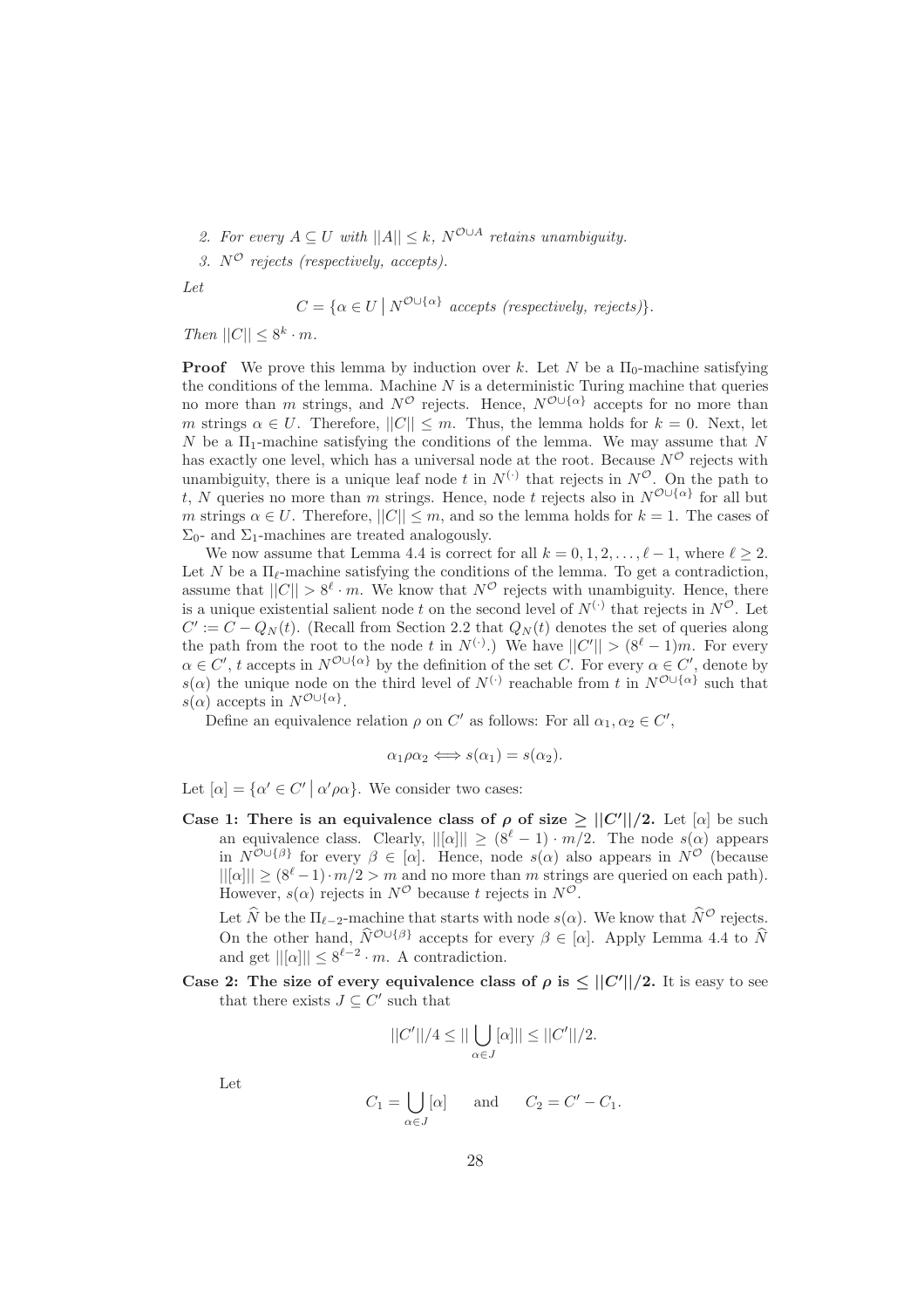For each  $\alpha_1 \in C_1$ , let  $N_1$  be the  $\Pi_{\ell-2}$ -machine that starts with node  $s(\alpha_1)$ . Note that  $N_1^{\mathcal{O}\cup\{\alpha_1\}}$  accepts. Let

conficting
$$
(\alpha_1)
$$
 = { $\beta_2 \in C_2 | N_1^{\mathcal{O} \cup {\{\alpha_1, \beta_2\}}}$  rejects or  $\beta_2 \in Q_N(s(\alpha_1))$  }.

Clearly,  $N_1$  is a fortiori also a  $\Sigma_{\ell-1}$ -machine. With  $N_1$  for  $N$ ,  $\mathcal{O} \cup {\alpha_1}$  for  $\mathcal{O}$ , and  $C_2$  for U, the conditions of Lemma 4.4 are satisfied. Hence,  $||\text{conficting}(\alpha_1)|| \le$  $8^{\ell-1} \cdot m + ||Q_N(s(\alpha_1))|| \le (8^{\ell-1} + 1) \cdot m$ . Analogously, for each  $\alpha_2 \in C_2$ , let  $N_2$ be the  $\Pi_{\ell-2}$ -machine that starts with node  $s(\alpha_2)$ . Let

conflicting( $\alpha_2$ ) = { $\beta_1 \in C_1 | N_2^{\mathcal{O} \cup {\{\alpha_2, \beta_1\}}}$  rejects or  $\beta_1 \in Q_N(s(\alpha_2))$ }.

Here, we also obtain  $||\text{conficting}(\alpha_2)|| \leq (8^{\ell-1} + 1) \cdot m$ .

**Claim 5** We can choose  $\alpha_1 \in C_1$  and  $\alpha_2 \in C_2$  such that  $\alpha_1 \notin$  conflicting( $\alpha_2$ ) and  $\alpha_2 \notin \text{conficting}(\alpha_1).$ 

Let us assume that the claim is true. Take two such strings  $\alpha_1$  and  $\alpha_2$ . Then both  $N_1^{\mathcal{O}\cup\{\alpha_1,\alpha_2\}}$  (starting with  $s(\alpha_1)$ ) and  $N_2^{\mathcal{O}\cup\{\alpha_2,\alpha_1\}}$  (starting with  $s(\alpha_2)$ ) are accepting. Node  $s(\alpha_1)$  appears in  $N^{\mathcal{O}\cup{\{\alpha_1\}}}$ . String  $\alpha_2$  is not queried on the path from the root to  $s(\alpha_1)$  in  $N^{\mathcal{O}\cup{\{\alpha_1\}}}$ . Hence  $s(\alpha_1)$  appears also in  $N^{\mathcal{O}\cup\{\alpha_1,\alpha_2\}}$ . Analogously, node  $s(\alpha_2)$  appears in  $N^{\mathcal{O}\cup\{\alpha_1,\alpha_2\}}$ . Hence,  $s(\alpha_1)$  and  $s(\alpha_2)$  accept in  $N^{\mathcal{O}\cup{\{\alpha_1,\alpha_2\}}}$ . Since nodes  $s(\alpha_1)$  and  $s(\alpha_2)$  are different nodes on the third level of  $N^{(.)}$  reachable from t in  $N^{O \cup {\alpha_1, \alpha_2}}$ , we conclude that  $N^{\mathcal{O}\cup \{\alpha_1,\alpha_2\}}$  loses unambiguity. A contradiction. This completes the proof of Lemma 4.4. (Lemma 4.4)

Proof of Claim 5 We have

$$
||C_1|| \ge ||C'||/4 > (8^{\ell} - 1) \cdot m/4
$$

and

$$
||C_2|| \ge ||C'||/2 \ge (8^{\ell} - 1) \cdot m/2.
$$

On the other hand for every  $\alpha_1 \in C_1$ ,

$$
||conficting(\alpha_1)|| \le (8^{\ell-1} + 1) \cdot m,
$$

and for every  $\alpha_2 \in C_2$ ,

$$
||conficting(\alpha_2)|| \le (8^{\ell-1} + 1) \cdot m.
$$

A simple counting argument shows that there is pair  $(\alpha_1, \alpha_2) \in C_1 \times C_2$  such that  $\alpha_2 \notin \text{conficting}(\alpha_1)$  and  $\alpha_1 \notin \text{conficting}(\alpha_2)$ .  $\alpha_2 \notin \text{conficting}(\alpha_1)$  and  $\alpha_1 \notin \text{conficting}(\alpha_2)$ .

We now prove Theorem 4.5.

**Theorem 4.5**  $(\exists \mathcal{A})(\forall k \geq 1)[\text{UP}_{\leq k}^{\mathcal{A}} \nsubseteq \text{UAS}_{\forall}(k)^{\mathcal{A}}].$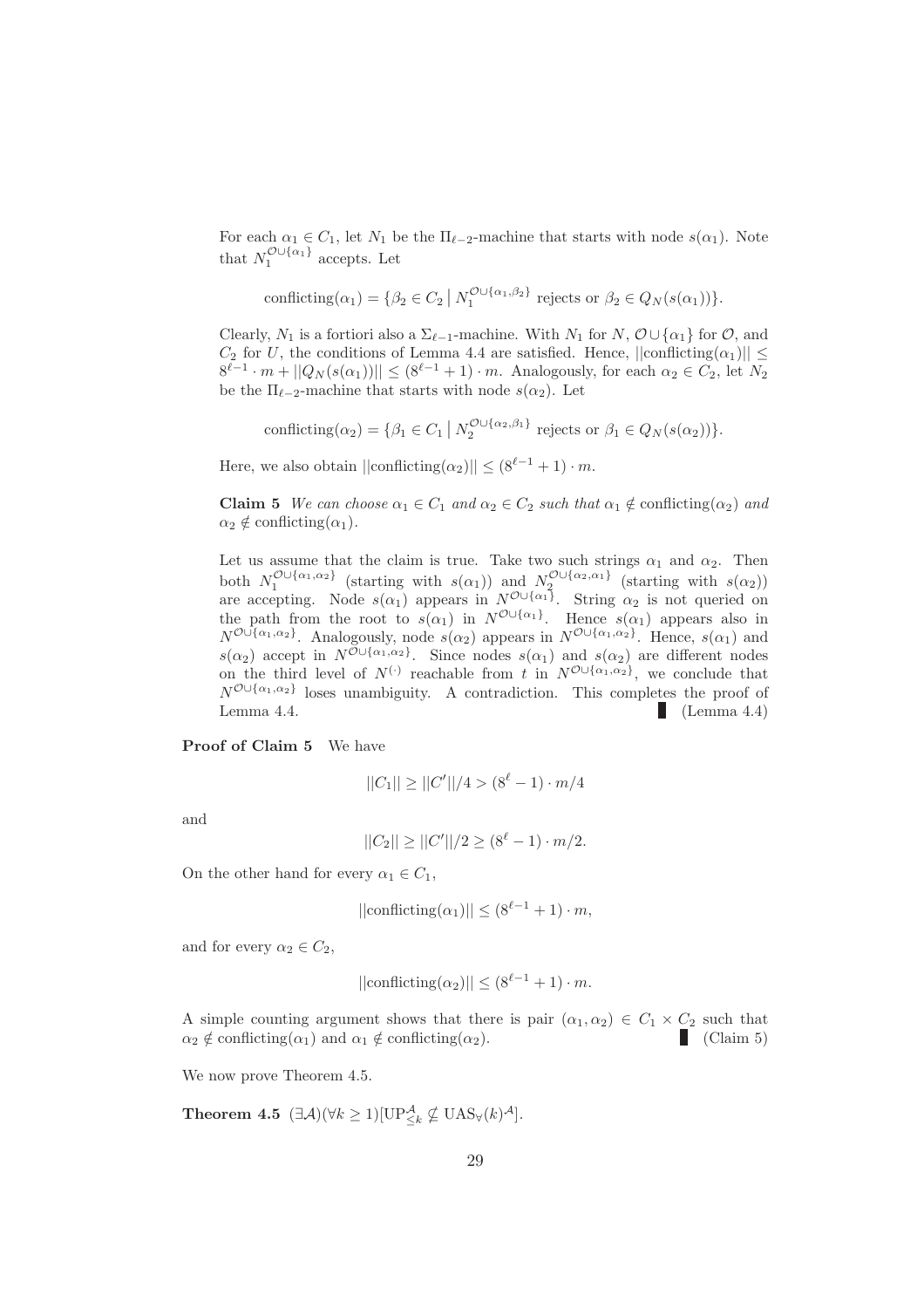**Proof** For every  $k \in \mathbb{N}^+$ , we define our test language  $L_k(B)$  as follows:

$$
L_k(B) = \{0^k 10^n \mid B \cap 0^k 1\Sigma^n \neq \emptyset\}.
$$

We will construct an oracle A such that  $A \subseteq O\{0\}^*1\{0,1\}^*$  and for every  $k, n \in \mathbb{N}^+$ ,  $||\mathcal{A} \cap 0^k 1\Sigma^n|| \leq k$ . This will guarantee that, for every  $k \in \mathbb{N}^+$ ,  $L_k(\mathcal{A})$  is in  $\mathbb{UP}^{\mathcal{A}}_{\leq k}$ . For every  $k \in \mathbb{N}^+$ , let  $N_{k,1}, N_{k,2}, N_{k,3}, \ldots$  be an enumeration of polynomial-time bounded  $\Pi_k$ -machines such that, for every  $i \in \mathbb{N}^+$ , the computation time of  $N_{k,i}$  is  $p_i(n) =_{df} n^i + i.$  Let  $\mathcal{A} := \emptyset$ . In stage  $\langle k, i \rangle$ , we diagonalize against  $N_{k,i}$  and change  $\mathcal{A}$ at certain length.

**Stage**  $\langle k, i \rangle$ : Choose *n* large enough such that (a) no string of length *n* or more is queried by machines considered in previous stages and (b)  $2^n > 3 \cdot 8^k \cdot p_i(n)$ . We consider two cases.

Case 1:  $N_{k,i}^{\mathcal{A}\cup S}(0^n)$  retains unambiguity for every  $S\subseteq 0^k1\Sigma^n$  with  $||S||\leq k$ .

**Case 1.a:**  $N_{k,i}^{\mathcal{A}}(0^n)$  accepts. Move to the next stage.

**Case 1.b:**  $N_{k,i}^{\mathcal{A}}(0^n)$  rejects. Apply Lemma 4.4 with  $N := N_{k,i}(0^n)$ ,  $\mathcal{O} := \mathcal{A}$ ,  $U := 0^k 1 \Sigma^n$ , and  $m := p_i(n)$ . We get  $||C|| \leq 8^k \cdot p_i(n) < 2^n$ . Hence there is an  $\alpha \in 0^k 1 \Sigma^n$  such that  $N_{k,i}^{\mathcal{A} \cup \{\alpha\}}(0^n)$  rejects. Set  $\mathcal{A} := \mathcal{A} \cup \{\alpha\}$  and move to the next stage.

Case 2:  $N_{k,i}^{\mathcal{A}\cup S}(0^n)$  loses unambiguity for some  $S\subseteq 0^k1\Sigma^n$  with  $||S||\leq k$ .

- Case 2.a:  $N_{k,i}^{\mathcal{A}\cup S}(0^n)$  loses unambiguity for some  $S \subseteq 0^k1\Sigma^n$  with  $1 \leq$  $||S|| \leq k$ . Set  $A := A \cup S$  and move to the next stage.<br>
e 2.b:  $N_{k,i}^A(0^n)$  loses unambiguity, but N
- Case 2.b:  $N_{k,i}^{\mathcal{A}}(0^n)$  loses unambiguity, but  $N_{k,i}^{\mathcal{A}\cup S}$  $N_{k,i}^{\mathcal{A}\cup S}(0^n)$  retains unambiguity for every  $S \subseteq 0^k1\Sigma^n$  with  $1 \leq ||S|| \leq k$ . Then there appears a node t in  $N_{k,i}^{\mathcal{A}}(0^n)$  such that one of the following is true:
	- (1) t is an existential node that leads to two nodes  $t_1$  and  $t_2$  at the next level that are accepting in  $N_{k,i}^{\mathcal{A}}(0^n)$  with unambiguity.
	- (2) t is a universal node that leads to two nodes  $t_1$  and  $t_2$  at the next level that are rejecting in  $N_{k,i}^{\mathcal{A}}(0^n)$  with unambiguity.

Without loss of generality, assume that  $(1)$  is true. Let  $N_1$  and  $N_2$  be the  $\Pi_{k'}$ -machines that start with node  $t_1$  and  $t_2$ , respectively. Note that  $k' < k$ , and  $N_1^{A\cup S}$  and  $N_2^{A\cup S}$  retain unambiguity for every  $S \subseteq 0^k 1\Sigma^n - (Q_{N_{k,i}}(t_1) \cup$  $Q_{N_{k,i}}(t_2)$  with  $||S|| \leq k$ . A fortiori,  $N_1$  and  $N_2$  are also  $\Sigma_{k''}$  -machines for some  $k'' \leq k$ . Applying Lemma 4.4, we obtain

$$
||\{\alpha \in S \mid N_j^{\mathcal{A} \cup \{\alpha\}} \text{ rejects}\}|| \leq 8^k \cdot p_i(n)
$$

for  $j \in \{1,2\}$ . Hence there are no more than  $3 \cdot 8^k \cdot p_i(n) < 2^n$  strings  $\alpha \in 0^k 1 \Sigma^n$  such that anyone of (i), (ii), and (iii) holds, where (i)  $t_1$  or  $t_2$  do not appear in  $N_{k,i}^{\mathcal{A}\cup\{\alpha\}}(0^n)$ , (ii)  $N_1^{\mathcal{A}\cup\{\alpha\}}$  rejects, and (iii)  $N_2^{\mathcal{A}\cup\{\alpha\}}$ rejects. Therefore, there exists an  $\alpha \in 0^k 1\Sigma^n$  such that both  $t_1$  and  $t_2$  appear in  $N_{k,i}^{\mathcal{A}\cup\{\alpha\}}(0^n)$ , and, moreover, both  $N_1^{\mathcal{A}\cup\{\alpha\}}$  and  $N_2^{\mathcal{A}\cup\{\alpha\}}$  accept. Hence  $N_{k,i}^{\mathcal{A}\cup\{\alpha\}}(0^n)$  loses unambiguity at node t. Set  $\mathcal{A}:=\mathcal{A}\cup\{\alpha\}$  and move to the next stage.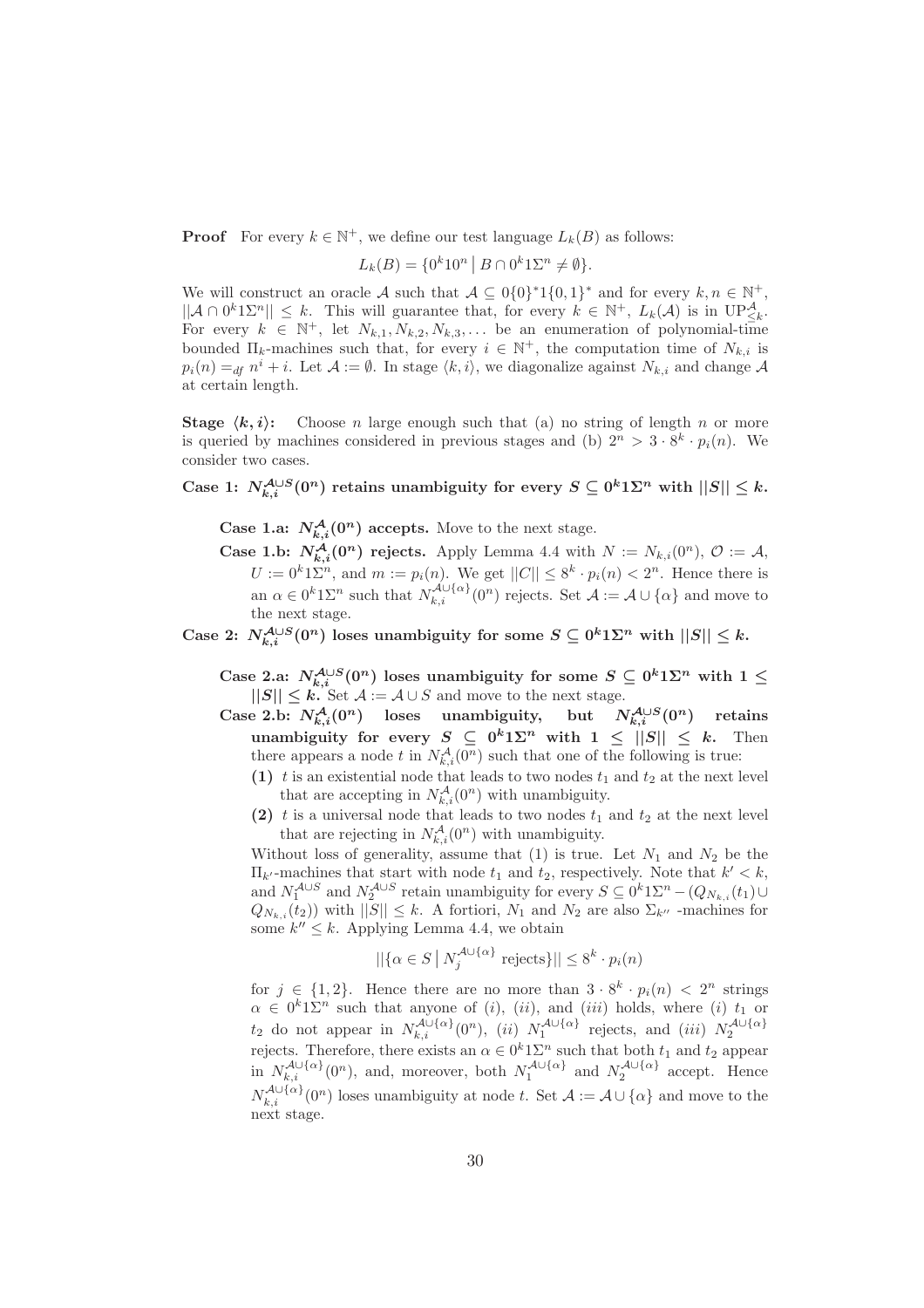This completes the proof of Theorem 4.5. (Theorem 4.5)

Corollary 4.6  $(\exists \mathcal{A})(\forall k \geq 1)[\text{UP}_{\leq k+1}^{\mathcal{A}} \nsubseteq \text{UAS}(k)^{\mathcal{A}}].$ 

**Corollary 4.7** There is an oracle A such that, for every  $k \geq 1$ ,  $\mathbb{UP}_{\leq k}^{\mathcal{A}} \subset \mathbb{UP}_{\leq k+1}^{\mathcal{A}}$ ,  $\text{A}\text{U}\Sigma_k^{p,\mathcal{A}} \subset \text{A}\text{U}\Sigma_{k+1}^{p,\mathcal{A}}, \ \text{U}\text{AS}(k)^{\mathcal{A}} \subset \text{U}\text{AS}(k+1)^{\mathcal{A}}, \ \text{and}\ \mathcal{U}\Sigma_2^{p,\mathcal{A}} \nsubseteq \text{A}\text{U}\Sigma_k^{p,\mathcal{A}}.$ 

## 5 Power of Robustly Unambiguous Alternating Machines

Hartmanis and Hemachandra [HH90] showed that robustly categorical nondeterministic polynomial-time Turing machines (i.e. NPTMs that for no oracle and no input have more than one accepting path) accept simple languages in the sense that, for every oracle  $A$ , the languages accepted by such machines are in  $P^{NP\oplus A}$ . Thus if  $P = NP$ , then robustly categorical NPTMs cannot separate  $P^A$  from NP<sup>A</sup>, for any oracle A. Theorem 5.1 generalizes this result of Hartmanis and Hemachandra [HH90] and shows that, for every oracle A, robustly k-level unambiguous polynomial-time alternating Turing machines accept languages that are in  $P^{\Sigma_k^p \oplus A}$ . That is, we show that if a polynomial-time ATM N preserves k-level alternation unambiguously in every oracle world, then for each oracle A, it holds that  $L(N^A) \in P^{\Sigma_k^p \oplus A}$ . Thus similar to the case of robustly categorical NPTMs, if  $P = NP$ , then robustly k-level unambiguous polynomial-time alternating Turing machines cannot separate  $P^{\mathcal{A}}$  from  $\Sigma_k^{p,A}$ , and consequently cannot separate  $P^{\tilde{A}}$ from  $NP<sup>A</sup>$ .

**Theorem 5.1** For every  $k \in \mathbb{N}^+$ , the following holds:

 $(\forall \mathcal{A})[N^{\mathcal{A}}]$  is a k-level unambiguous polynomial-time  $ATM] \Longrightarrow (\forall \mathcal{A})[L(N^{\mathcal{A}})] \in \mathcal{P}^{\Sigma_{k}^{p}\oplus\mathcal{A}}]$ .

**Proof** The proof is by induction on k. The base case,  $k = 1$ , holds by [HH90, Theorem 2.1], i.e.  $(\forall \mathcal{A})[N^{\mathcal{A}}]$  is a categorical NPTM]  $\Longrightarrow (\forall \mathcal{A})[L(N^{\mathcal{A}}) \in P^{NP \oplus \mathcal{A}}]$ .

Our induction hypothesis is the following: For every  $j \leq k - 1$ , it holds that

 $(\forall \mathcal{A})[N^{\mathcal{A}}]$  is a j-level unambiguous polynomial-time  $ATM] \Longrightarrow (\forall \mathcal{A})[L(N^{\mathcal{A}})] \in \mathcal{P}^{\Sigma_{j}^{p}\oplus \mathcal{A}}]$ .

Let  $A$  be an oracle and let  $N$  be a robustly k-level unambiguous polynomial-time ATM. We define an oracle NPTM  $\widehat{N}$  with access to oracle  $\sum_{k=1}^{p} \oplus \mathcal{A}$  as follows. On any input x,  $\widehat{N}^{\Sigma_{k-1}^p \oplus \mathcal{A}}$  guesses an existential computation path from the root (i.e. the level one node) to a universal node  $\vartheta$  at level two in the computation tree of  $N^{\mathcal{A}}(x)$ . Upon reaching the node  $\vartheta$  on this guessed path,  $\widehat{N}^{\sum_{k=1}^{p} \oplus A}$  simulates the computation subtree of  $N^{\mathcal{A}}(x)$  rooted at the node  $\vartheta$ . Since the computation subtree of  $N^{\mathcal{A}}(x)$  rooted at the node  $\vartheta$  is robustly  $(k-1)$ -level unambiguous, by induction hypothesis this simulation can be done in  $P^{\Sigma_{k-1}^p \oplus \mathcal{A}}$ . Since this works for every  $\mathcal{A}$ , and since N is robustly k-level unambiguous polynomial-time ATM, the following are true:

- (a) For every  $A, L(\widehat{N}^{\Sigma_{k-1}^p \oplus A}) = L(N^{\mathcal{A}}).$
- (b) For every  $\mathcal{A}, \widehat{N}^{\Sigma_{k-1}^p \oplus \mathcal{A}}$  is categorical.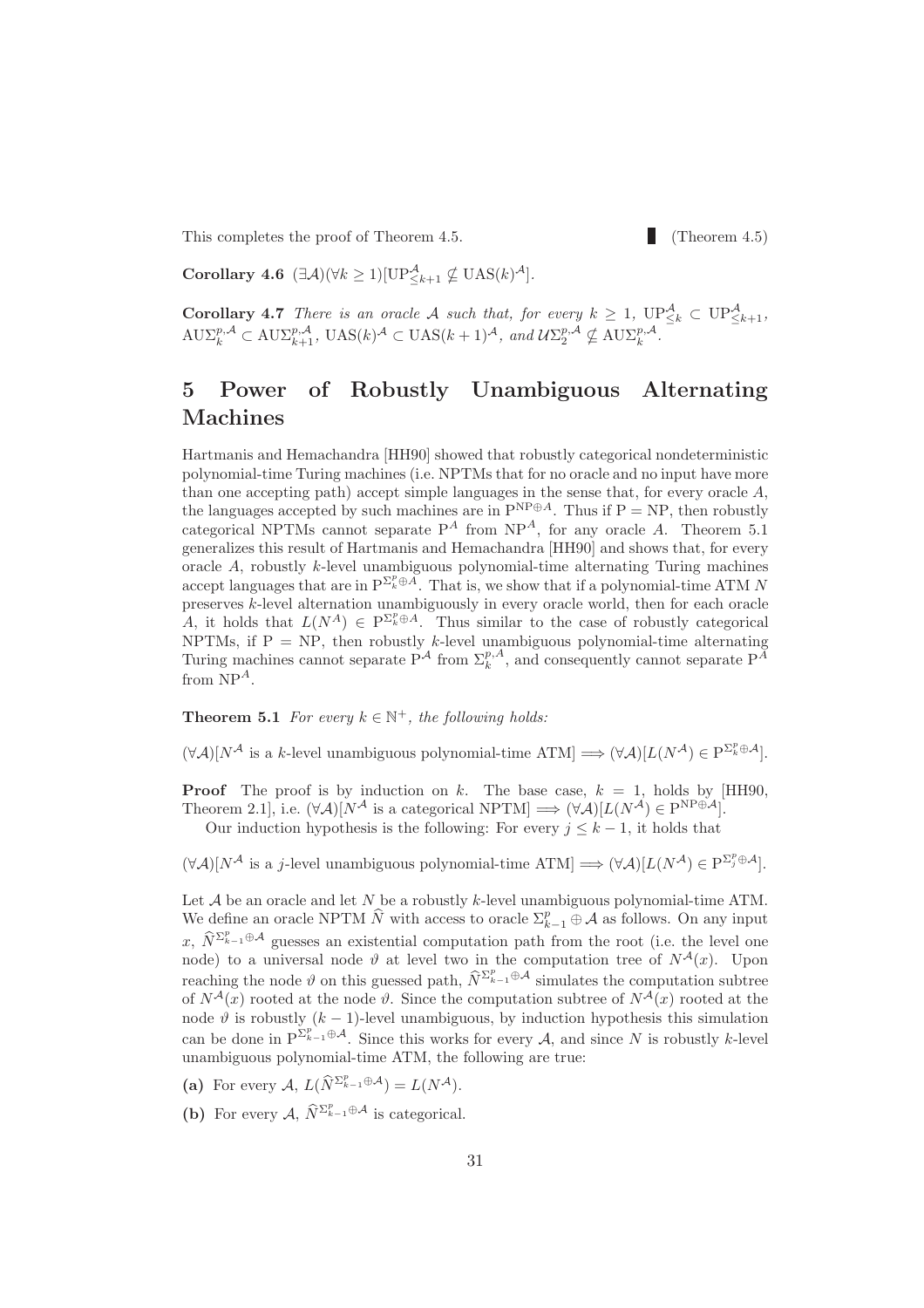We now show that  $L(\widehat{N}^{\Sigma_{k-1}^p \oplus A}) \in \mathbb{P}^{\Sigma_k^p \oplus A}$ . The proof of this part is similar to the proof by Hartmanis and Hemachandra [HH90, Theorem 2.1]. Here, we give a sketch of the proof for the sake of completeness. Let  $p(\cdot)$  be the running-time of  $\widehat{N}$  with any oracle. We define a deterministic polynomial-time computable procedure  $M^{\Sigma_k^p \oplus A}$  accepting  $L(\widehat{N}_{k-1}^{\Sigma_{k-1}^p\oplus\mathcal{A}}).$ 

On input x,  $M^{\Sigma_k^p \oplus \mathcal{A}}(x)$  does the following:

- 1. Initialize database  $S := \emptyset$ .
- 2. Repeat the following for  $p(|x|)$  iterations:

Find an accepting path  $\rho$  in the computation tree of  $\widehat{N}^{\Sigma_{k-1}^p \oplus \bigstar}(x)$  consistent with S. (This step can be done in  $P^{\Sigma_k^p}$ since  $||S||$  is of polynomial size.) If no such  $\rho$  exists, then halt and reject. Otherwise, i.e. if  $\rho$  exists, then query A about the membership of strings queried along  $\rho$  and update S with this information. If the answers of the queries along  $\rho$  are consistent with A, then halt and accept.

3. Accept if there is an accepting path in the computation tree of  $\widehat{N}^{\sum_{k=1}^{p-1} \oplus \bigstar}(x)$  consistent with S that queries only strings in S, and reject if no such path exists.

By the definition of  $M$ ,  $M^{\Sigma_k^p \oplus A}$  is computable in polynomial time. We now show that  $\check{M}^{\Sigma_k^p \oplus \mathcal{A}}$  accepts  $L(\widehat{N}^{\Sigma_{k-1}^p \oplus \mathcal{A}}).$ 

It is easy to see that it is sufficient to show that  $x \in L(\widehat{N}^{\Sigma_{k-1}^p \oplus A})$  implies that  $M^{\Sigma_k^p \oplus \mathcal{A}}(x)$  accepts. Suppose that  $\widehat{N}^{\Sigma_{k-1}^p \oplus \mathcal{A}}(x)$  accepts. Let T be the set of strings queried to A along the unique accepting computation  $\rho_T$  of  $\widehat{N}^{\Sigma_{k-1}^p \oplus \mathcal{A}}(x)$ . If  $M^{\Sigma_k^p \oplus \mathcal{A}}(x)$ accepts in some iteration of step 2, then we are done. So assume that  $M^{\Sigma_k^p \oplus A}(x)$  does not accept in any of the  $p(|x|)$  iterations of step 2. This also implies that  $M^{\Sigma_k^p \oplus A}(x)$ does not reject in any iteration of step 2, since the accepting path  $\rho_T$  has not been considered so far. Let  $S_i$  be the set of strings queried to A in the *i*'th iteration of step 2 and let  $\rho_{S_i}$  be the path found in that iteration. Note that  $\rho_{S_i}$  and  $\rho_T$  are different. The crucial observation is:

There must be a query  $q_i$  in  $S_i \cap T$  that is answered in a conflicting way in  $\rho_{S_i}$  and  $\rho_T$ .

This can be seen as follows. If there is no such string  $q_j$ , then there will be an oracle O that is consistent with the way the strings queried along  $\rho_{S_i}$  and  $\rho_T$  are answered. Then relative to  $\Sigma_{k-1}^p \oplus \mathcal{O}, \widehat{N}(x)$  will have at least two accepting paths, which will give a contradiction with our assumption that  $(\forall \mathcal{A})[\widehat{N}^{\Sigma_{k-1}^p \oplus \mathcal{A}}]$  is categorical.

This query  $q_i$  must be different from  $q_j$ , for any  $1 \leq j \leq i$ , because the database S in the *i*th iteration of step 2 is consistent with  $\mathcal A$  in the membership of any string queried in previous iterations. Thus in each iteration of step 2, the membership in  $\mathcal A$ of a new query from T is found. So, after  $p(|x|)$  iterations of step 2, the membership of all the strings queried along  $\rho_T$  is known. It follows that  $M^{\Sigma_k^p \oplus A}(x)$  will accept on the execution of step 3.

Corollary 5.2 For all  $k \in \mathbb{N}^+$ , if  $P = NP$  and  $(\forall \mathcal{A})[N^{\mathcal{A}}]$  is a k-level unambiguous polynomial-time  $ATM$ , then  $(\forall \mathcal{A})[L(N^{\mathcal{A}}) \in P^{\mathcal{A}}]$ .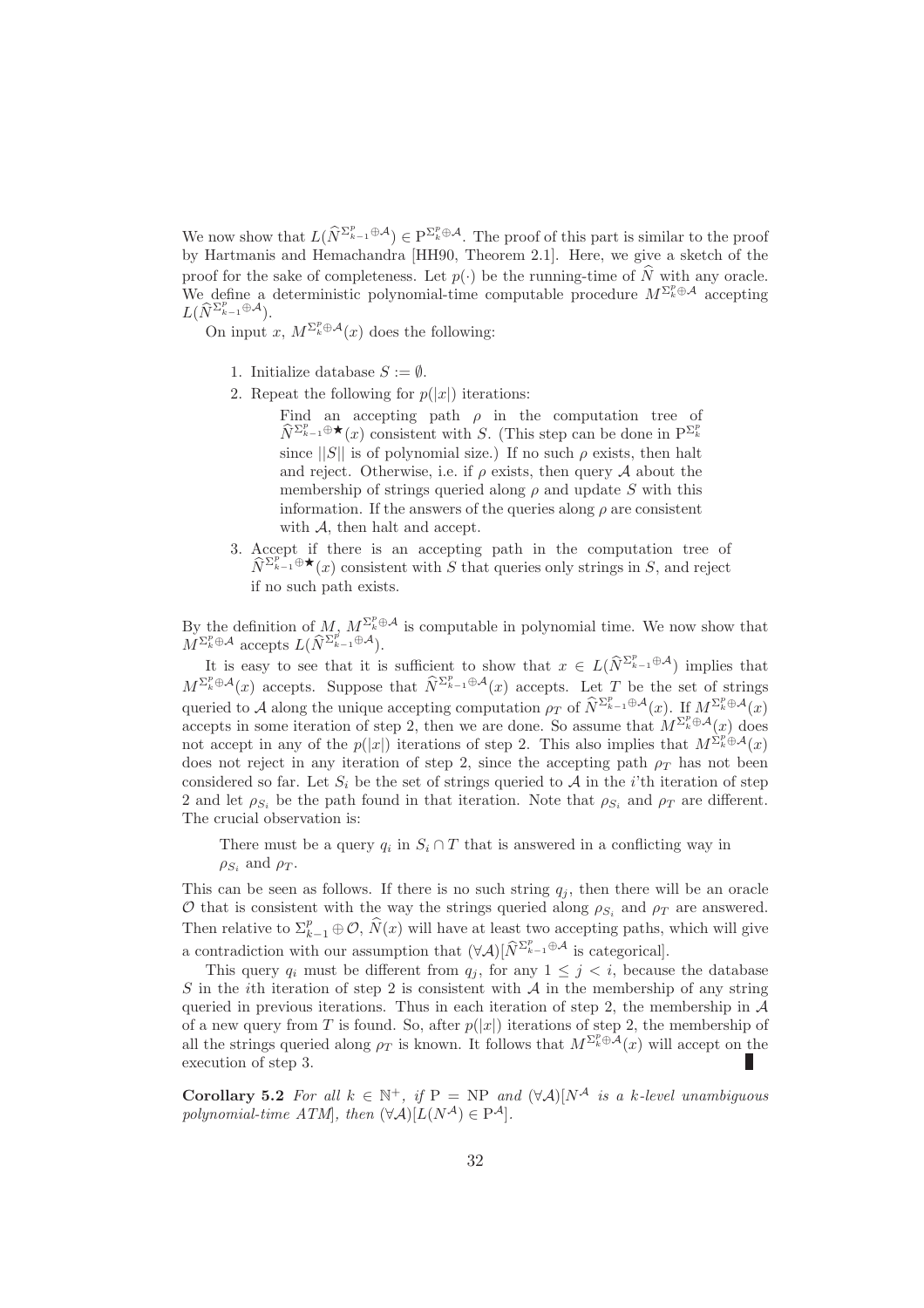Crescenzi and Silvestri [CS98] showed that languages accepted by robustly complementary and categorical oracle NPTMs are in P(UP∪coUP)⊕A . In fact, their proof actually shows that the languages of such machines are computable in  $P^{(\dot{UP} \cap col\dot{P})\oplus A}$ . Theorem 5.3 is a generalization of this result of Crescenzi and Silvestri [CS98] for robustly bounded-level unambiguous polynomial-time alternating Turing machines.

**Theorem 5.3** For all  $k_i, k_j \in \mathbb{N}^+$ , the following holds: If for all oracles A,  $N_i^{\mathcal{A}}$  and  $N^{\mathcal{A}}_j$  are, respectively,  $k_i$ -level and  $k_j$ -level unambiguous polynomial-time ATMs and  $L(N_i^{\mathcal{A}}) = \overline{L(N_j^{\mathcal{A}})}$ , then for all oracles  $\mathcal{A}, L(N_i^{\mathcal{A}}) \in \mathrm{P}^{(\mathrm{UP}^{\Sigma_{k-1}^p} \cap \mathrm{coUP}^{\Sigma_{k-1}^p}) \oplus \mathcal{A}},$  where  $k = \max\{k_i, k_j\}.$ 

**Proof** Let A be an oracle and let  $N_i$ ,  $N_j$  be ATMs as in the statement of the theorem. Define oracle NPTMs  $\widehat{N}_i$  and  $\widehat{N}_j$  corresponding to  $N_i$  and  $N_j$ , respectively, in the manner N is defined from ATM N in Theorem 5.1. Let  $k =_{df} \max\{k_i, k_j\}$ . Thus, the following hold for  $\ell \in \{i, j\}$ :

- (a) For every  $A, L(\widehat{N}_{\ell}^{\Sigma_{k-1}^p \oplus A}) = L(N_{\ell}^A).$
- (b) For every  $\mathcal{A}, \, \widehat{N}_{\ell}^{\Sigma_{k-1}^p \oplus \mathcal{A}}$  is categorical.
- (c) For every  $A, L(\widehat{N}_i^{\Sigma_{k-1}^p \oplus A}) = \overline{L(\widehat{N}_j^{\Sigma_{k-1}^p \oplus A})}.$

It remains to show that  $L(\widehat{N}_i^{\Sigma_{k-1}^p \oplus \mathcal{A}}) \in \mathrm{P}^{(\mathrm{UP}^{\Sigma_{k-1}^p} \cap \mathrm{coUP}^{\Sigma_{k-1}^p}) \oplus \mathcal{A}}$ . The proof of this part is omitted as it is identical to the proof by Crescenzi and Silvestri [CS98, Theorem 8] (if  $N_0$  and  $N_1$  are two robustly complementary and categorical oracle NPTMs, then for all oracles  $A, L(N_0^A) \in P^{(\text{UP} \cap \text{coUP}) \oplus A}$  and [HH90, Theorem 2.1]. П

## 6 Open Questions

We now mention some open questions and directions for further research. Theorem 3.10 implies that there is a relativized world where the unambiguity based hierarchies are infinite. On the other hand, Theorem 3.18 implies that for each  $k \geq 2$ , there is a relativized world where these hierarchies have exactly k distinct levels and all their higher levels collapse to their  $k$ 'th levels. In spite of these results, a number of questions related to the relativized structure of unambiguity based hierarchies remain open. For instance, is there a relativized world where AUPH is finite, but UPH and  $U\mathcal{P}\mathcal{H}$  are infinite? Is there a relativized world where the polynomial hierarchy is infinite, but AUPH and UPH collapse?

Hemaspaandra and Rothe [HR97] showed that if UP has sparse Turing-complete sets, then for every  $k \geq 3$ ,  $U\Sigma_k^p \subseteq \mathcal{U}\Sigma_{k-1}^p$ . Are there other complexity-theoretic assumptions that can help in concluding about the structure of unambiguity based hierarchies?

Fortnow [For99] showed that  $PH \subset SPP$  relative to a random oracle. Theorem 3.14 shows that there is a relativized world where UAP  $\nsubseteq$  PH. Can we extend the oracle separation of UAP from PH to a random oracle separation?

Aida et al. [ACRW04] and Crâsmaru et al. [CGRS04] discussed whether UAP equals SPP. In fact, Crâsmaru et al. [CGRS04] pointed out their difficulty in building an oracle A such that  $UAP^{\mathcal{A}} \neq$  SPP<sup>A</sup>. Can the ideas involved in oracle constructions in this paper be used to attack this problem?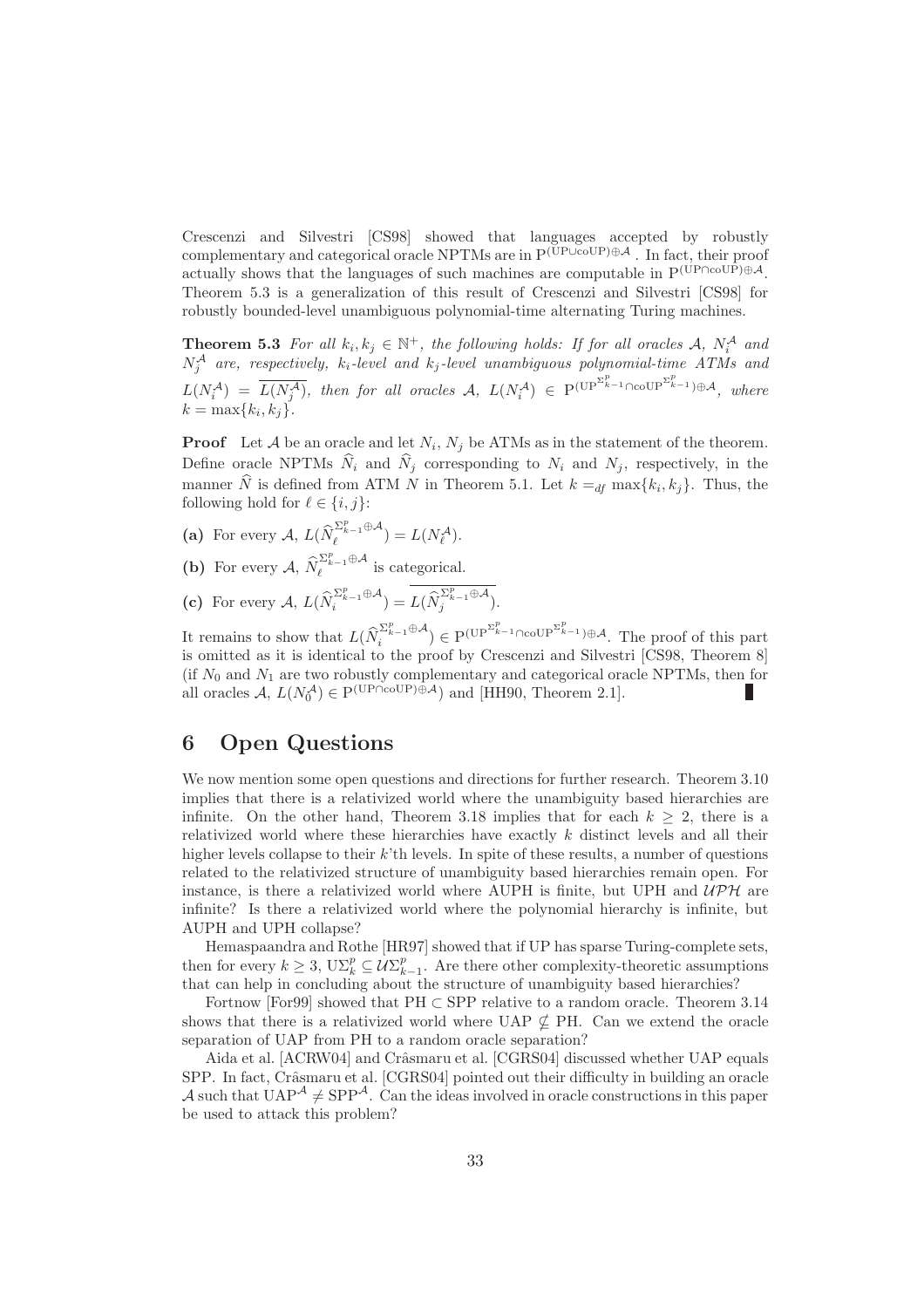Finally, is it the case that similar to robustly bounded-level unambiguous polynomial-time ATMs, robustly unbounded-level unambiguous polynomial-time ATMs require weak oracle access in every relativized world?

Acknowledgment We thank Lane Hemaspaandra and Jörg Rothe for their helpful advice, guidance, and support.

### References

- [ACRW04] S. Aida, M. Crâsmaru, K. Regan, and O. Watanabe. Games with uniqueness properties. Theory of Computing Systems, 37(1):29–47, 2004.
- [AK02] V. Arvind and P. Kurur. Graph isomorphism is in SPP. In *Proceedings* of the 43rd IEEE Symposium on Foundations of Computer Science, pages 743–750, Los Alamitos, November 2002. IEEE Computer Society.
- [Bei89] R. Beigel. On the relativized power of additional accepting paths. In Proceedings of the 4th Structure in Complexity Theory Conference, pages 216–224. IEEE Computer Society Press, June 1989.
- [BG82] A. Blass and Y. Gurevich. On the unique satisfiability problem. Information and Control, 55(1–3):80–88, 1982.
- [CGH<sup>+</sup>89] J. Cai, T. Gundermann, J. Hartmanis, L. Hemachandra, V. Sewelson, K. Wagner, and G. Wechsung. The boolean hierarchy II: Applications. SIAM Journal on Computing, 18(1):95–111, 1989.
- [CGRS04] M. Crâsmaru, C. Glaßer, K. Regan, and S. Sengupta. A protocol for serializing unique strategies. In Proceedings of the 29th International Symposium on Mathematical Foundations of Computer Science. Springer-Verlag Lecture Notes in Computer Science #3153, August 2004.
- [CKS81] A. Chandra, D. Kozen, and L. Stockmeyer. Alternation. Journal of ACM, 26(1), 1981.
- [CS98] P. Crescenzi and R. Silvestri. Sperner's lemma and robust machines. Computational Complexity, 7:163–173, 1998.
- [For99] L. Fortnow. Relativized worlds with an infinite hierarchy. Information Processing Letters, 69(6):309–313, 1999.
- [FSS84] M. Furst, J. Saxe, and M. Sipser. Parity, circuits, and the polynomial-time hierarchy. Mathematical Systems Theory, 17:13-27, 1984.
- [GS88] J. Grollmann and A. Selman. Complexity measures for public-key cryptosystems. SIAM Journal on Computing, 17(2):309–335, 1988.
- [Hås87] J. Håstad. Computational Limitations of Small-Depth Circuits. MIT Press, 1987.
- [HH90] J. Hartmanis and L. Hemachandra. Robust machines accept easy sets. Theoretical Computer Science, 74(2):217–225, 1990.
- [HR97] L. Hemaspaandra and J. Rothe. Unambiguous computation: Boolean hierarchies and sparse Turing-complete sets. SIAM Journal on Computing, 26(3):634–653, 1997.